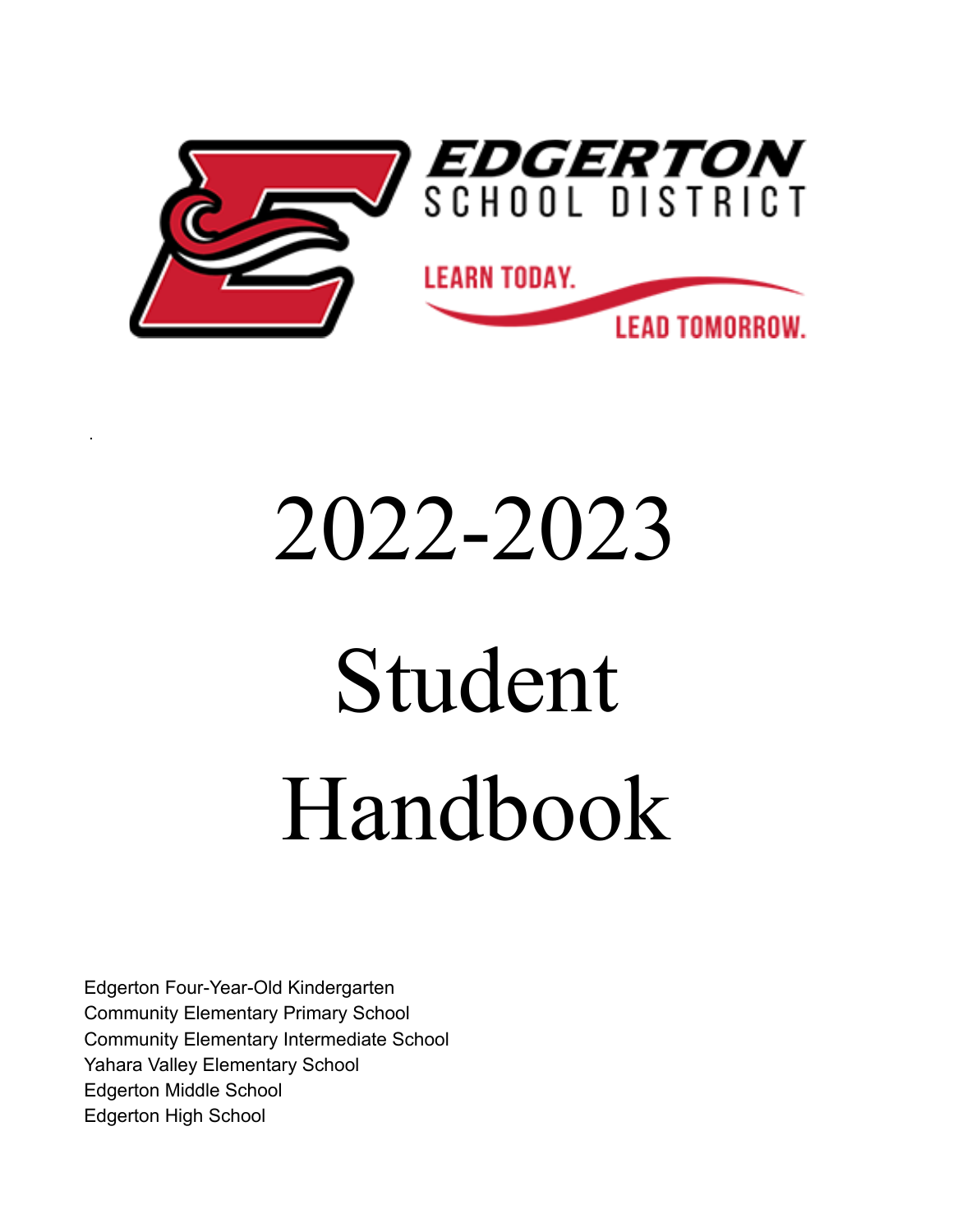#### **School District of Edgerton Section 504 Coordinator:**

Drew Wellman, Director of Pupil Services 200 Elm High Drive Edgerton, WI 53534 Telephone: (608) 561-6091 Fax: (608) 884-9327

#### **School District of Edgerton Title II Coordinator:**

Tracy Deavers, Director of Teaching and Learning 200 Elm High Drive Edgerton, WI 53534 Telephone: (608) 561-6097 Fax: (608) 884-9327

#### **School District of Edgerton Title IX Coordinator:**

Dr. Dennis Pauli, District Administrator 200 Elm High Drive Edgerton, WI 53534 Telephone: (608) 561-6101 Fax: (608) 884-9327

#### **School District of Edgerton Compliance Officers:**

Drew Wellman, Director of Pupil Services Drew.Wellman@edgerton.k12.wi.us Dr. Tad Wehner, Director of Finance and Personnel Tad.Wehner@edgerton.k12.wi.us 200 Elm High Drive Edgerton, WI 53534

**To File a Complaint:** Complete School District of Edgerton form *Guidelines for Resolving Complaints Concerning School Personnel* available in the District Administrator's Office and submit to: Dr. Dennis Pauli, District Administrator School District of Edgerton 200 Elm High Drive Edgerton, WI 53534 [Board Policy 5710](http://go.boarddocs.com/wi/edge/Board.nsf/goto?open&id=BFXLDS5484A0) [Board Policy 9130](http://go.boarddocs.com/wi/edge/Board.nsf/goto?open&id=BFXLHA548685)

**Nondiscrimination Statement:** The District will not discriminate against students on the basis of sex, race, color, religion, national origin, ancestry, creed, pregnancy, marital or parental status, sexual orientation, gender identity or physical, mental, emotional, or learning disability in its educational programs or activities.

Policies and/or procedures contained in this handbook are subject to change at the discretion of administration. Said changes will be added as an addendum at the end of the handbook and be made available on the District website.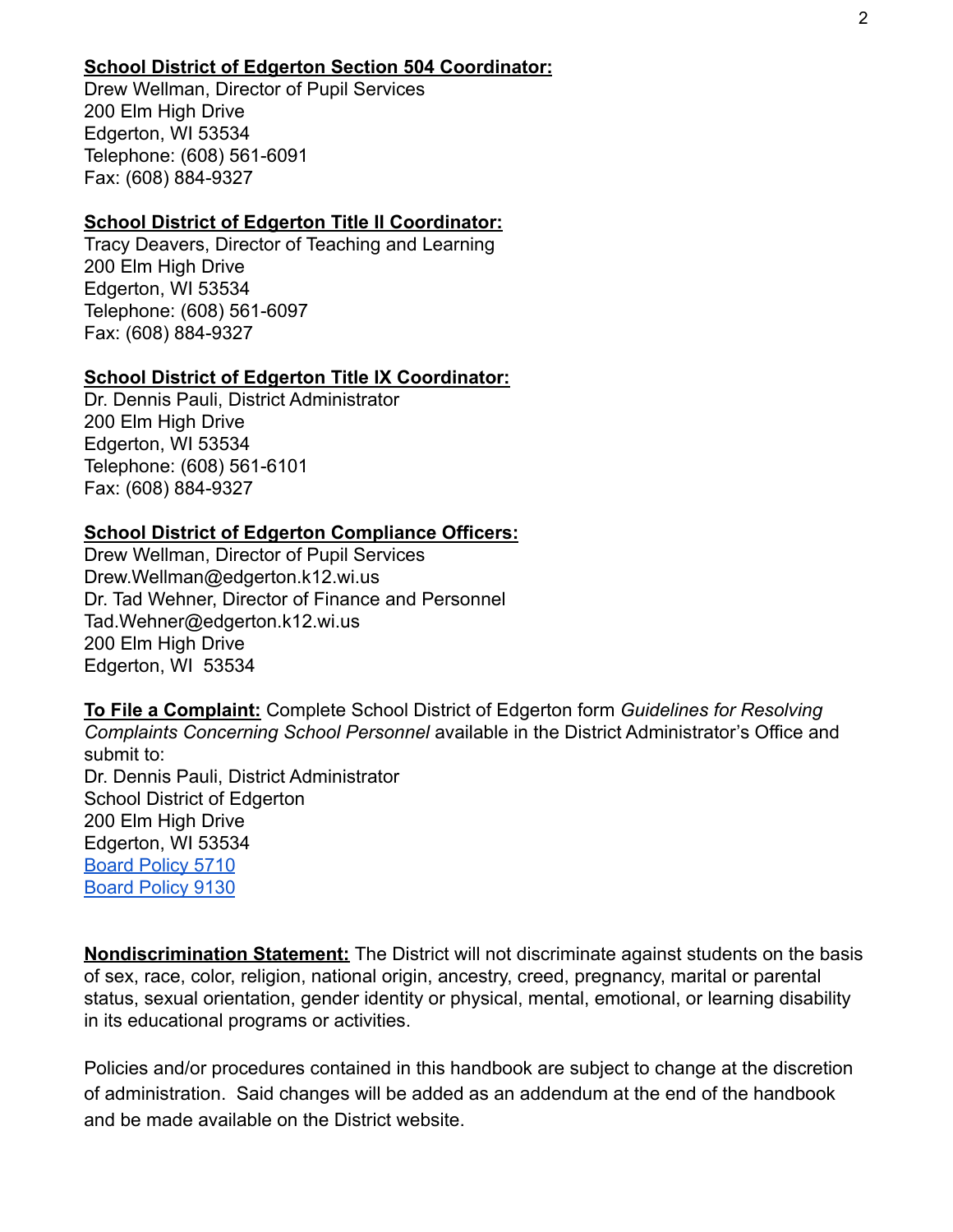## **Table of Contents**

| <b>Need to Know</b>                                   | 5                   |
|-------------------------------------------------------|---------------------|
| How to Use This Handbook                              | 5                   |
| <b>Helping Your Student Succeed</b>                   | 5                   |
| <b>Contact ESD</b>                                    | 6                   |
| <b>School Hours</b>                                   | $\overline{7}$      |
| <b>Find ESD Online</b>                                | $\overline{7}$      |
|                                                       |                     |
| <b>General Information</b><br><b>Classroom Visits</b> | 7<br>$\overline{7}$ |
| <b>Clothing for Seasonal Weather</b>                  | $\overline{7}$      |
| <b>Crisis Codes</b>                                   | $\overline{7}$      |
| <b>Electronic Devices/Cell Phones</b>                 | 8                   |
| <b>Co-Curricular Activities</b>                       | 8                   |
| <b>Fees and Fines</b>                                 | 8                   |
|                                                       | 9                   |
| <b>Field Trips</b>                                    | 9                   |
| Human Growth and Development                          | 9                   |
| Infinite Campus<br>Lockers                            | 10                  |
| <b>Lunch Account Balances</b>                         | 10                  |
| <b>Parent/Guardian Communications</b>                 | 10                  |
|                                                       |                     |
| Parent/Guardian Messages to Students                  | 11                  |
| <b>Parent/Guardian Conferences</b>                    | 11                  |
| <b>Registration and Enrollment</b>                    | 11                  |
| <b>Religious Beliefs</b>                              | 12                  |
| <b>Report Cards</b>                                   | 12 <sub>2</sub>     |
| <b>Review of Instructional Materials</b>              | 12                  |
| <b>Scheduling and Assignment</b>                      | 12                  |
| School Breakfast/Lunch Program                        | 12 <sub>2</sub>     |
| <b>School Closing/Delay</b>                           | 13                  |
| <b>School Supplies</b>                                | 14                  |
| <b>Student Records</b>                                | 14<br>14            |
| <b>Student Use of School Telephones</b>               |                     |
| <b>Student Valuables</b>                              | 14                  |
| <b>Visitors</b>                                       | 15                  |
| <b>Volunteers</b>                                     | 15                  |
| <b>Attendance</b>                                     | 15                  |
| Absences                                              | 15                  |
| <b>After-School Activities</b>                        | 15                  |
| <b>Attendance Policies</b>                            | 16                  |
| Leaving During the School Day                         | 16                  |
| <b>Student Health</b>                                 | 16                  |
| <b>Confidential Health List</b>                       | 16                  |
| <b>Dietary Restrictions</b>                           | 16                  |
| <b>Head Lice/Nits Policy</b>                          | 16                  |
| <b>Health Services</b>                                | 17                  |
| Injury and Illness                                    | 17                  |
|                                                       |                     |

| Insurance<br>Medication<br><b>Wellness/Nutrition</b><br>When to Keep Your Student Home                | 17<br>17<br>17<br>17 |
|-------------------------------------------------------------------------------------------------------|----------------------|
| <b>Student Transportation</b><br><b>School Bus Safety Rules</b><br>Transportation                     | 18<br>18<br>18       |
| <b>Special Services</b><br>Individuals with Disabilities and/or<br><b>Limited English Proficiency</b> | 18<br>18             |
| Section 504<br><b>Special Student Services</b>                                                        | 18<br>18             |
| <b>Student Conduct</b><br>Bullying/Harassment/Hazing                                                  | 19<br>19             |
| Code of Classroom Conduct                                                                             | 19                   |
| <b>Dress Code</b>                                                                                     | 19                   |
| Drug Abuse Prevention/AODTA                                                                           | 20                   |
| Gangs                                                                                                 | 24                   |
| Littering<br>Loitering on School Grounds                                                              | 24<br>24             |
| Possession or Use of Weapons                                                                          | 25                   |
| <b>Public Displays of Affection</b>                                                                   | 25                   |
| <b>Students Right &amp; Responsibilities</b>                                                          | 25                   |
| <b>Suspension and Expulsion</b>                                                                       | 25                   |
| <b>Technology Use</b>                                                                                 | 25                   |
| Vandalism                                                                                             | 26                   |
| <b>Video Surveillance</b>                                                                             | 26                   |
| <b>APPENDIX A: Edgerton High School</b>                                                               | 26                   |
| <b>Adding/Dropping Classes</b>                                                                        | 26                   |
| <b>Admission to School Events/Activities</b>                                                          | 27                   |
| <b>Alternative Program</b><br><b>Athletics</b>                                                        | 27<br>27             |
| Cheating                                                                                              | 27                   |
| <b>Class Rank</b>                                                                                     | 27                   |
| <b>Class Schedules</b>                                                                                | 28                   |
| Dances                                                                                                | 28                   |
| Detentions                                                                                            | 28                   |
| Early College Credit & Start College Now                                                              | 28                   |
| Co-curricular Participation                                                                           | 29                   |
| <b>Final Exams</b>                                                                                    | 29                   |
| Food in Halls or Classrooms<br><b>Full/Part Time Student</b>                                          | 29<br>29             |
| <b>Grading and Credits</b>                                                                            | 29                   |
| Graduation/Granting of a Diploma                                                                      | 30                   |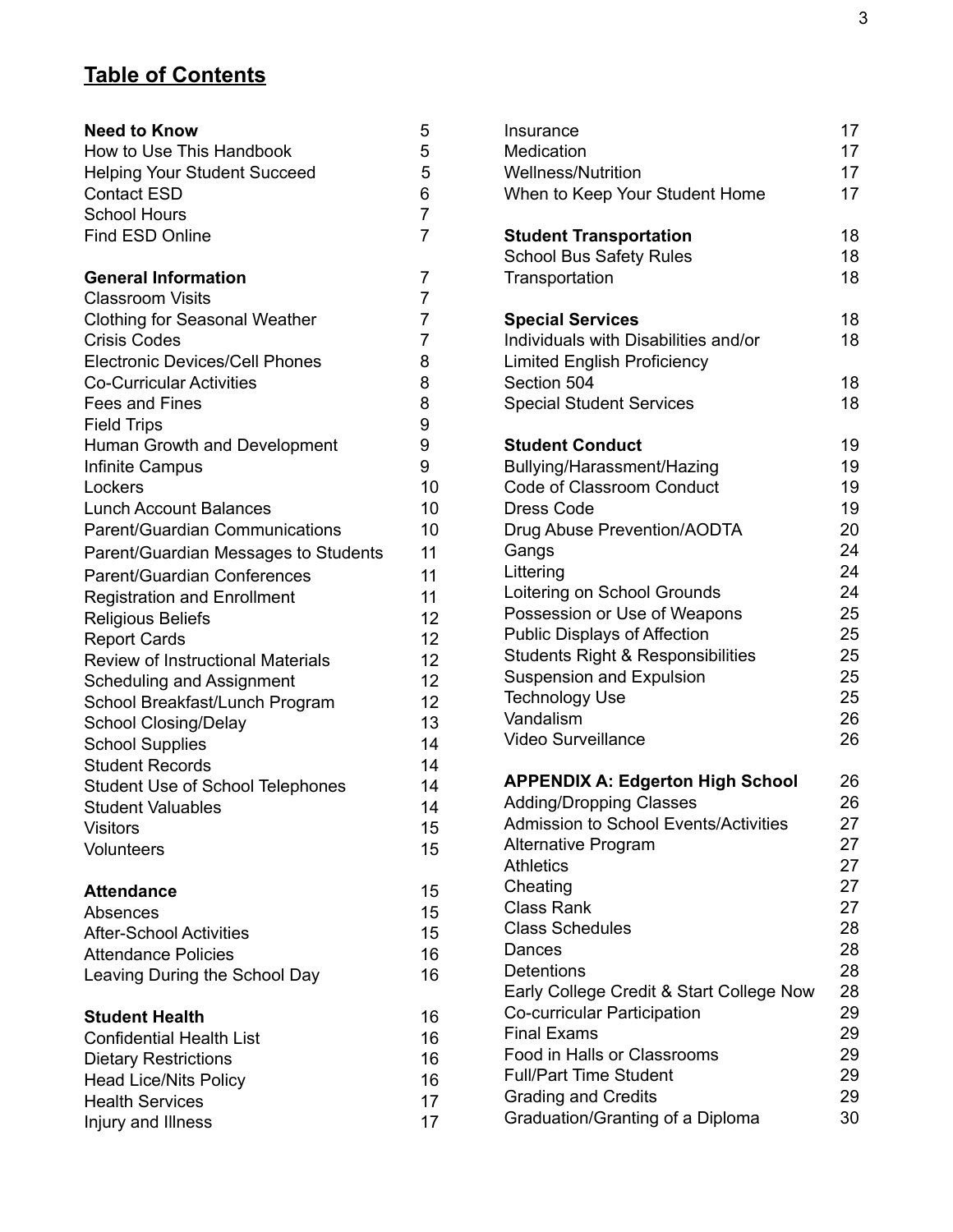| Hallways                                  | 31 |
|-------------------------------------------|----|
| Honors                                    | 31 |
| Open Period                               | 33 |
| <b>Pre-Arranged Absences</b>              | 33 |
| <b>Promotion Policy</b>                   | 33 |
| Sign Out Procedure                        | 33 |
| Senior Class Trip Information             | 33 |
| Sportsmanship                             | 33 |
| <b>Student Organizations</b>              | 34 |
| Tardiness                                 | 34 |
| <b>Textbooks</b>                          | 34 |
| <b>Three-Step Discipline Process</b>      | 34 |
| <b>APPENDIX B: Edgerton Middle School</b> | 34 |
| <b>Arrival &amp; Departure</b>            | 34 |
| Awards                                    | 35 |
| Daily Class Schedule                      | 35 |
| <b>Distinguished Service Hours</b>        | 36 |
| Co-curricular/School Activities           | 36 |
| <b>Failure Notices</b>                    | 36 |

Learning Lab 37 Library Media Center **37** Pre-Arranged Absences 37

| <b>APPENDIX C: Community &amp; Yahara</b> |    |
|-------------------------------------------|----|
| <b>Valley Elementary Schools</b>          | 37 |
| Absences                                  | 37 |
| <b>Bus Transportation</b>                 | 37 |
| Clothing for Seasonal Weather             | 38 |
| <b>Disciplinary Measures</b>              | 38 |
| <b>Drop-Off Procedures for Students</b>   | 38 |
| Early Entrance to Five-Year-Old           | 38 |
| Kindergarten                              |    |
| <b>Student Placement</b>                  | 38 |
| Student Safety - 5K                       | 39 |
| <b>APPENDIX D: Four-Year-Old</b>          |    |
| <b>Kindergarten Program</b>               | 39 |
| 4K Vision Statement & Guiding Principles  | 39 |
| 4K Staff                                  | 40 |

| 40 |
|----|
| 41 |
| 41 |
| 41 |
|    |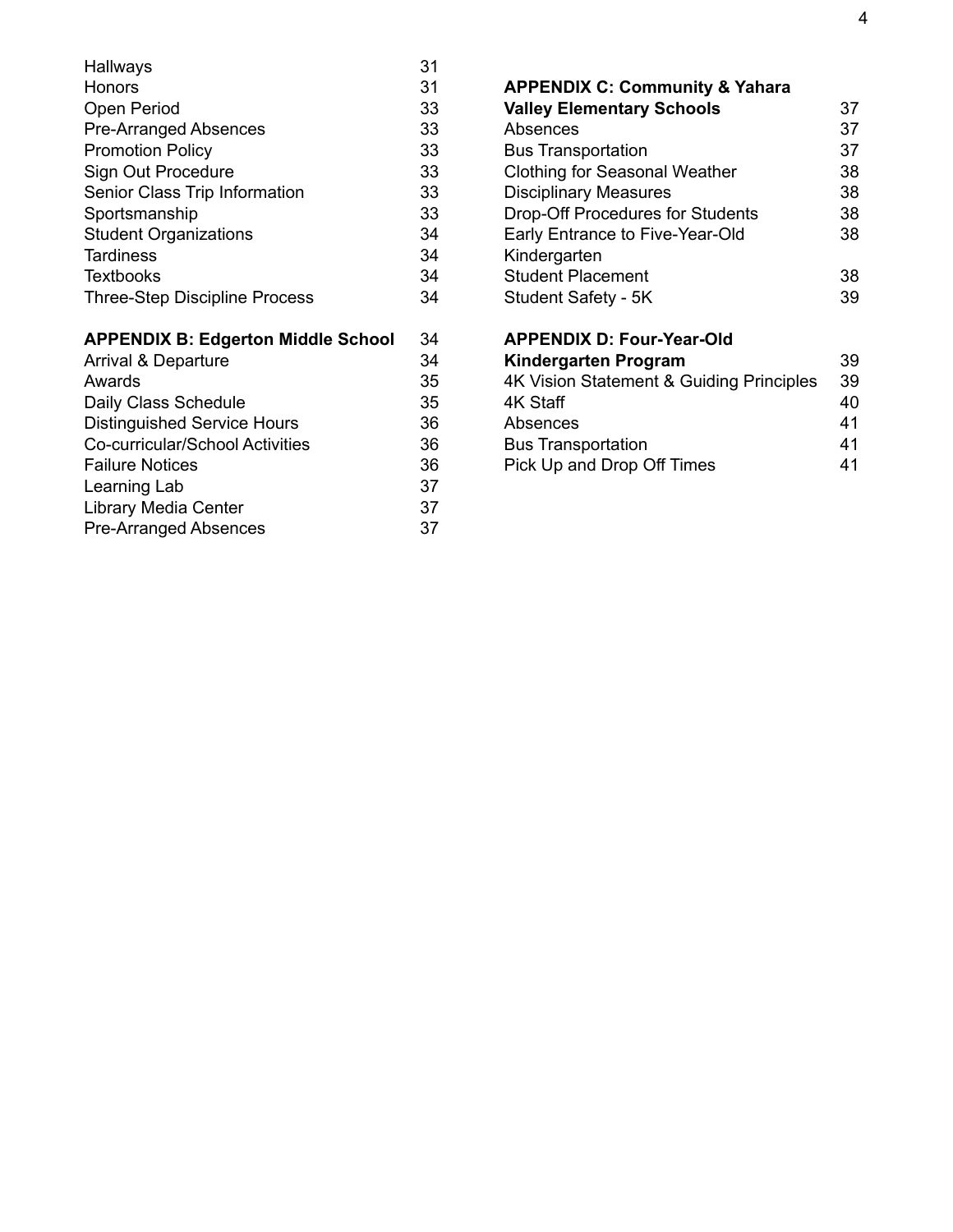## **Need to Know**

## **How to Use This Handbook**

This Student-Parent/Guardian Handbook is intended for all students and parents/guardians in the Edgerton School District. Information in the first sections applies to all schools:

- Need to Know
- General Information
- Attendance
- Student Health
- Student Transportation
- Special Services
- Student Conduct

Following these sections, this handbook has four appendices:

- Edgerton High School
- Edgerton Middle School
- Community Elementary Primary School, Community Elementary Intermediate School & Yahara Valley **Elementary**
- Four-Year-Old Kindergarten Program

If you have any questions, please contact a school's main office or call the Edgerton School District Administrative Office at (608) 561-6102.

## **Helping your Student Succeed**

- 1. Participate actively in home-school activities and attend school programs.
- 2. Show an interest in your student's work.
- 3. Check with your student regularly regarding notices from school.
- 4. Respond promptly to requests for conferences.
- 5. Provide your student with a healthy, stable home environment.
- 6. Provide your student with a healthy breakfast before sending them to school or have them participate in the school breakfast program.
- 7. Make sure your student receives proper rest.
- 8. Cooperate with the school and establish desirable attitudes toward school. Set a good example for students.
- 9. Share information about your student and family with the school so we may better meet the needs of your student.
- 10. Please avoid criticism of the school's programs or personnel in front of your student(s).
- 11. If you have questions, complaints or suggestions, contact the teacher or principal.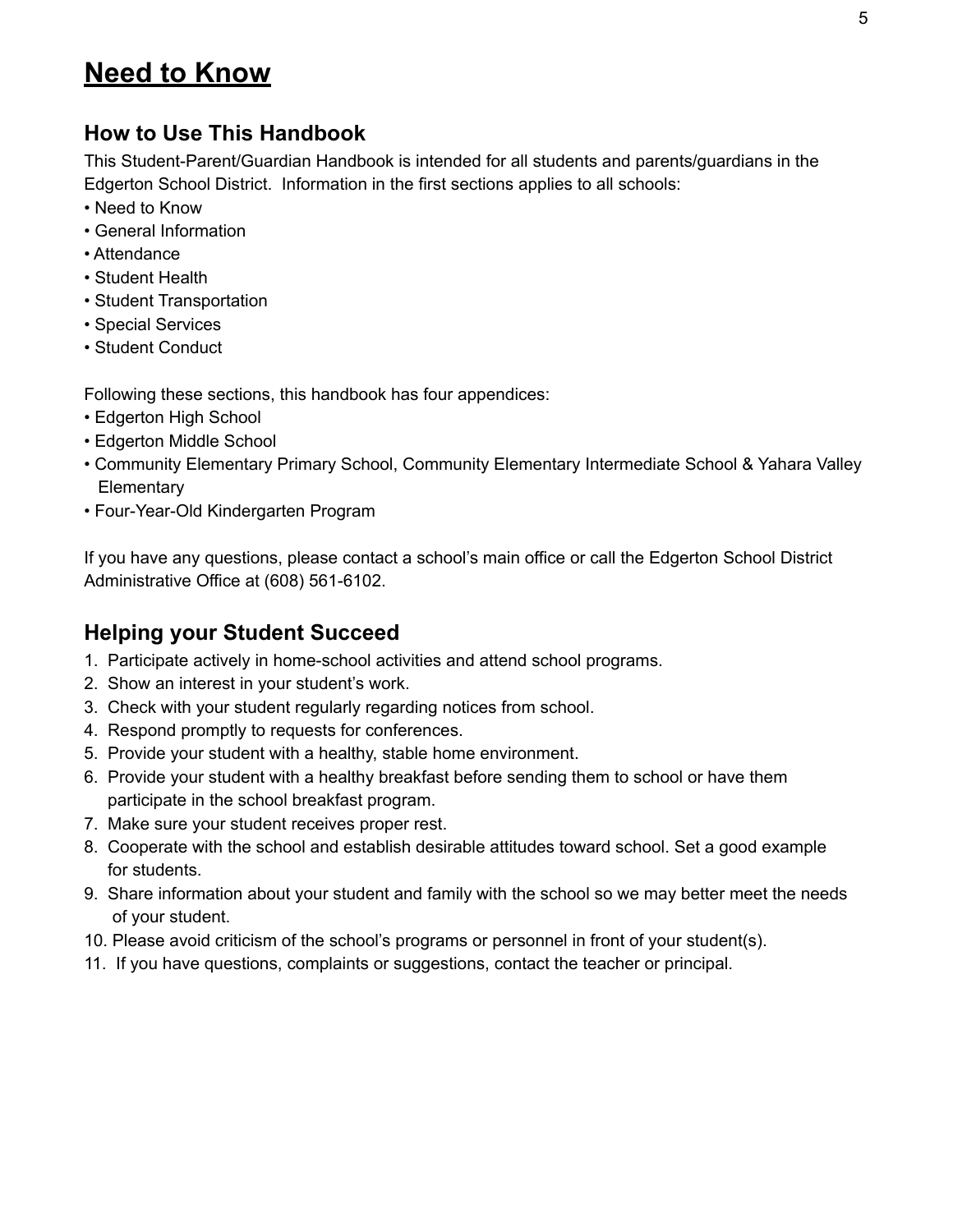## **Contact ESD**

Edgerton School District 200 Elm High Drive Edgerton, WI 53534

Phone: (608) 561-6100 Fax: (608) 884-9327 (School District Office)

#### **Board of Education**

Our Board of Education members can be found on our website at <https://www.edgerton.k12.wi.us/domain/19> Board of Education meeting minutes and agendas are on our website at <https://www.edgerton.k12.wi.us/domain/20>

#### **Edgerton School District Administration**

| Superintendent                  | 608-561-6101 |
|---------------------------------|--------------|
| Director of Instruction         | 608-561-6097 |
| Director of Special             |              |
| <b>Education/Pupil Services</b> | 608-561-6091 |
| Director of Finance             |              |
| & Personnel                     | 608-561-6104 |
| Director of Technology          | 608-561-6035 |
| Registrar                       | 608-561-6103 |
|                                 |              |

#### **Staff Directory**

(Staff [Directory\)](https://www.edgerton.k12.wi.us/domain/150)

#### **Main Number and Attendance Line for All Schools**

608-561-6100

| 608-561-6021 | Principal   | 608-561-6031 |
|--------------|-------------|--------------|
| 608-561-6022 | Main Office | 608-561-6033 |
| 608-561-6218 |             |              |
| 608-561-6025 |             |              |
|              |             |              |

#### **Edgerton High School Edgerton Middle School**

| Principal   | 608-561-6031 |
|-------------|--------------|
| Main Office | 608-561-6033 |

#### **Elementary Schools**

| <b>Four-Year-Old Kindergarten Centers</b> |  |
|-------------------------------------------|--|
|                                           |  |

| <b>Community Elem School</b>    | 608-561-6010 | <b>Central Lutheran</b> | 608-884-9418 |
|---------------------------------|--------------|-------------------------|--------------|
| <b>Primary Principal</b>        | 608-561-6012 | <b>Creative Arts</b>    | 608-884-6162 |
| Intermediate Principal          | 608-561-6011 | Edgerton Children's     |              |
| <b>Yahara Elementary School</b> | 608-884-4931 | Center                  | 608-884-6393 |

| Central Lutheran    | 608-884-9418 |
|---------------------|--------------|
| Creative Arts       | 608-884-6162 |
| Edgerton Children's |              |
| Center              | 608-884-6393 |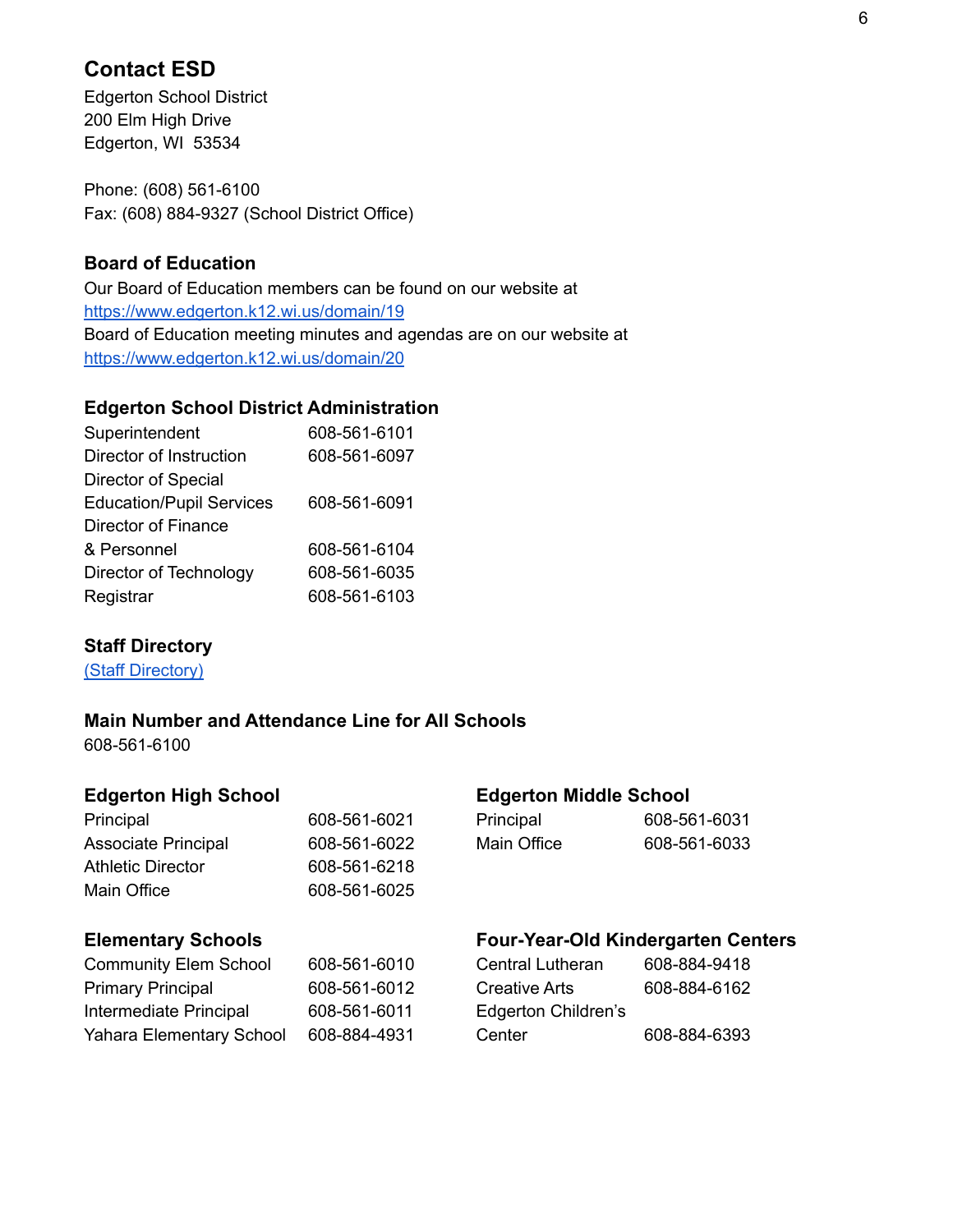**School Hours Early Release Hours**

High School & Middle School 7:50 am - 3:05 pm 7:50 am - 11:37 am Community Elementary 7:55 am - 2:55 pm 7:55 am - 11:35 am Yahara Valley Elementary 8:18 am - 3:18 pm 8:18 am - 11:45 am Four-Year-Old Kindergarten AM 8:00 am - 11:15 am Four-Year-Old Kindergarten PM 12:00 pm - 3:15 pm

## **Find the Edgerton School District Online**

The Edgerton School District uses several websites to keep its students, parents/guardians, staff and community members informed. Check out the following for more information:

[www.edgerton.k12.wi.us](http://www.edgerton.k12.wi.us) — Main website for the school district, which includes staff directories, school calendars, lunch menus, staff bios, staff website links, information about our curriculum and co-curricular program offerings, resources and plenty more for students and parents/guardians. **School Websites** — Websites for each of the district's schools and the Edgerton Performing Arts Center can be found in the drop-down menu at the top right of the main district website. [www.facebook.com/EdgertonSchoolDistrict](http://www.facebook.com/EdgertonSchoolDistrict) — Provides regular updates about important things going

on in our school district.

[www.twitter.com/EdgertonSD](http://www.twitter.com/EdgertonSD) — Follow us on Twitter and stay informed with all the latest news.

## **General Information**

### **Classroom Visits**

Parents/guardians and persons authorized by parents/guardians are welcome to visit classrooms in the district. This is arranged by contacting the building principal in advance of the visit to ensure that the visit time and date is during a time when classroom instruction will not be disrupted and with the completion of an approved background check. The Edgerton School District does not encourage non-enrolled students to visit the school unless accompanied by an adult (example: a school tour for a new student), and with approval from the school principal. Student visitors are not allowed unless approved by the building principal.

## **Clothing for Seasonal Weather**

Students should come to school properly dressed for the elements; particularly hats, boots and mittens for cold, wet weather and snow in the wintertime. These items should be properly labeled with the student's name for easy identification.

## **Crisis Codes**

The following crisis codes have been developed to ensure the safety of students and staff:

Medical Emergency**:** A medical emergency has been identified. The Code Medical Team and administrators will report to the location to provide assistance.

Lock and Hold**:** The need for caution is identified. All doors will be locked and students will be kept in the classroom until the all clear signal is given.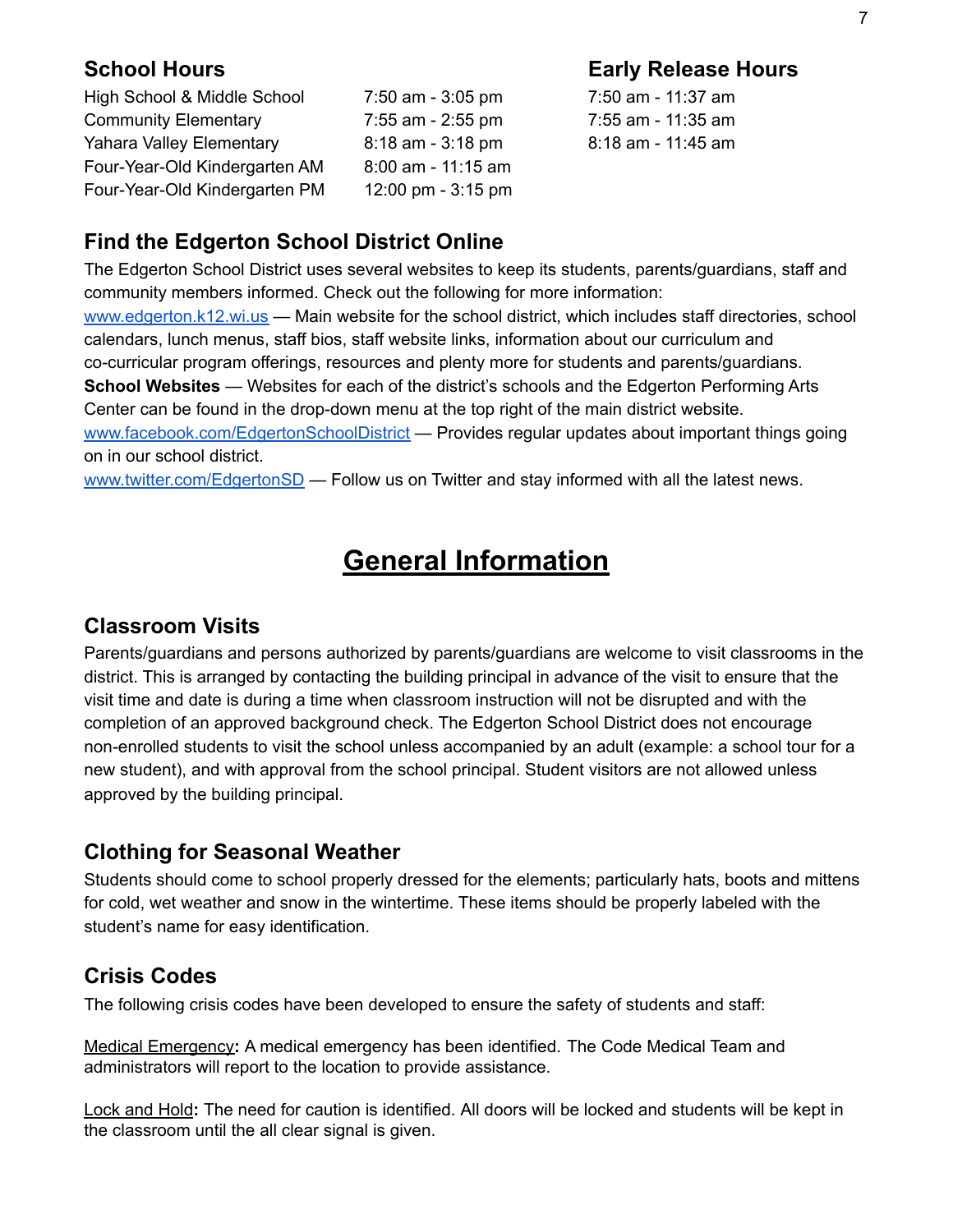Building Evacuation: Students and staff will evacuate the building to a predetermined location. Students and staff may re-enter the building after the all clear signal is given.

Emergency Lockdown: A physical or verbal situation is taking place in the building.

Armed Intruder: An extreme emergency is identified because an armed intruder is on school property causing the need for extreme caution.

Fire Procedure: Fire drills will be held periodically without prior warning. A tone will signal the need for evacuation. Each room has evacuation directions posted. Staff members will lead the students out of and away from the building, keeping the roads around the school clear in order to provide access for emergency vehicles. During a fire drill, all people will evacuate the building.

Tornado Safety Procedures: If a tornado warning is issued in our area, staff will be alerted inside and outside the building. All students and staff will immediately go to assigned safe shelter areas. If a warning is issued close to the end of the school day, staff will not dismiss students until the "all clear" is given. This also means that buses will not run until the "all clear" is given. If parents/guardians choose to pick up their student(s) from school, they will need to sign them out in the main office. However, the staff will keep all students in their safe areas until either a staff member comes to get them or the "all clear" is given by the District Administrator.

## **Electronic Devices/Cell Phones**

Electronic devices are permitted in the building, **but cell phones must be stored in the student's locker from 7:45 a.m. – 3:05 p.m**. All cell phones must be in the "Off" mode when in the locker. Cell phones and electronic devices may not be taken into locker rooms. Students may use electronic devices for learning during the school day when directed by a staff member as authorized by the principal. Students violating this policy shall be disciplined in accordance with established procedures.

## **Co-Curricular Activities**

A student who participates in any school activity must be a student in good standing. Good standing includes:

**Academics** - student must be passing or making appropriate progress in all classes. **Attendance** - student must have full-time status and not be a habitual truant.

**Behavior** - student must take care of any discipline problems which include detentions, suspensions, or any other assigned consequences. A student suspended more than once because of behavior or attendance is not considered in good standing.

**Obligations** - student must also take care of any fines and fees or other obligations before participation.

## **Fees and Fines**

Upon registration, a school fee is assessed to help offset the cost of personal use items, textbook rental and consumable materials (school supplies) provided to the student throughout the year. Student fees are payable during registration or online via our Parent Portal.

Depending upon the grade level and class there may be additional charges for specific personal use items including, but not limited to musical instrument rentals, materials for projects, replacement planners and safety goggles.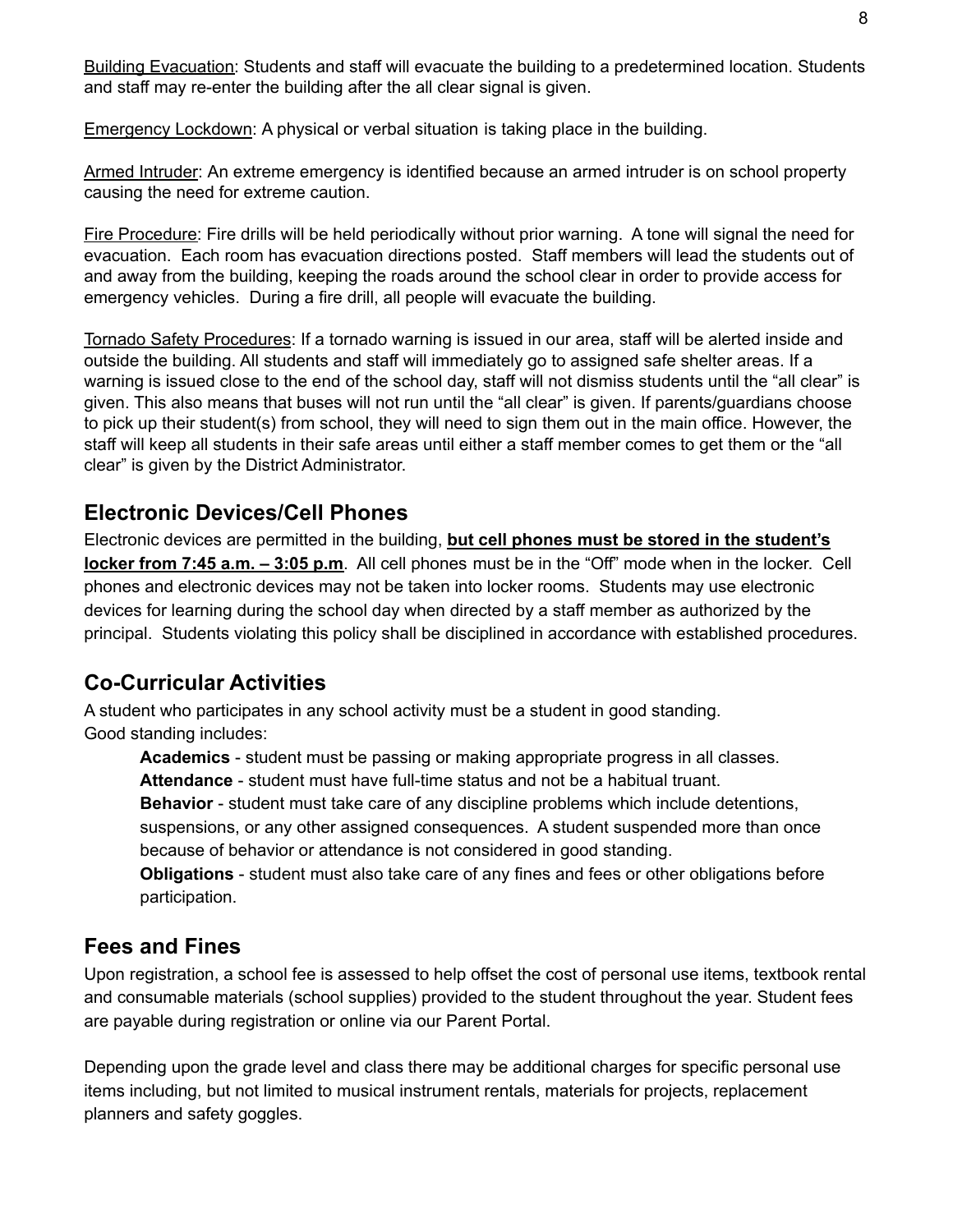If fees cannot be paid at the beginning of the year, arrangements should be made with the main office staff on an individual basis for a manageable payment plan. If a plan is not developed, students will not be allowed to participate in graduation until fees and fines are paid in full. If the District determines that a student is in serious financial need, it may choose to provide any or all such materials free of charge.

Additional school fees may be applicable. See fees in appropriate school appendix. Fees are set by the Edgerton School District Board of Education and are subject to change.

When school property, equipment, or supplies are damaged, lost, or taken by a student, a fine will be assessed. The fine will be reasonable, seeking only to compensate the school for the expense or loss incurred.

## **Field Trips**

#### (Board of Education [Policy](http://go.boarddocs.com/wi/edge/Board.nsf/goto?open&id=BMCM5G57CDC5) 2340)

Planned field trips away from the district premises must be done under the supervision of a professional staff member. Students on all district-sponsored trips are subject to the district's administrative guidelines. Student behavior while on all field trips must comply with the Student Code of Conduct. The parent/guardian permission slip is signed as part of the online registration process. Students may be charged fees for district-sponsored trips, but no student shall be denied participation for financial inability. Non-participation will not result in an academic penalty.

Students who require emergency medications such as EpiPens, inhalers, etc., as prescribed by a physician and in accordance with the procedures identified in the Emergency Nursing Manual, must have them at school to go on field trips. Students who do not have their emergency medications at school will not be allowed to attend.

Reimbursement for students who could not participate in the field trip will be made for admission charges only if the money has not already been expended for reservations. The cost of transportation will not be reimbursed because this cost is determined by the number of students expected to participate in the field trip.

#### **Human Growth and Development**

Board of Education [Policy](http://go.boarddocs.com/wi/edge/Board.nsf/goto?open&id=C8WK2H4F66F4) 2414 [Guidelines](https://www.edgerton.k12.wi.us/Page/1626) and Forms

## **Infinite Campus**

Infinite Campus is a digital Student Information System. This software allows district staff to keep track of pertinent information that is required by the State of Wisconsin along with allowing staff to manage things like attendance, schedules, grades, health, etc.

One of Infinite Campus' main attributes is the Parent Portal for parents/guardians. The Parent Portal provides parents/guardians around-the-clock access to real-time information about their student's attendance and grades. It also provides a means for teachers to communicate with parents/guardians about class events and assignments, and ways they can help their student(s) at home.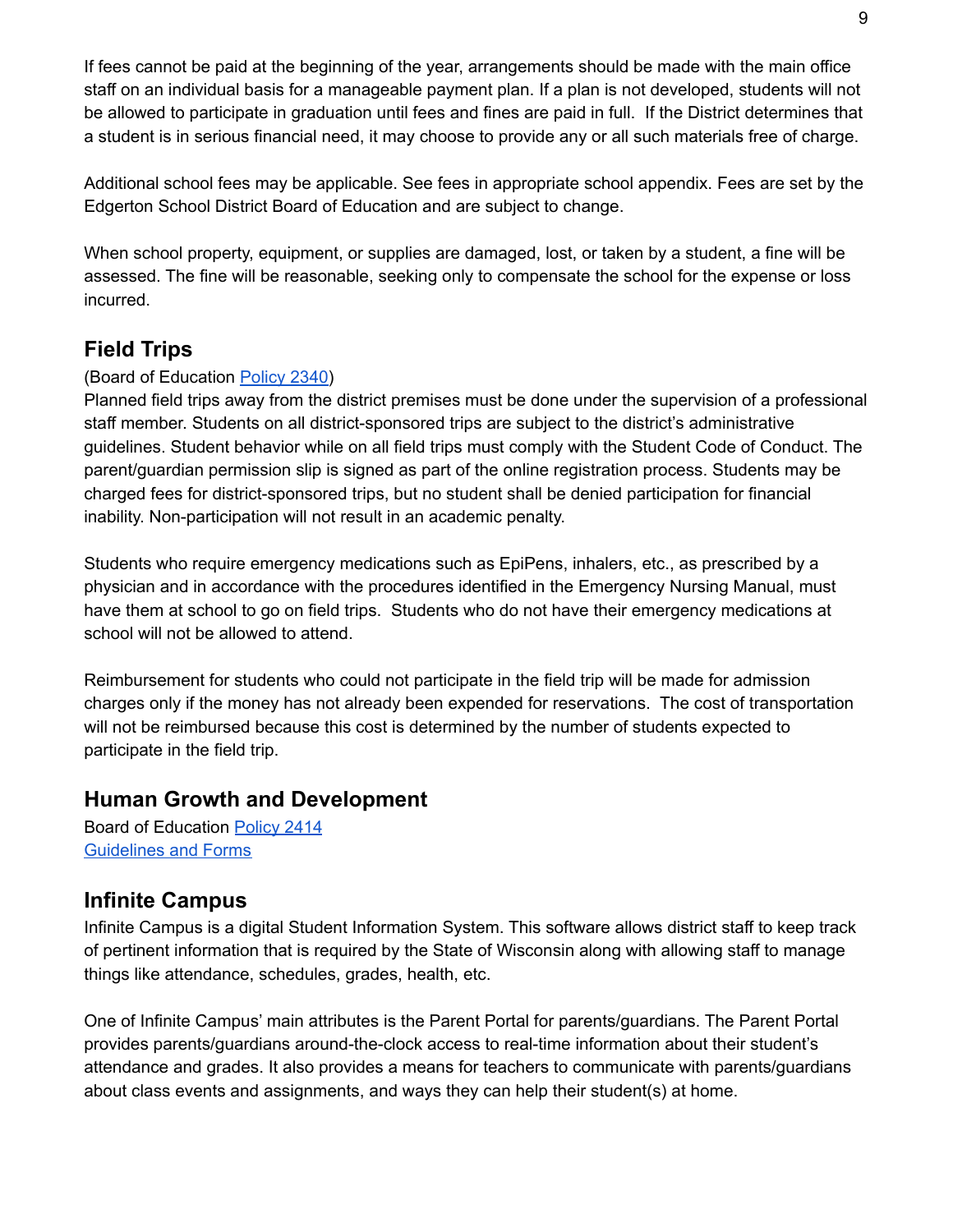## **Lockers**

The district acknowledges the need for in-school storage of student possessions and shall provide storage places, including desks and/or lockers for that purpose. The district retains ownership and possession of student desks and lockers. The school principal or other personnel may conduct a search of a locker if there is suspicion that the student has drugs, weapons, alcohol, or other materials in violation of school rules or state law. This search may also include an inspection of school property including desks and other areas in which items may be kept. Locker use is governed by the following conditions:

- 1. Valuable items and money should not be left in lockers.
- 2. Tote bags are to remain in lockers and cannot be carried to class.
- 3. Students are responsible for damage and cleanliness of lockers. If a locker is not working properly, contact the main office or a custodian. Students who abuse their locker are subject to a fine determined by administration.
- 4. Nothing permanent (including stickers) should be affixed to a locker. Inappropriate words, pictures or symbols in a locker including the display of any drug, alcohol, tobacco or vulgar language will not be allowed.
- 5. All lockers should be secured with a school-issued padlock.
- 6. The school will not accept responsibility for the loss of personal items or items that are under your care. The security of your locker is your responsibility. Make sure your lockers are locked and carry your valuables with you. If you lose items of value, report it to your teacher or the main office at once.

## **Lunch Account Balances**

(Board of Education [Policy](http://go.boarddocs.com/wi/edge/Board.nsf/goto?open&id=C8WK4A4F67F7) 8500)

## **Parent/Guardian Communications**

School personnel will communicate with parents/guardians through newsletters, e-mail, notes, or telephone calls as the need arises. This may include the Infinite Campus telephone system or Blackboard Connect, both of which are capable of sending "bulk" messages to groups of parents/guardians. Parent/guardian phone numbers and e-mail addresses are collected at registration. Parents/guardians are encouraged to contact their student's teacher or principal with any questions regarding school.

#### Automated Notification System

In an effort to keep parents/guardians informed, the Edgerton School District has incorporated an automated notification system into its communication plan. This service allows the District to provide parents/guardians with helpful information regarding school events and to notify them in the most efficient manner of an emergency during the school day. In addition, school delays or cancellations due to inclement weather will also be communicated to parents/guardians through the automated system. Notifications will be in the form of an automated telephone call and/or email message and/or social media posts.

Following is a listing of what parents/guardians need to know about receiving telephone calls sent with the automated notification system: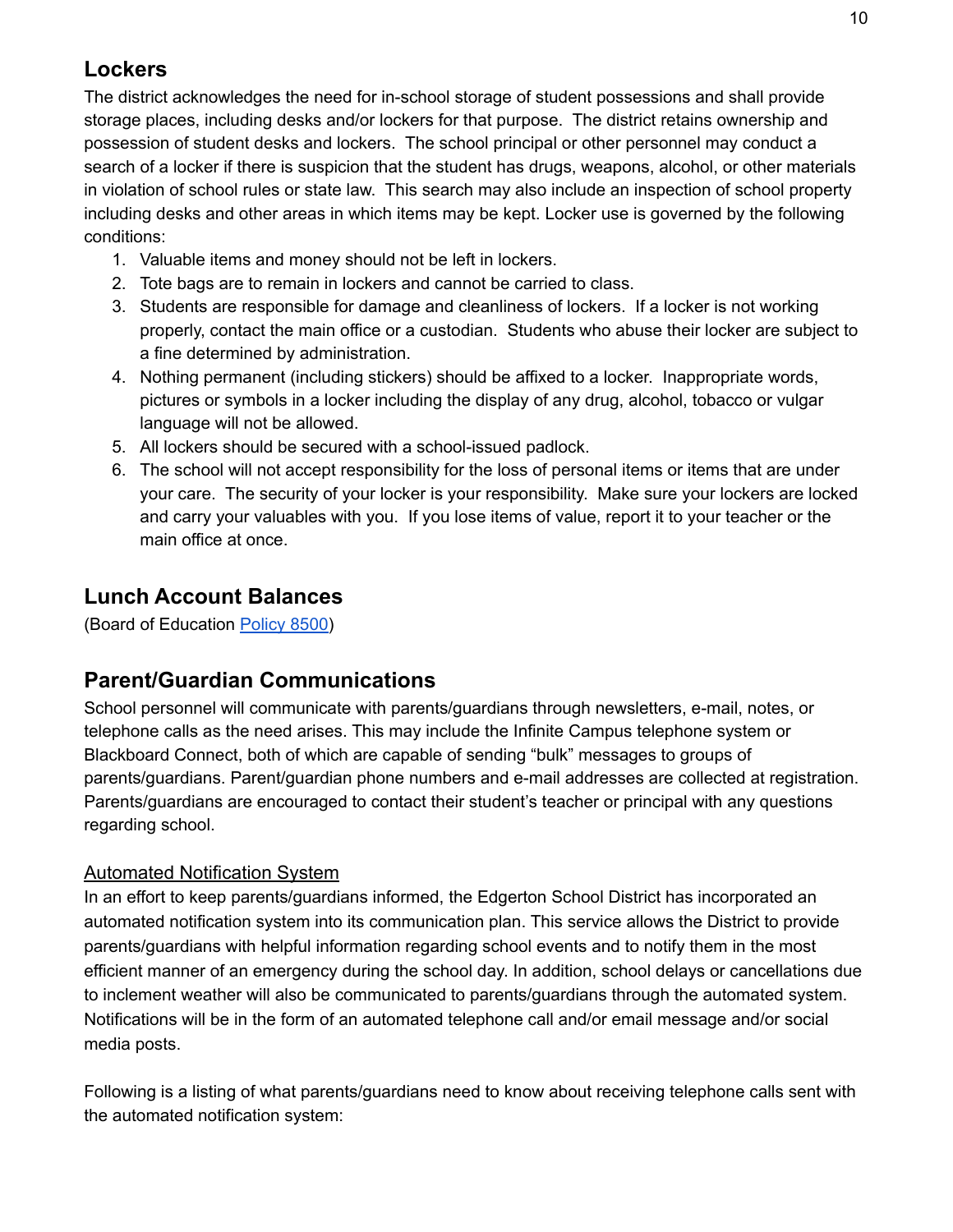- Caller ID will display one of our school's main numbers when a general announcement is made
- The system will leave a message on an answering machine or voicemail
- The system will notify the District of any phone numbers that are found not to be in service and the number of times each number was attempted. Please make sure that you keep your student's school main office informed in a timely manner of any phone number changes.

### **Parent/Guardian Messages to Students**

Parents/guardians who wish to contact their student during the school day are asked to call the main office at the school which their student attends. Students will not be called out of class to answer the phone or to receive a message. Messages for students from parents/guardians will be given at the end of the school day. Students will be called to come to the main office or a message will be left with the student's teacher.

## **Parent/Guardian Conferences**

Formal parent/guardian conferences are scheduled for all students each fall. Additional conferences may be scheduled by either the parent/guardian or the teacher as need arises. These conferences are beneficial because they provide parents/guardians and the teacher an opportunity to share information which will be of assistance in working with your student. If you have a question about your student's educational program, contact your student's teacher or principal to set up a conference.

## **Registration and Enrollment**

Students that are new to the Edgerton School District are required to enroll with their parent/guardian unless eighteen (18) years of age. When enrolling, the parent/guardian will need to bring:

- A. birth certificate or similar document;
- B. custody papers from a court (if appropriate);
- C. proof of residency; and
- D. proof of immunizations and/or an appropriate waiver

Students must be five years old on or before September 1 to be eligible for enrollment into our five-year-old kindergarten program. Early admission policy information for 5K can be requested from the building principal. Parents/guardians must apply for early admission for their child by May 15. Students enrolling from another accredited school will have their courses and grades evaluated by the counseling department. The office staff will assist in obtaining the official records from the other school.

Homeless students who meet the Federal definition of homeless may enroll and will be under the direction of the Homelessness Liaison with regard to enrollment procedures.

Adult students eighteen (18) years of age or older may enroll themselves, but if residing with their parents/guardians are encouraged to include them in the process. Adult students do carry the responsibilities of both the student and parent/guardian and are expected to follow all school rules.

Parents/guardians with questions about registering or enrolling their student(s), or to find your student's school, should contact the School District Registrar at 608-561-6103.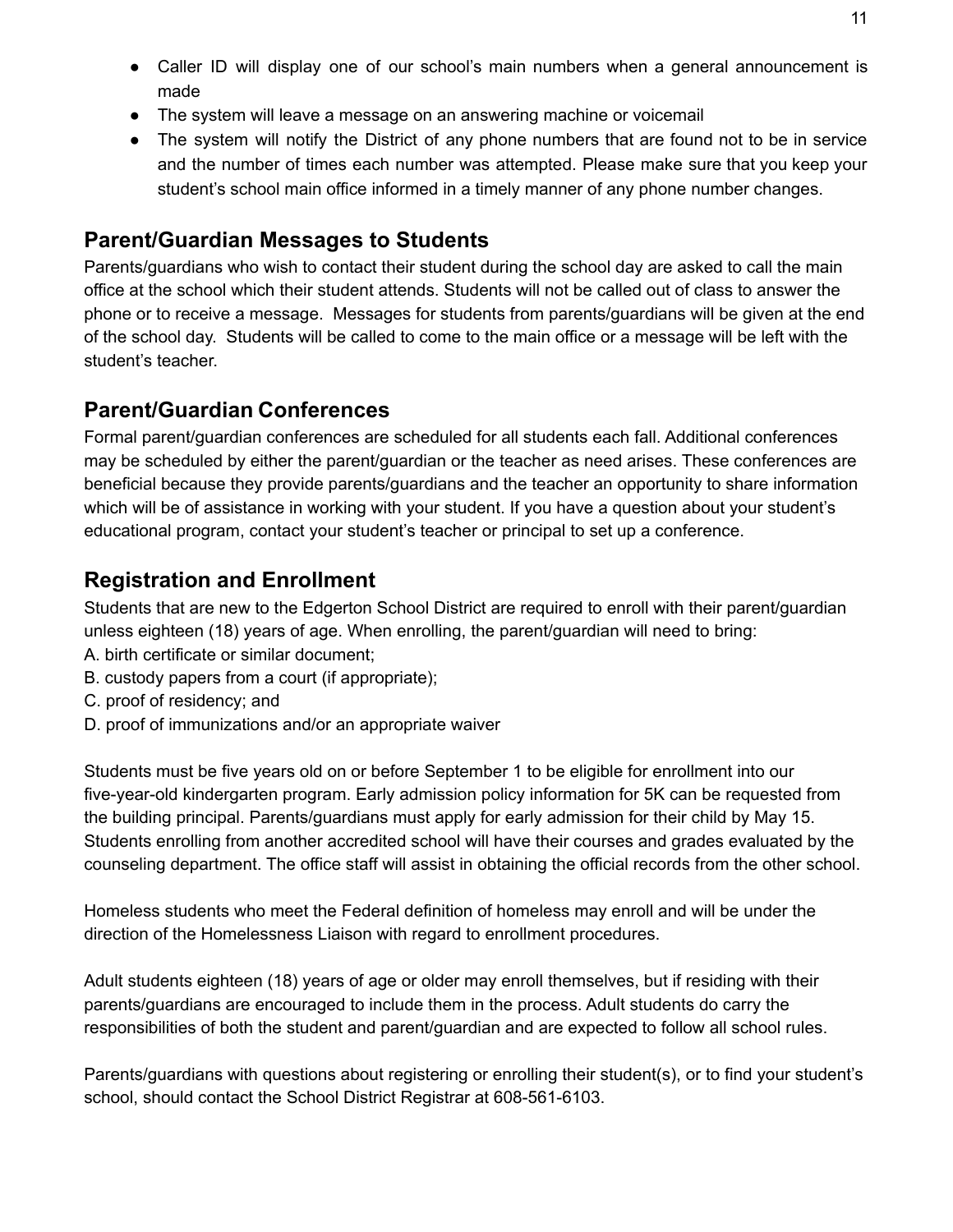## **Religious Beliefs**

School staff celebrate a number of special events and days throughout the school year. If your student cannot celebrate particular days or holidays due to religious beliefs, please share this with your student's principal.

## **Report Cards**

Report cards are available electronically. Questions about student grades, including making up incomplete work, should be directed to the student's teacher.

## **Review of Instructional Materials**

Parents/guardians have the right to review any instructional materials related to curriculum. Any parent/guardian who wishes to review instructional materials should contact a principal to make the appropriate arrangements. Parents/guardians rights to review teaching materials and instructional activities are subject to reasonable restrictions and limits.

## **Scheduling and Assignment**

#### (Elementary level)

The Principal will assign each student to the appropriate classroom and the program in which the student will be participating. Any questions or concerns about the assignment should be discussed with the principal.

#### (Secondary level)

Schedules are provided to each student at the beginning of the school year or upon enrolling. The schedule is based upon the student's needs and available class space. Any changes in a student's schedule should be handled through the counseling office. It is important to note that some course requests may be denied because of limited space or the need to complete prerequisite courses. Students are expected to follow their schedules.

## **School Breakfast/Lunch Program**

Nutritional and well-balanced breakfasts and lunches are served at all schools each day. Information concerning the menus for these meals is printed in the monthly newsletter and on the district's website, [www.edgerton.k12.wi.us/menus.](https://www.edgerton.k12.wi.us/menus) The district has a policy for students unable to pay the full price of meals served under the National School Lunch Program and School Breakfast Program. For more information or an application, please visit the district web site (<https://www.edgerton.k12.wi.us/fram>) or contact the school office for a paper application. Applications for free and reduced meals are accepted throughout the school year. If a household member becomes unemployed or if the household size changes, parents/guardians may wish to (re)apply.

Student meals are a parent(s)/guardian(s) responsibility. Money for the breakfast and lunch programs is handled through a computerized debit system. Lunch deposits may be made online through the Infinite Campus portal or cash/check may be brought to the elementary & middle school offices or to the high school kitchen for deposit. Meal money is deposited in student accounts and used as needed. Parents/guardians are expected to keep a positive balance in meal accounts at all times. In the event of graduation or withdrawal, positive lunch balances shall be refunded to parents/guardians upon request.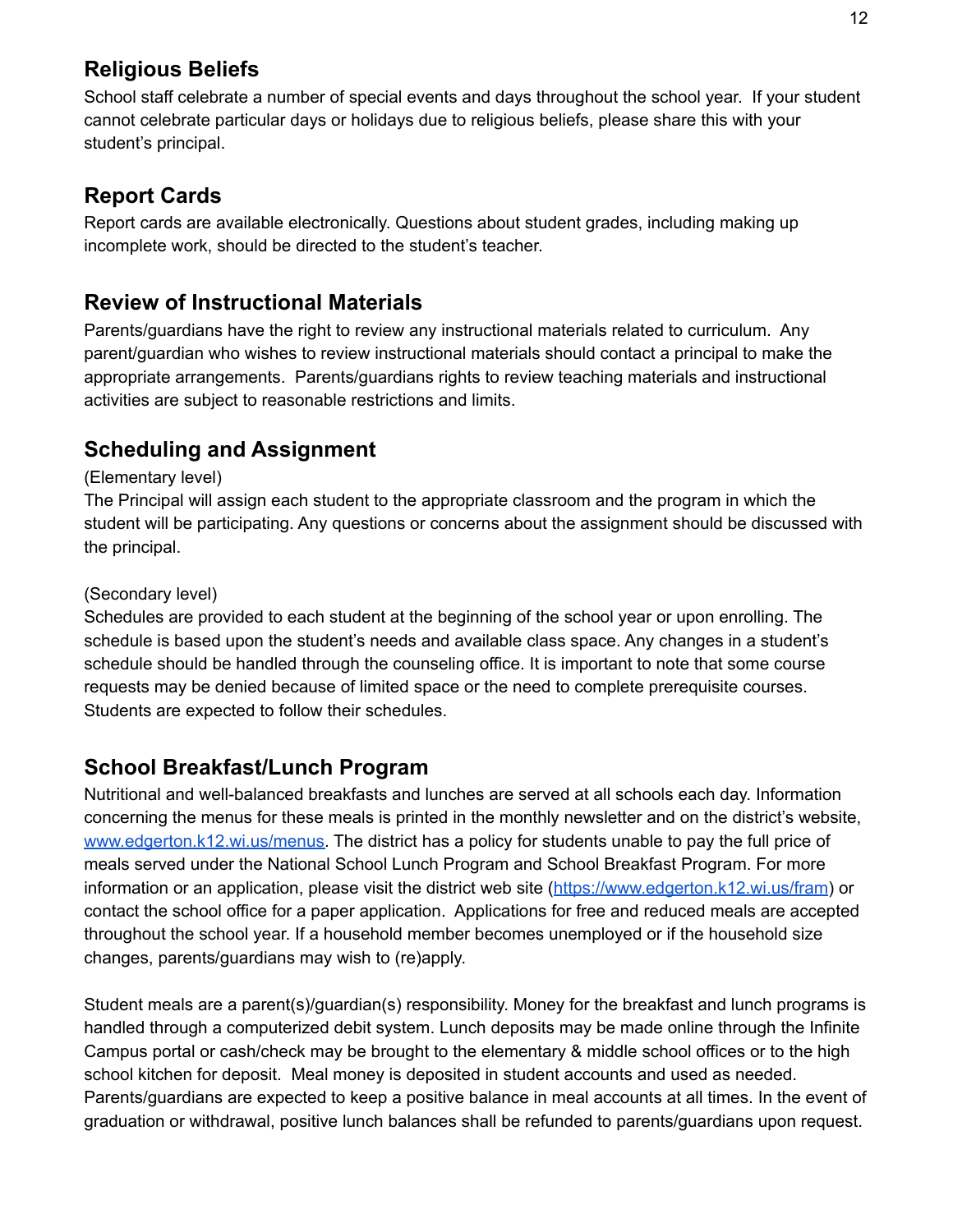Students may also bring sack lunches from home. Milk is available for separate purchase. All meals are expected to be eaten in the cafeteria with trays and utensils returned to the designated area after eating.

## **School Closing or Delay Due to Inclement Weather**

It is challenging to decide whether to close schools for the day, especially when it must be based on the best information available at 5:30 a.m. The district administrator gathers as much weather-related information as possible, speaks to representatives of the bus company to determine road conditions and the ability of buses to safely transport students, and speaks with area district administrators before making a final decision.

The following information is considered when determining to keep schools open or close for the day because of weather:

- 1. Information from the bus company representatives regarding their recommendations.
- 2. Conversation with our maintenance/custodial staff to ensure the parking lots can be plowed and sidewalks cleared in a timely manner to ensure they are safe.
- 3. Wind velocity impacting the blowing and drifting of snow and/or wind chill temperatures. School will automatically be closed if a wind chill warning has been issued by the National Weather Service (-35 or colder). If a wind chill advisory has been issued (-20 or colder) consideration for closing or delaying school will be given but not guaranteed.
- 4. Buses running routes at a slower pace may have an impact on the length of time students may be waiting at bus stops.
- 5. Parents/guardians driving their students to school in poor driving conditions and high school age students with little driving experience being on the roads.
- 6. Number of inches of projected snowfall.

Any one or a combination of the above may warrant closing schools. What may appear to be a simple decision truly includes many components. Although the decision to close schools may be a difficult one, our first priority is to always ensure the safety of our students and staff.

If schools are delayed or closed:

| Tune in to: | Fort Atkinson                 | WFAW/AM 940, WSJY/FM 107.3 &<br><b>WKCH/FM 106.5</b> |                                                      |
|-------------|-------------------------------|------------------------------------------------------|------------------------------------------------------|
|             | Janesville                    | WWHG/FM 105.9, WBEL/FM 92.3 & 98.9,                  | WGEZ/FM 101.9 and WGEZ/AM 1490, WJVL/FM 99.9         |
| Watch:      | Madison<br>Madison<br>Madison | WISC 3<br>WMTV 15<br>WKOW 27                         | www.channel3000.com<br>www.nbc15.com<br>www.wkow.com |

✓ Listen/watch one of the above stations for school closing/delay announcements. At least one will always have an announcement. The District will not contact other TV stations to report school closings/delays.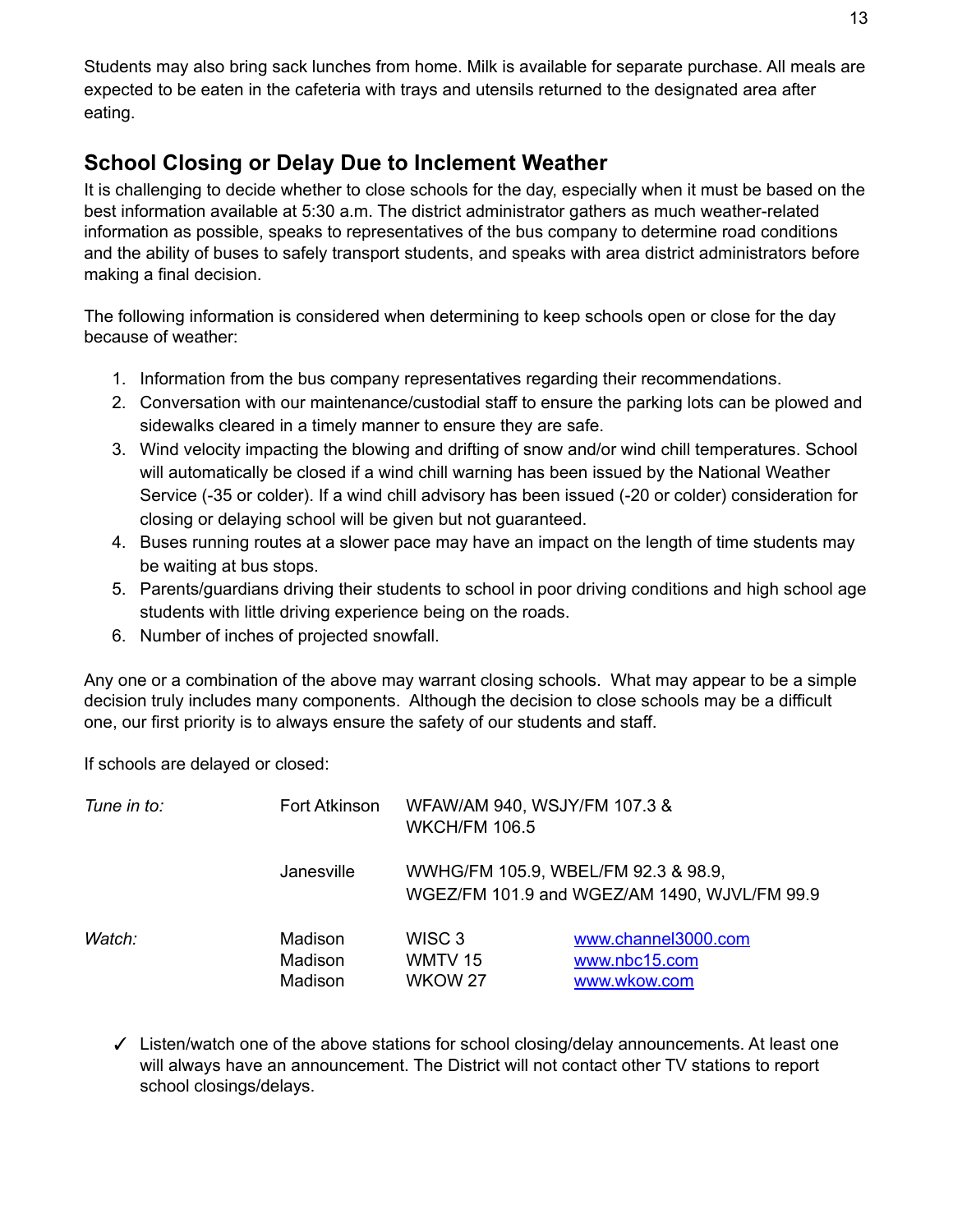- ✓ In addition to announcing on the radio and TV stations listed above, the District will utilize the Automated Notification System. This messaging system will call the phone number(s) the District has on file for each student.
- $\checkmark$  Please do not call schools or the District Office as lines must be kept open to make emergency calls.
- 1. In the event of a late start, both AM and PM sessions of four-year-old kindergarten will be canceled.
- 2. Weather conditions vary within a defined area. Even with a decision to operate schools, parents/guardians must make the final decision as to whether or not their particular situation warrants sending their student(s) to school.
- 3. A decision to dismiss school early because of inclement weather must be made prior to 11:00. This allows time to locate bus drivers and to air announcements via Automated Notification System, radio and TV so younger students aren't dropped off at unsupervised residences.

## **School Supplies**

Parents/guardians are responsible for providing basic school supplies for their student(s). A list of required supplies can be obtained at each school main office or 4K center. 5K - 8th grade supply lists can be found online at each school website by following this link:

[https://www.edgerton.k12.wi.us/backtoschool.](https://www.edgerton.k12.wi.us/backtoschool) School supplies are available at each school for students in need.

For the high school, students should bring notebooks, folders, writing utensils, and any supplies they prefer for their own personal organization. High school students will be informed if there are any other required supplies in each class.

## **Student Records**

(Board of [Education](http://go.boarddocs.com/wi/edge/Board.nsf/goto?open&id=C8WK484F67EF) Policy 8330)

## **Student Use of School Telephones**

Student use of the telephone is restricted to emergency use or very special occasions. At the elementary and middle schools, students are not allowed to call home to get permission to go to a friend's home after school as matters of that nature are not considered an emergency. Teachers and students will not be called from class to answer the telephone except in case of an emergency. Telephone messages should be left on office staff voicemail and will be delivered to the classroom as soon as possible.

## **Student Valuables**

Students are encouraged not to bring items of value to school. Items such as jewelry, expensive clothing, electronic equipment, and the like, are tempting targets for theft. The school cannot be responsible for their safekeeping and will not be liable for loss or damage to personal valuables. If a student brings a personal item, it should be marked clearly with their name.

If a student is missing a personal item, they should check the lost and found at their school and check with the school main office. All unclaimed lost and found items will be donated to charity.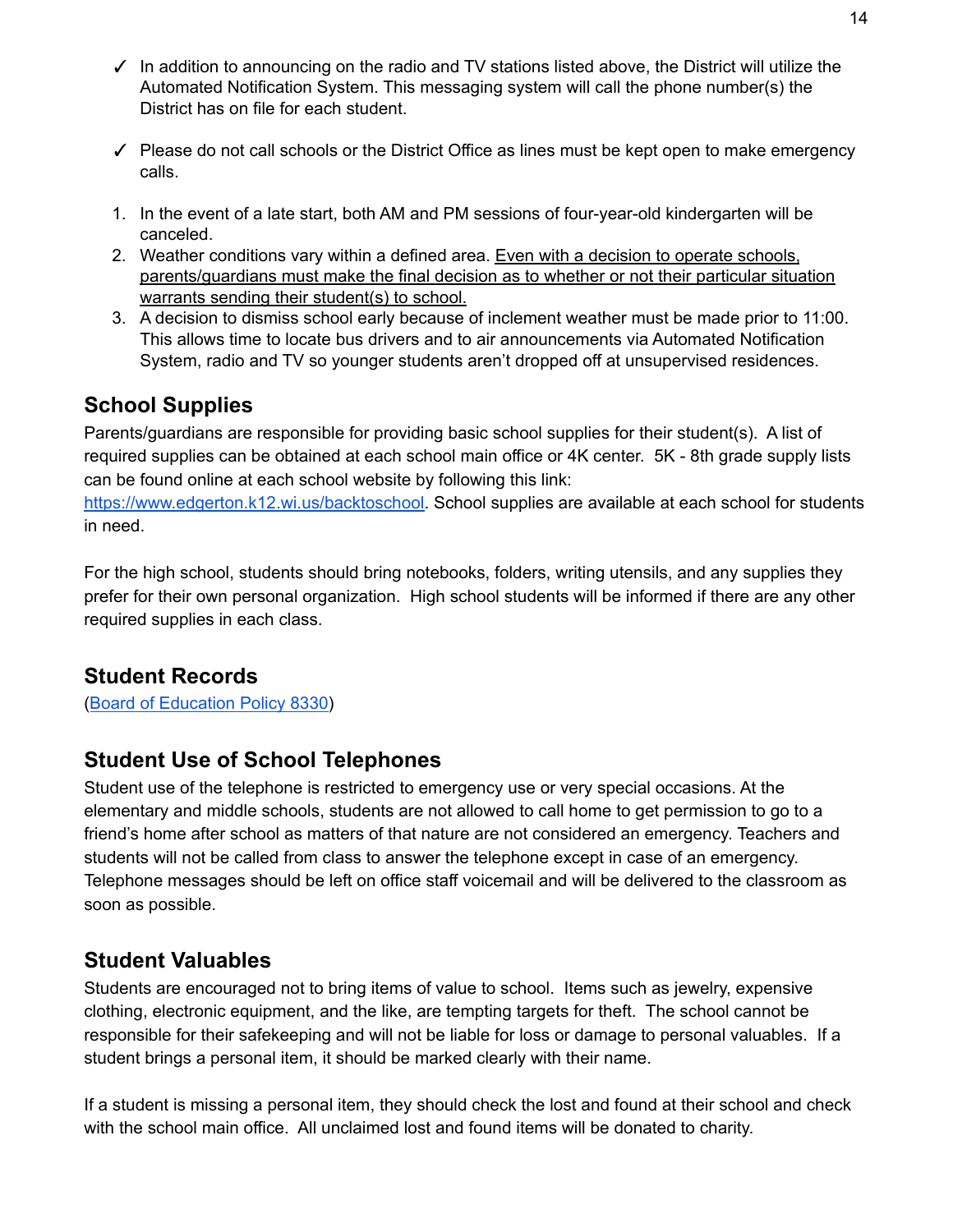## **Visitors**

All school doors will remain locked during school hours. All visitors will enter and exit through the main entrance during school hours.

Visitors will press the buzzer and may be asked to state the nature of their visit. Once buzzed in, they will stop at the school main office and submit their driver's license to be run through the Raptor program. They will receive a visitor's sticker before being permitted access to other areas of the school building and are required to wear the sticker at all times and remain in the portion of the premises in which the function is being held. Special arrangements will be made for guests invited to school programs and persons attending scheduled functions, trades people, and other individuals who visit the school when the main office is closed.

#### **Volunteers**

A form for background checks is available on the school district website or in any of the school offices. Volunteers must be approved before participating.

## **Attendance**

## **Absences**

If a parent/guardian is unable to provide prior written notification when their student is to be absent for a day or a known number of days, they are asked to call the student's school before 8:15 a.m. on the day that their student is to be absent and give the reason for the absence. Please report the student's name, grade, teacher and reason for the absence with main office staff or on the main office or attendance office voicemail if the main office is not open.

If a student is absent and the school has not been notified, a member of the main office staff will attempt to contact the student's parent/guardian, followed by emergency contacts. If attempts to reach parents/guardians and emergency contacts are unsuccessful, the police will be called to perform a "well-check".

A doctor's excuse will be required for a student having absences of more than three consecutive days. If you know your student is going to be absent *prior* to the day of absence, please communicate this in writing to your student's school office. You should also request, in advance, any make-up work for the period of absence.

Parents/guardians may excuse their student five (5) times per semester or ten (10) times each year unless the absence is one of the waivers by Board of Education [Policy](http://go.boarddocs.com/wi/edge/Board.nsf/goto?open&id=C3ZLTU53CC75) 5200. Exceeding ten (10) absences may be considered habitual truancy. The student must complete the coursework missed during the absence. You will receive written communication from the school if your student exceeds the allowable number of absences in a semester or school year.

## **After-School Activities and Evening Performances**

If a student is truant or absent during part or all of the school day, they may not be allowed to participate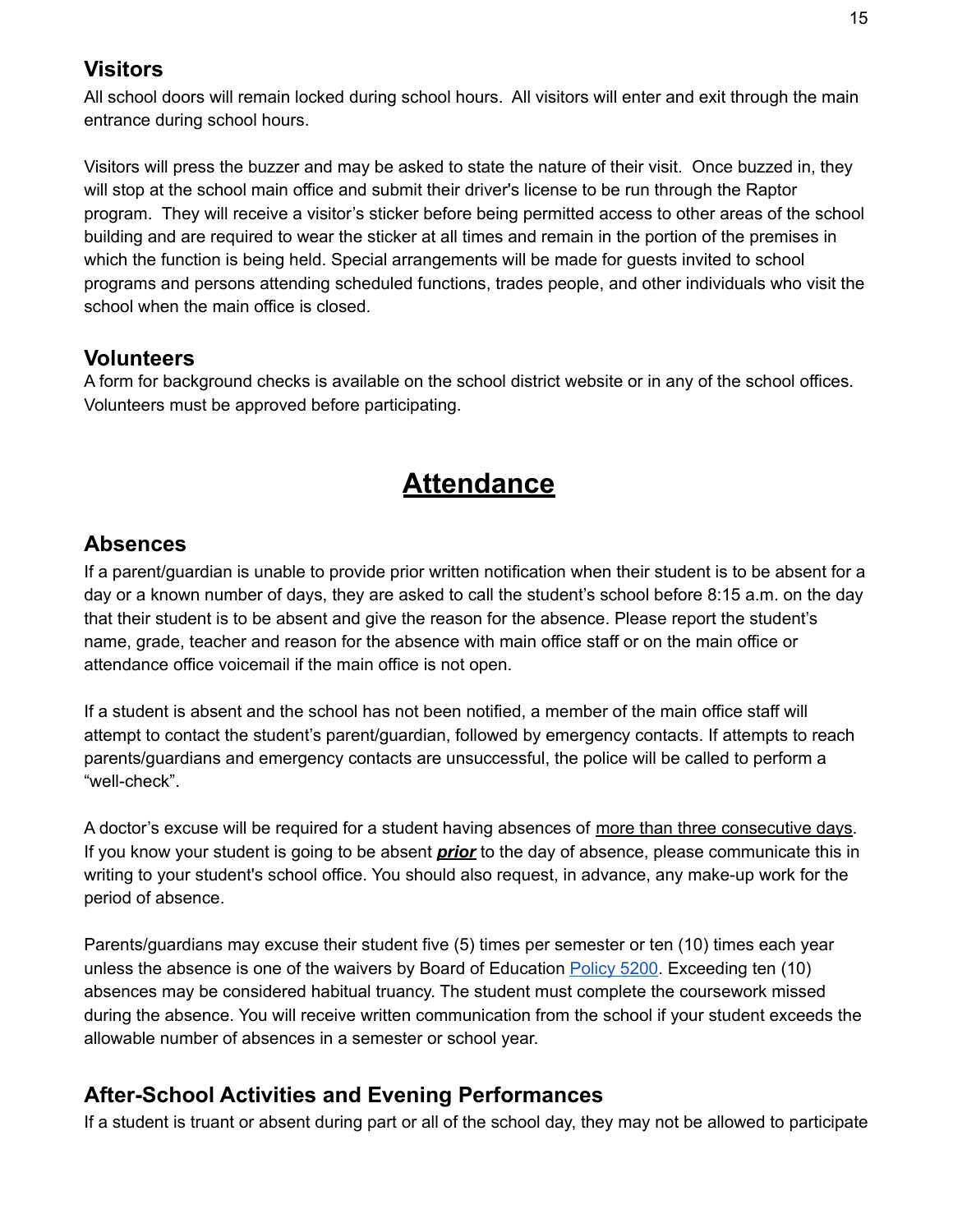in district-sponsored after school or evening activities. The principal, or designee, shall determine if a student will be permitted to attend these activities per district policies and procedures.

#### **Attendance Policies**

(Board of Education [Policy](http://go.boarddocs.com/wi/edge/Board.nsf/goto?open&id=C3ZLTU53CC75) 5200 - Student Attendance)

### **Leaving During the School Day**

If your student must be picked up during the school day, please notify the teacher or the school's main office with a written note that morning. Students may not be released early without proper notification. Please pick up your student in the school office, not from the classroom. Students will be released to persons listed in Infinite Campus only, unless office personnel are notified otherwise. A student will not be dismissed from school upon the request of any stranger until the legitimacy of the request is confirmed.

## **Student Health**

#### **Confidential Health List**

The Confidential Health List is a listing of students who have health issues of a more serious nature (i.e. asthma, food allergies, seizures, diabetes, etc.). This list is maintained by our health office staff and communicated to those responsible for supervising students. It is the responsibility of parents/guardians to report such health issues to the health office staff at each school. It is also the responsibility of parents/guardians to report such health issues to the bus company contracted by the District as the District is not at liberty to do so.

#### **Dietary Restrictions**

Parents/guardians of students who have special dietary restrictions (food allergies, etc.) should report all concerns to the district nurse, 608-561-6061 ext. 11160. Information may be shared with district food service personnel. If your student requires a special diet, the dietary restrictions must be provided by a physician.

#### **Head Lice/Nits Policy**

If a student is found to have head lice, the student and any siblings of the student will be sent home. Information regarding procedures and policies will be sent home with the student. The student(s) will be readmitted to school upon treatment at home, providing written proof of treatment, and changing of clothes. The student's and affected sibling's hair will be inspected upon return to school to assure the absence of head lice and reduced nits.

School staff will also do an examination of the student's hair on the third calendar day after the first treatment. If head lice are found on the third day, the student will be sent home for treatment if necessary and will be readmitted only when no head lice are found. The student will be checked on the sixth, ninth, and twelfth day also. If live lice are found during any of the checks, they will be sent home to be retreated.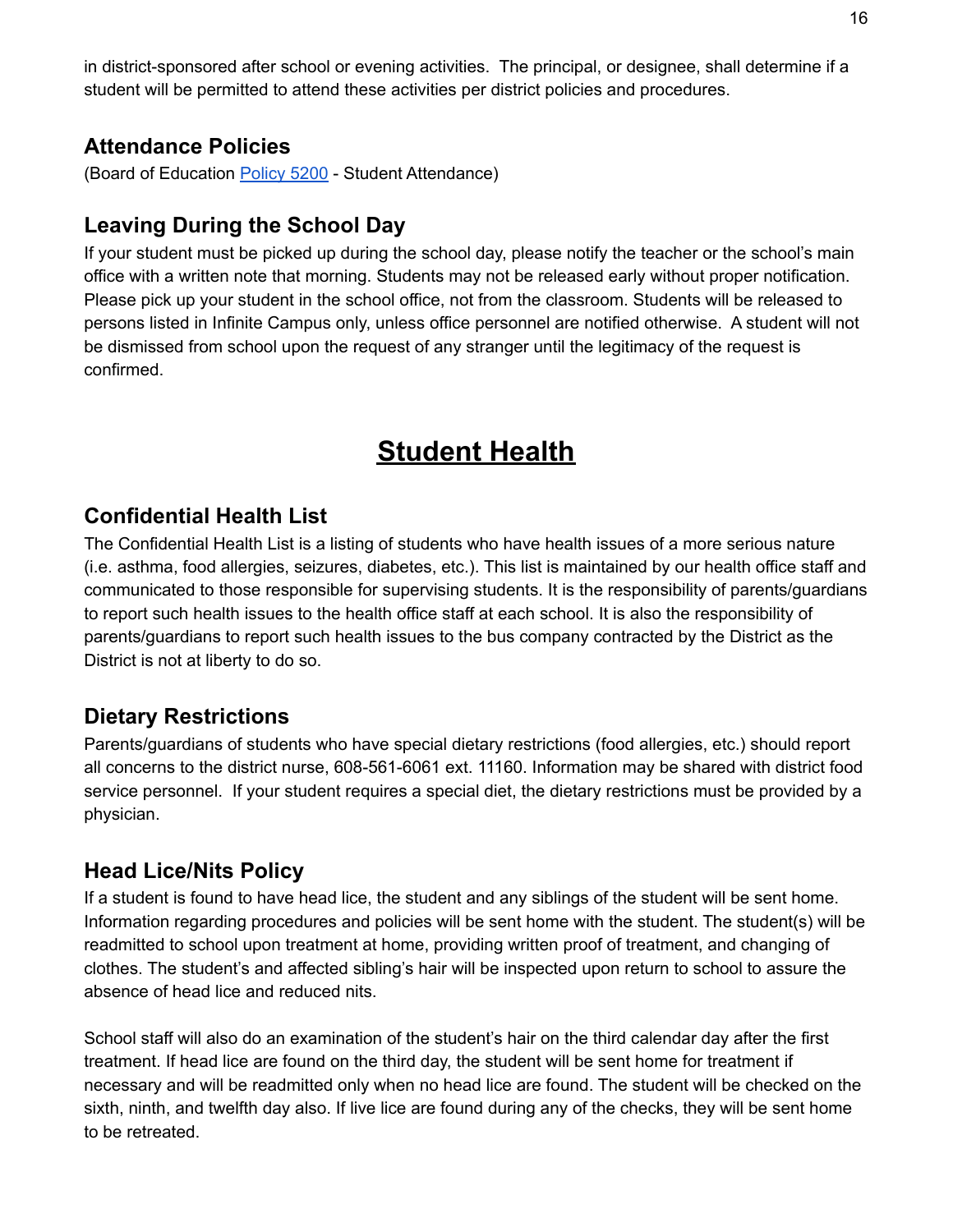## **Health Services**

The district nurse coordinates and directs the district administrative policies governing medication administration, immunization compliance, communicable disease control, screening services, emergency nursing services, and health room procedures. All student health information is kept confidential in the student health files in the health office. You may contact the nurse at 608-561-6061 x11160.

## **Injury and Illness**

All injuries must be reported to a teacher or to the office staff. A student who becomes injured or ill during the school day should request permission from the teacher to go to the health office. If medical attention is required, the office will follow the school's emergency procedures. The health office staff will determine whether the student should remain in school or go home. No student will be released from school without proper parent/guardian permission. Students must sign out with the attendance secretary if they leave school early due to illness.

#### **Insurance**

The School District of Edgerton does not provide any type of health or accident insurance. Parents/guardians should review their present insurance program to be sure they have adequate insurance to protect their student in case of an accident while attending school or school activities.

## **Medication**

#### (Board of Education [Policy](http://go.boarddocs.com/wi/edge/Board.nsf/goto?open&id=C3ZLTV53CC7A) 5330)

If over the counter or prescription medication is taken at school, a form must be filled out. This form is available on the school district website or in any of the school health offices.

## **Wellness/Nutrition**

(Board of Education [Policy](http://go.boarddocs.com/wi/edge/Board.nsf/goto?open&id=BFXLGX548657) 8510)

## **When to Keep Your Student Home**

One of the problems most often confronting parents/guardians of school-age students occurs when a student complains of not feeling well on a school day. A decision must be made as to whether the student stays home or goes to school. The information below has been designed to provide guidelines to be followed until your doctor can be contacted for an opinion. If parents/guardians send their student to school, please understand that the student will not be permitted to stay inside during recesses unless a doctor's excuse is provided for that purpose. In addition, a doctor's excuse is required for a student to not have to participate in Physical Education classes.

**Fever:** Students with a fever of 100°or more should be kept at home. **A student may not return to school until they have been free of fever for 24 hours.**

**Cold, Sore Throat, Cough:** A student with a "heavy" cold and hacking cough should be kept at home, even with no fever present. If your student complains of a sore throat and has no other symptoms, they may go to school. If white spots can be seen in the back of the throat or if a fever is present, keep them at home and call your doctor.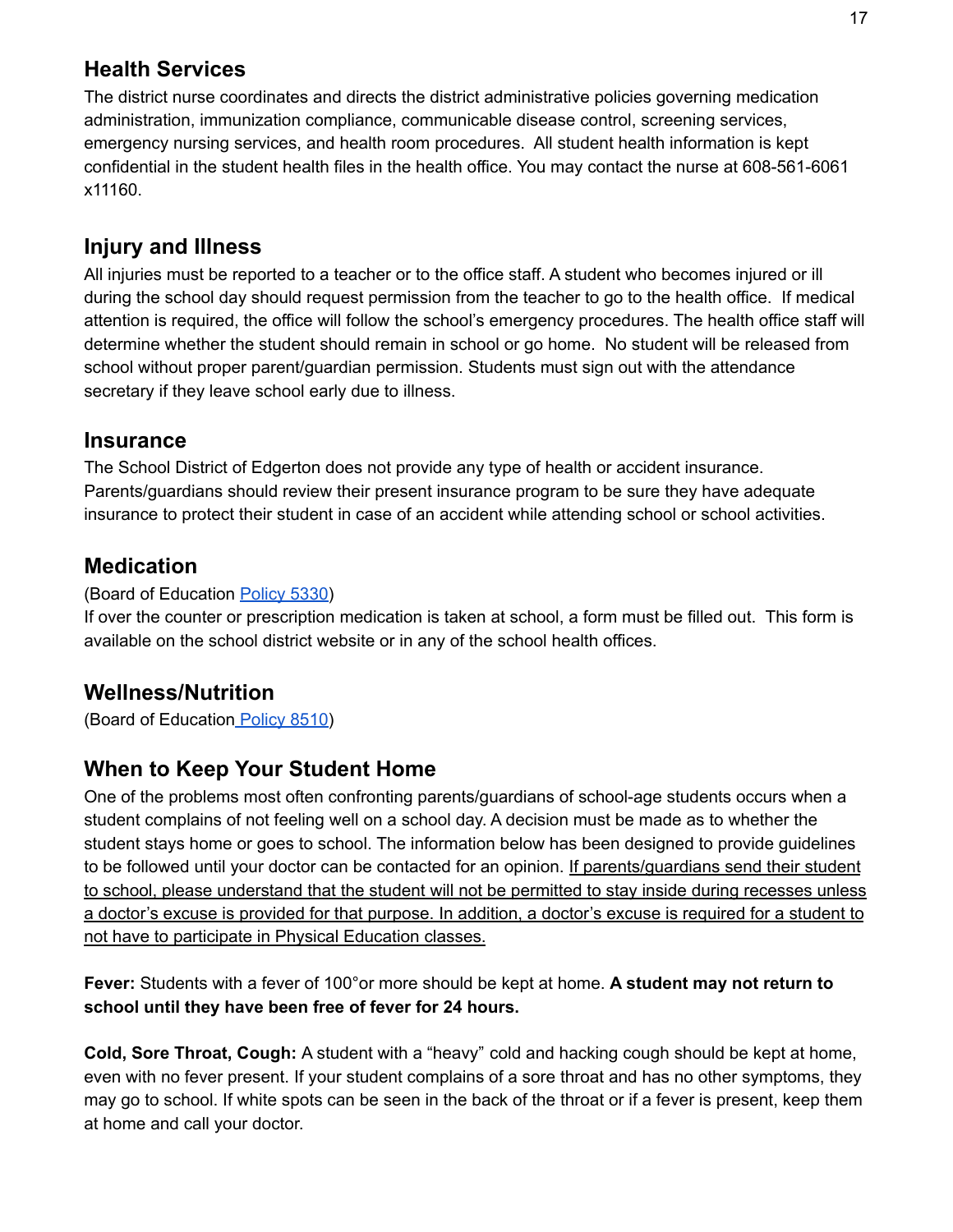**Rash:** A rash may be the first sign of one of childhood's many illnesses, such as Measles, Fifth's Disease or Chicken Pox. A rash, or "spots" may cover the entire body or may appear in only one area. A student with a rash should be kept at home until your doctor says it is safe for the student to return to school.

**Stomachache, Vomiting, Diarrhea:** Consult your doctor if your student has a stomachache which is persistent or severe enough to limit their activity. If vomiting or diarrhea occurs, your student should be kept home until they can keep their food down and diarrhea subsides.

## **Student Transportation**

## **School Bus Safety Rules**

(Board of Education [Policy](http://go.boarddocs.com/wi/edge/Board.nsf/goto?open&id=C7XL3K5499E1) 8600)

#### **Transportation**

(Board of Education [Policy](http://go.boarddocs.com/wi/edge/Board.nsf/goto?open&id=C7XL3K5499E1) 8600)

## **Special Services**

## **Individuals with Disabilities and/or Limited English Proficiency**

The Americans with Disabilities Act (ADA) and Section 504 of the Rehabilitation Act provide that no individual will be discriminated against on the basis of a disability. This protection applies not just to the student, but to all individuals who have access to the District's programs and facilities. A student can access Special Education services through the proper evaluation and placement procedure. Parent/guardian involvement in this procedure is generally required. More importantly, the school encourages parents/guardians to be active participants. To inquire about Special Education programs and services, contact the Director of Pupil Services at 608-561-6091.

Services are also available to students with Limited English Proficiency. To inquire about programs and services, contact the Director of Teaching and Learning at 608-561-6097.

## **Section 504**

The district assures compliance with Section 504 of the Rehabilitation Act of 1973, 29 U.S.C. 794: "No otherwise qualified handicapped individual...shall solely by the reason of his/her handicap, be excluded from the participation in, be denied the benefits of, or be subjected to discrimination under any program or activity receiving federal financial assistance."

## **Special Student Services**

The Director of Pupil Services is responsible for assisting in meeting the educational needs of students when those needs are not being met through the facilities and programs of the regular classroom. These students include those with cognitive, health, physical, learning, emotional, speech and language, or other disabilities. If you have questions about these programs, please contact your student's principal or call the Director of Pupil Services at 608-561-6091.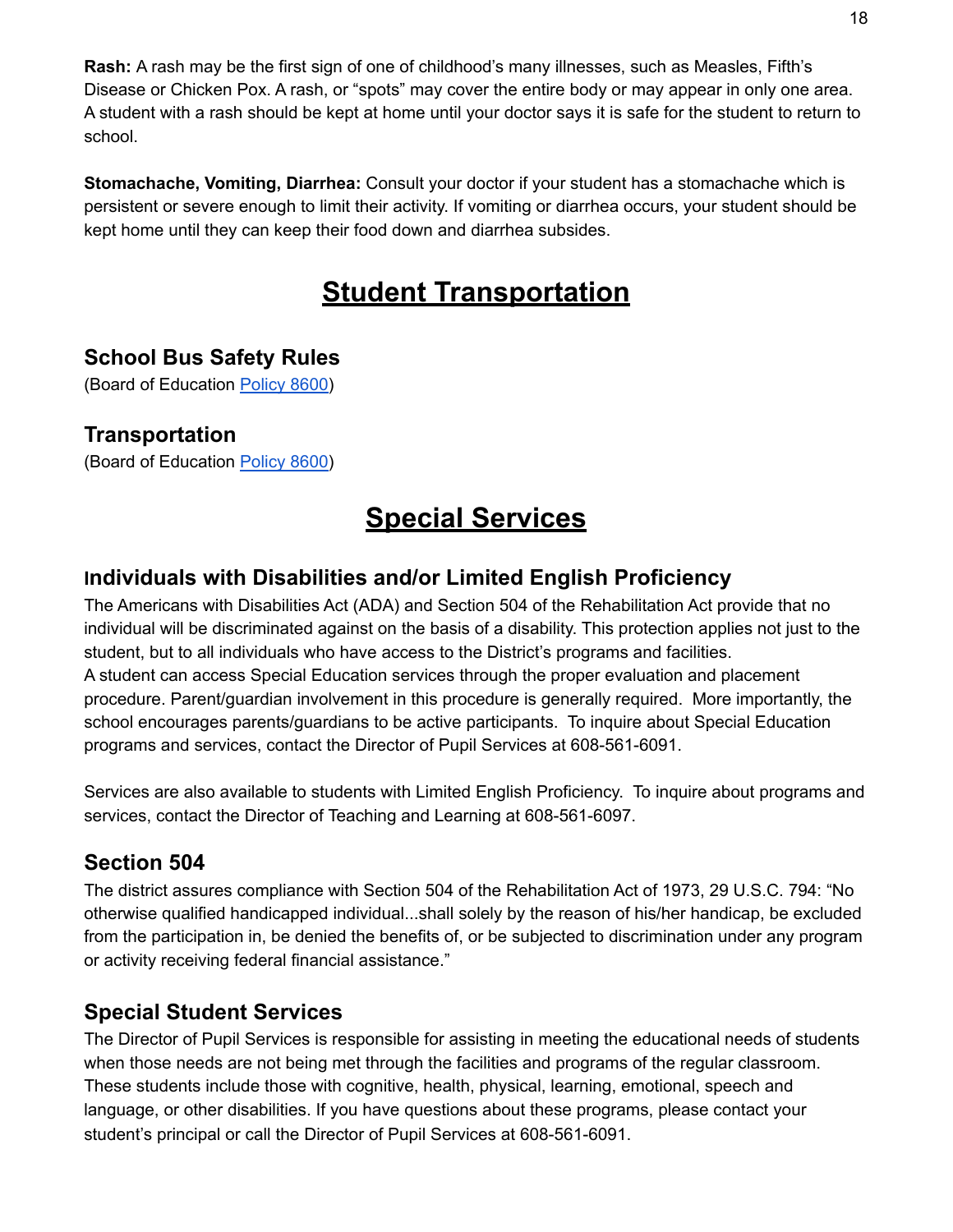## **Student Conduct**

## **Bullying/Harassment/Hazing**

(Bullying - Board of Education Policy [5517.01\)](http://go.boarddocs.com/wi/edge/Board.nsf/goto?open&id=C3ZLU353CC91) (Harassment - Board of Education [Policy](http://go.boarddocs.com/wi/edge/Board.nsf/goto?open&id=C8WK3K4F6794) 5517) (Hazing - Board of Education [Policy](http://go.boarddocs.com/wi/edge/Board.nsf/goto?open&id=BFXLDF548466) 5516)

## **Code of Classroom Conduct**

(Board of Education [Policy](http://go.boarddocs.com/wi/edge/Board.nsf/goto?open&id=BFXLDA548451) 5500)

## **Dress Code**

#### (School Board [Policy](http://go.boarddocs.com/wi/edge/Board.nsf/goto?open&id=C8WK3G4F6787) 5511)

The District Dress Code policy applies to all students in the Edgerton School District. While students are expected to dress appropriately for school and school sponsored events (there may be special events/occasions, i.e., dress up days, homecoming, sporting events, etc. which are exceptions), the School Board recognizes that each student's mode of dress is a manifestation of personal style and individual preference. The responsibility for the dress of a student rests primarily with the student and their parent/guardian. The District administration reserves the right to ask students to remedy clothing that has been deemed inappropriate and to address violations of this code in any school-related setting.

#### **Allowable Dress**

- Footwear is required at all times.
- Clothing or garments must have fabric in the front, back, and on the sides and must cover above the mid-section.
- Clothing must cover undergarments; waistbands and bra straps are excluded.
- The fabric covering private areas must not be see-through.
- Clothing must be suitable for all scheduled classroom activities, including physical education, science labs, woodshop, and other activities where unique hazards exist.
- Jackets and coats specifically designed for outdoor wear should only be worn inside the building with staff permission.
- Specific courses may require specialized attire, such as sports uniforms or safety gear.
- At the high school hats will be allowed but must allow the face to be visible and not interfere with the line of sight to any student or staff (there will be times and places in which hats may not be permitted); if wearing a hooded sweatshirt, hoods are not allowed to be pulled up covering the head.

#### **Non-Allowable Dress**

- Clothing shall not depict, advertise, or advocate the use of alcohol, tobacco, marijuana or other controlled substances.
- Clothing shall not depict pornography, nudity, or sexual acts.
- Clothing shall not depict profanity, innuendo, or hate speech targeting individuals or groups based on race, ethnicity, gender, citizenship, sexual orientation, gender identity, religious affiliation, or any other protected groups as identified by the State of Wisconsin.
- Clothing shall not include any gang identifiers.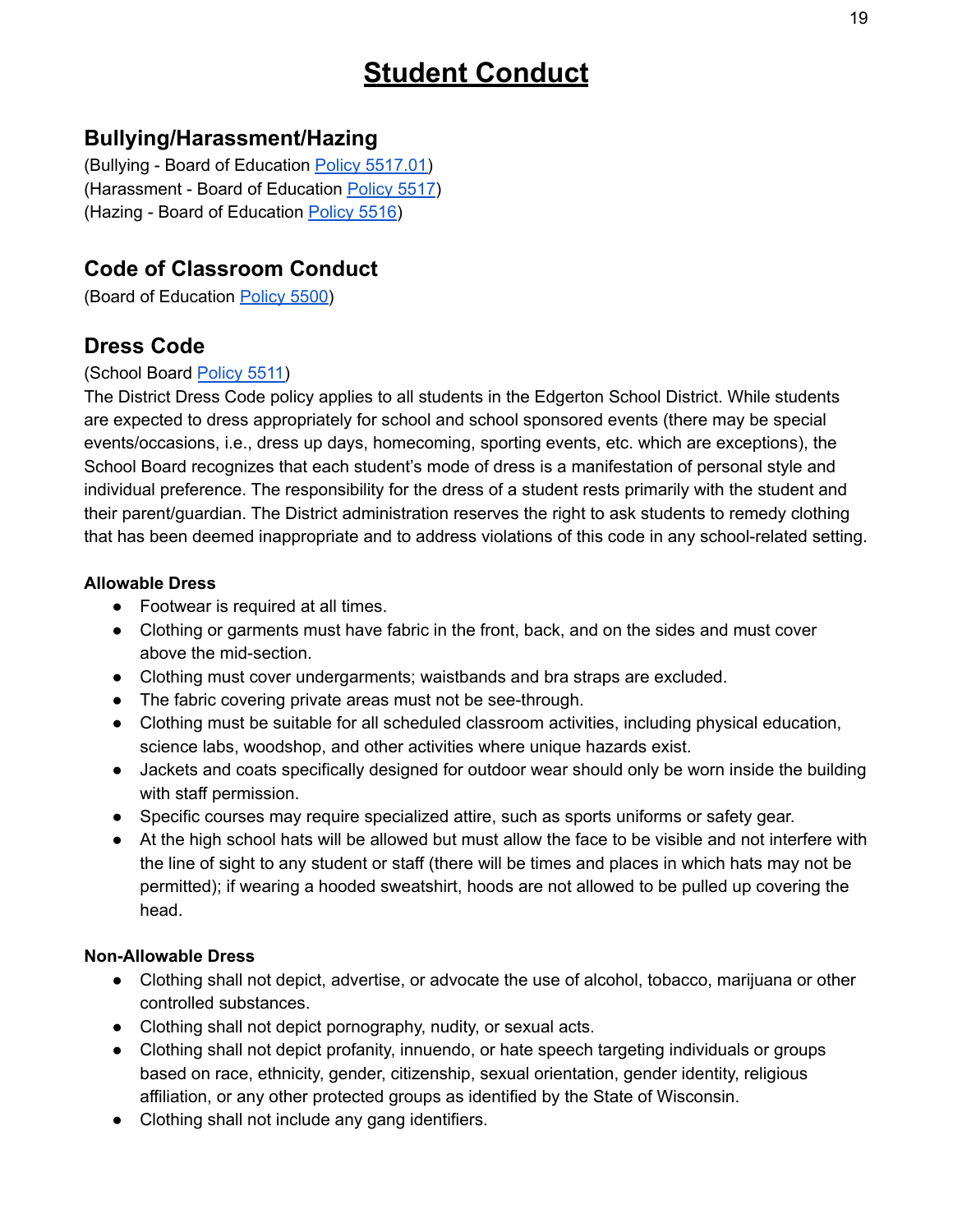- Clothing must not be used to threaten the health or safety of any other student or staff.
- Clothing shall not adversely impact or disrupt the learning environment.

If the student's attire violates this policy, then discipline for a dress code violation shall be consistent with discipline policies for similar violations.

## **Drug Abuse Prevention/AODTA**

(School Board [Policy](http://go.boarddocs.com/wi/edge/Board.nsf/goto?open&id=BFXLDK548478) 5530)

#### **Student Assistance Program**

The District recognizes that students often need education and assistance because a person significant to them is afflicted with chemical dependency or because they require support in their own decisions not to use or abuse alcohol or mood altering drugs. Since chemical dependency is frequently preceded by the abuse of substances, the school system wishes to provide education and assistance to any student displaying the signs of such harmful involvement.

The District also recognizes that chemical use may evolve into chemical dependency, which is a serious illness. This can be successfully treated if identified early, if appropriate referral to community agencies is made and if adequate support is afforded those who are in the process of recovery. Thus, the District has established a program to provide education, assistance and support for students affected by chemical dependency or other substance abuse related problems, along the following guidelines:

- I. It should be understood by parents/guardians, students and staff that school officials will vigorously enforce all school rules and regulations and state and federal laws.
- II. The main responsibility for operating the program will be with each building principal or a designee who will interpret the District's policy to students, staff, parents/guardians, community members and the building contact person. They will then assess the nature and scope of substance problems in students referred and make recommendations for the appropriate form of assistance.
- III. An essential feature of the program is that students, with their families, are encouraged to contact staff persons, the building principal or building contact person regarding problems with alcohol, and/or mood altering drugs with the assurance that such contacts will be handled confidentially.
- IV. Students may be referred to the building contact person by school staff, other students, parents/guardians or community agencies (i.e. clergy, law enforcement, etc.).
- V. When a referral is made, the building contact person may contact other staff members in an attempt to assess the nature and scope of the student's problems and may consult directly with the student.
- VI. On the basis of the screening, the resource person may recommend one or more of the following courses of action:
	- A. No reason for immediate concern; no chemical problem.
	- B. Continued one-to-one involvement with the building contact person, school counselor and/or group involvement.
	- C. Referral for outside assessment.
	- D. Inpatient treatment (with intervention).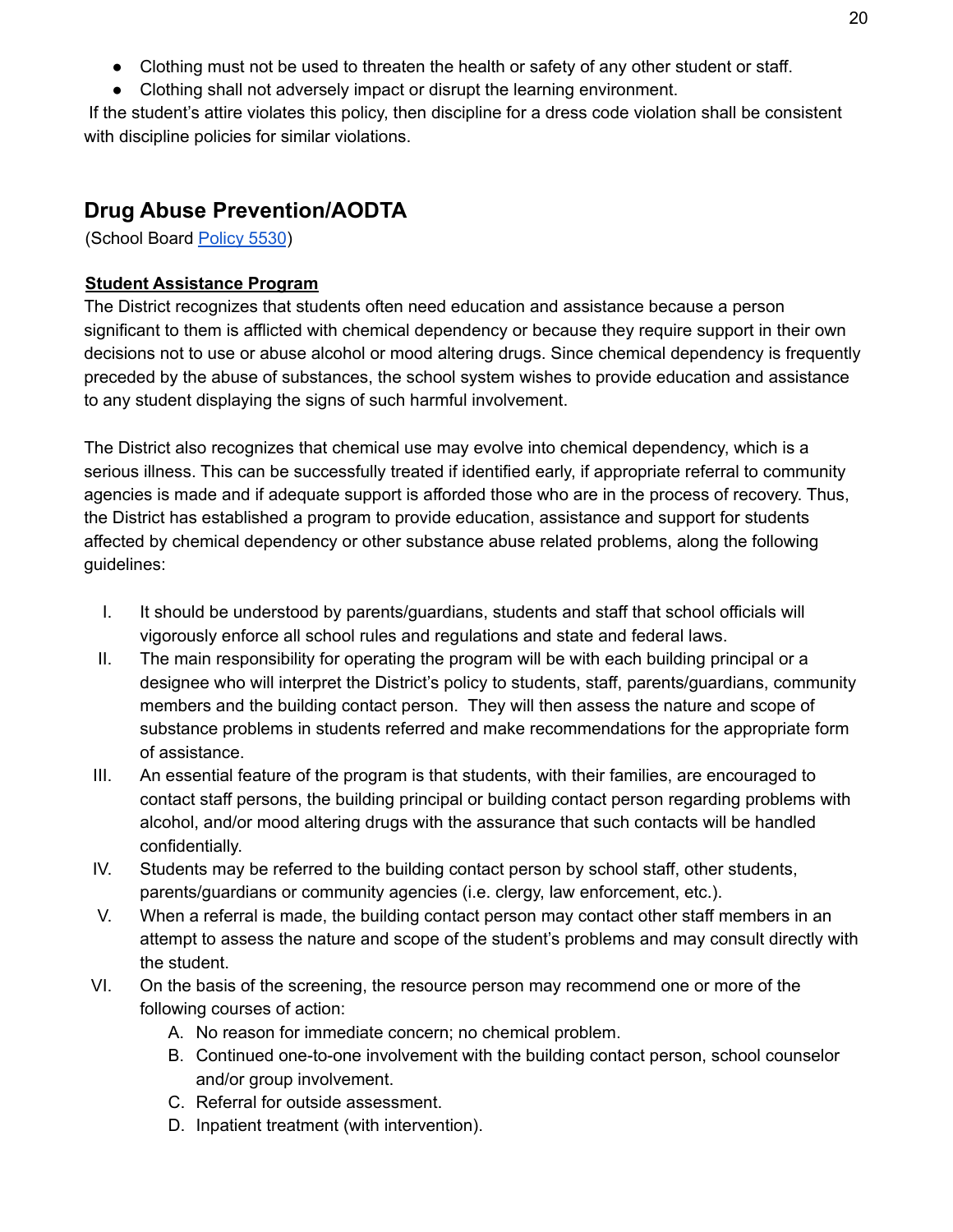- E. Outpatient treatment (with intervention).
- F. Involvement in AA, Alanon, Alateen and/or Narcotics Anonymous, etc.
- VII. At all times, it is the prerogative of the student and their family to accept referral to the building contact person or to outside assistance or to reject it unless the referral was made through violation of the District's alcohol and/or other drug abuse policy. Regardless of whether a student accepts or rejects assistance, it still remains their responsibility to maintain satisfactory levels of performance and conduct or face such legitimate disciplinary action as may be warranted by the District's alcohol and/or other drug abuse policy.
- VIII. In cases of self-referral, the situation will be regarded as it would for any illness with respect to benefits and privileges. So long as a student is involved with the program and is making satisfactory progress, there is no reason why they may not remain in school.
- IX. No records of a student's participation in the program will become a part of the student's permanent record. A student's participation in the program, including conversations they may have with staff members or the building contact person, will be held strictly confidential as required by federal confidentiality regulations and Wisconsin State Statute §118.125.
- X. The awareness and support of parents/guardians for a student affected by alcohol and/or other drug abuse and/or chemical dependency is necessary. However, where either students and/or parents/guardians do not wish to cooperate in making needed assistance available, the student's status in school may have to be reevaluated taking into account the best interests of the student, the nature of the problem and the health, safety, welfare, educational opportunity and rights of other students and staff.
- XI. It shall be the responsibility of each building administrator or a designee to develop procedures consistent with this policy and to provide the necessary orientation and training staff persons.

#### **Procedure**

- I. Possession and/or Use of Tobacco/ Nicotine Vape Products
	- A. The student may be suspended from school for one to three days.
	- B. Multiple violations will result in three to five days of suspension. Police may also be notified and/or citations issued.
- II. Suspected use, consumption, possession and/or sale of mood altering drugs, synthetic drugs, "look-alike" drugs, alcoholic beverages, inhalants, THC vape products, and/or drug paraphernalia.
	- A. The student shall be referred to the building principal/designee.
	- B. The administrator will perform the initial investigation of each issue. This may include assessment of signs or symptoms of alcohol and/or drug use. For example, if a student is suspected of being under the influence of alcohol, the student may be asked to exhale in front of an administrator so the administrator may make a determination whether a police officer should be called. Other assessment techniques may also be used (i.e. Passive Alcohol Sensor).
	- C. When applicable, the principal should communicate all available information promptly to the police and offer full cooperation of the administration and faculty in a police investigation. In addition, an attempt should be made to contact the student's parent/guardian and inform them of the situation and that the police will be involved in the investigation.
	- D. When all pertinent components of the investigation are completed (i.e. school investigation, police investigation and/or urine screen), the building administrator, with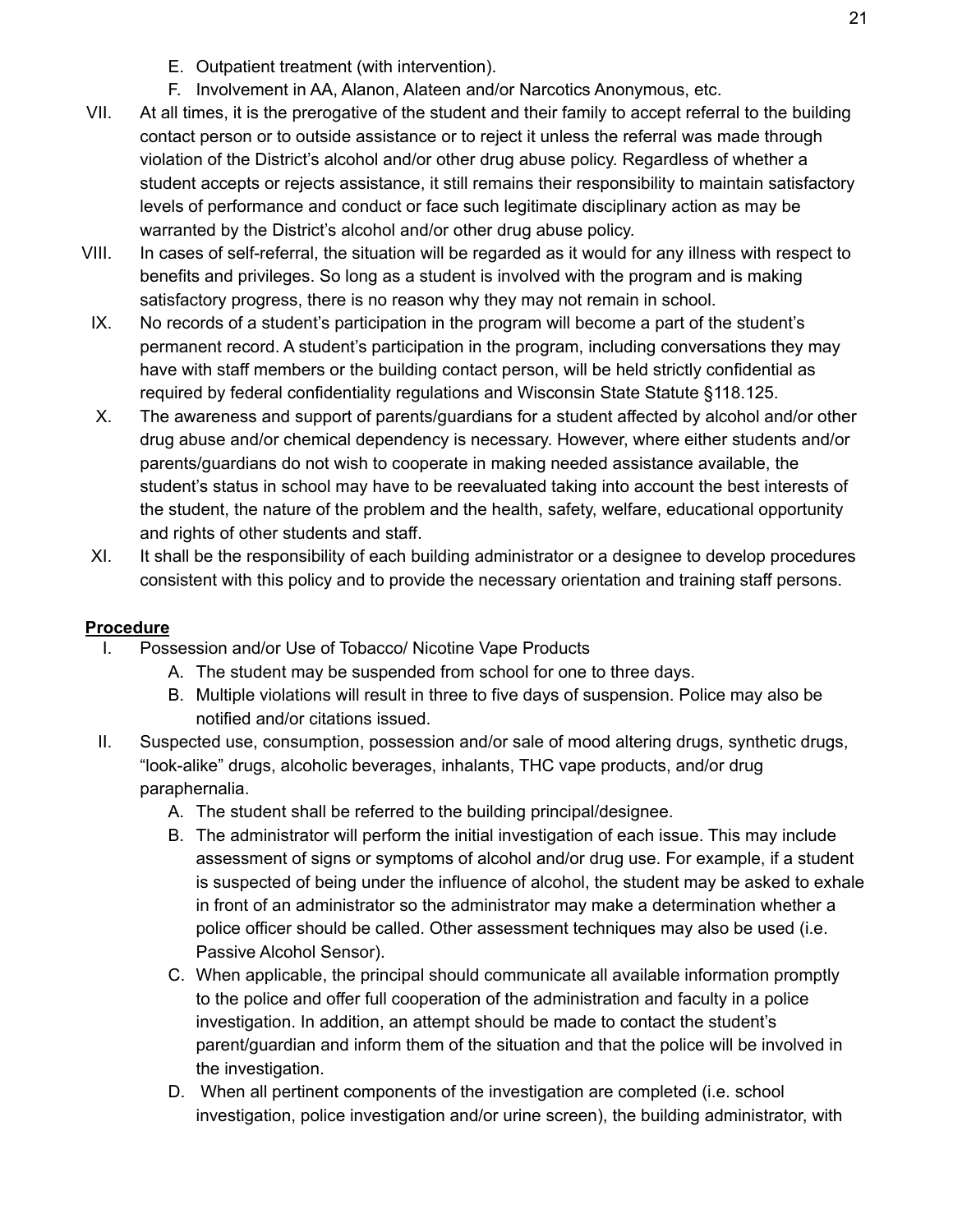approval from the district administrator, should recommend final disciplinary action. This may include, but not be limited to, suspension, expulsion or sanctions in accordance with Wisconsin State Statutes.

- E. Students are subject to immediate suspension or expulsion pending the outcome of the investigation of circumstances.
- F. The suspension or expulsion allows for hearing and review in the same manner as suspension or expulsion for any other reason.
- G. Discipline will be imposed independently of court action.
- III. Automatic recommendation for expulsion
	- A. Under the influence of and/or has in their possession drugs and/or synthetic drugs that carry harsher consequences than marijuana in the legal system (i.e. cocaine, heroin, LSD, etc.).
	- B. Sale of drugs, "look-alike" drugs, and/or synthetic drugs.
	- C. If a student is a repeat offender with possession and/or usage of mood altering drugs, synthetic drugs, "look-alike" drugs, alcoholic beverages, inhalants and/or drug paraphernalia.
- IV. Possession of drugs, synthetic drugs,"look-alike" drugs, inhalants, alcohol, and/or drug paraphernalia
	- A. Administrator will contact a police officer to assist with the investigation and to issue appropriate citations.
	- B. Suspension for not less than five days with the principal's discretion of whether or not to recommend expulsion for a first time offense.
- V. If a student is suspected to be under the influence of mood altering drugs, synthetic drugs, "look-alike" drugs, alcoholic beverages, and/or inhalants.
	- A. If the referred student admits involvement:
		- 1. The student will be suspended from school for one to five days.
		- 2. The student shall be required to arrange for an assessment by a state licensed alcohol and/or other drug treatment provider.
		- 3. An appointment for this assessment must be made within five days or the student may be suspended for additional days.
		- 4. Follow the recommendations of the assessment provider as a condition of continuing in school, pending the outcome of administrative review, Board review and/or hearing.
		- 5. Failure to complete assessment or follow the assessment recommendation will result in a further suspension and may result in a recommendation for expulsion.
	- B. If the student denies involvement:
		- 1. They shall be asked to submit to a drug recognition expert evaluation, a preliminary breath test and/or urine sample, which shall be tested for alcohol and/or mood altering chemicals at a facility to be provided for by the District.
		- 2. If the evaluation or screen is negative, no further action (for use) is necessary. If, however, the student is involved with sale and/or possession, they must still adhere to the disciplinary actions detailed above.
		- 3. If the evaluation or screen is positive
			- a) The student shall be required to submit to an assessment program by a state licensed alcohol and/or other drug treatment provider.
			- b) The student shall be suspended for three to five days and must arrange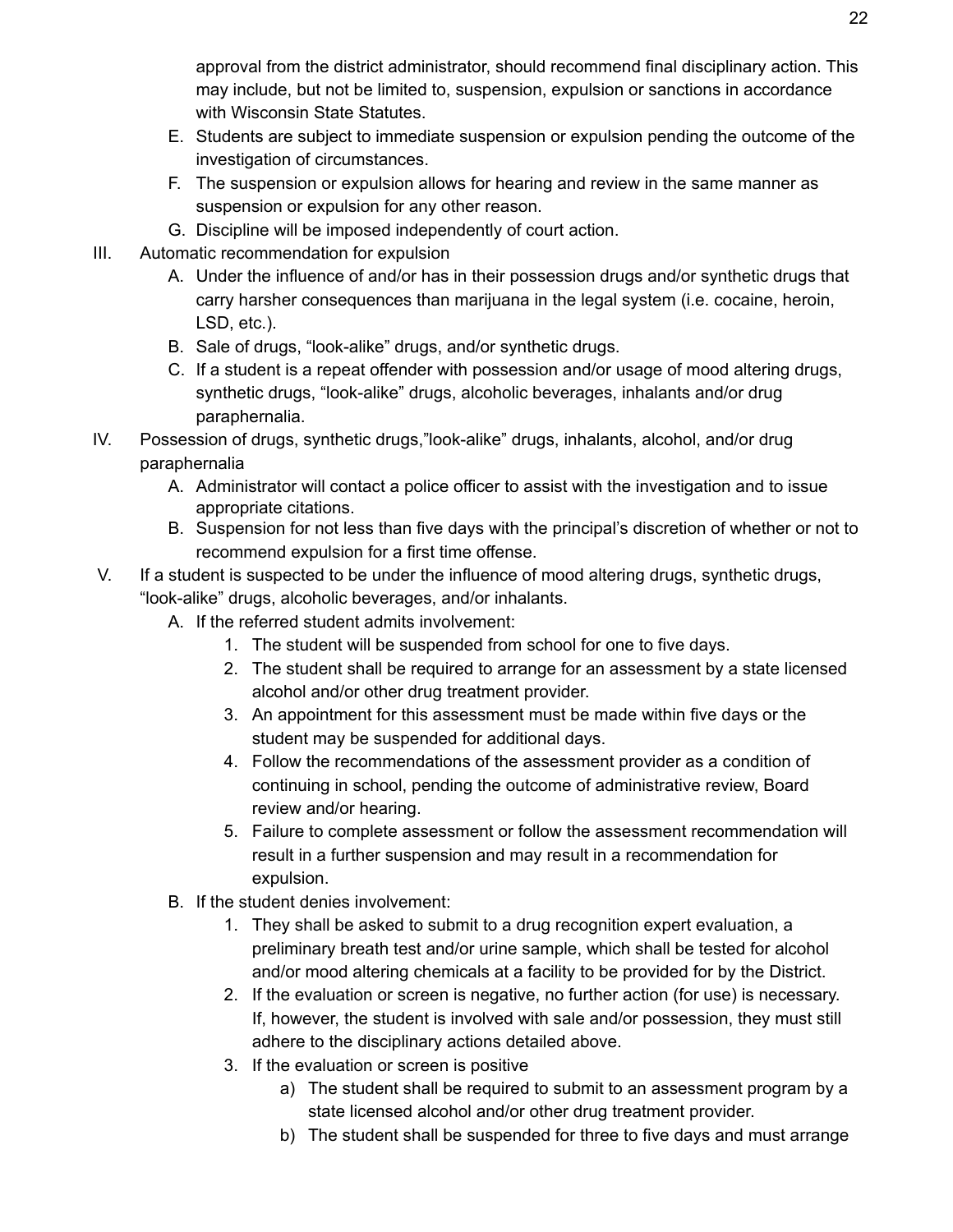for an assessment within five days and begin to follow its recommendations as a condition of continuing in school, pending the outcome of administrative review, Board review and/or hearing.

- 4. Any student identified and referred for possible alcohol and/or other drug use who denies involvement and refuses to submit to a drug recognition expert evaluation, a preliminary breath test and/or urine sample testing:
	- a) Shall be suspended for five days and up to 15 days if expulsion is sought.
	- b) This will count as a drug and/or alcohol violation under school policy
	- c) As per policy, they will be required within five days to obtain an assessment and begin to follow the provider's recommendations. As part of said assessment, the student shall be required to submit to a urine screen.
	- d) In the event the student does not schedule the required assessment within the five day period, the District may continue to suspend the student pending a Board hearing for consideration for expulsion.
- VI. Assessments referred to above
	- A. Shall be broad-based assessments and shall include the history of alcohol and/or other drug use, psychological history and an attempt to determine by specific diagnostic criteria the level of the student's involvement with alcohol and/or other drug use and/or abuse.
	- B. The arrangements for and payment of the assessment shall be the responsibility of the student and/or their parent/guardian.
	- C. The assessment provider shall make recommendations, which shall be sent to the school and those recommendations shall be followed as a condition of the student's continuing participation after the initial suspension in school and school events, pending the outcome of administrative review, Board review and/or hearing for expulsion or other consequence.
	- D. It is understood that on the basis of this assessment by the person employed at the state licensed alcohol and/or other drug treatment provider, one or more of the following courses of action listed under the student assistance program may be recommended.
	- E. These recommendations shall be sent to the building principal of the District and the student shall follow the recommendations of the treatment provider. The building principal and the District shall be authorized by the student's parents/guardians to receive information about the recommendations made by the treatment provider and shall additionally be authorized to monitor the student's participation in the treatment program and the student's observance of the treatment program mandate. Failure to follow the treatment program and its mandates is a violation of school rules, which shall subject the student to Board discipline as provided above.
- VII. Prescription medications are exceptions to this policy when used by the individual for whom they were prescribed and in the manner and amount prescribed.
- VIII. A student is required to obey the same laws on school grounds and off. School authorities have the same responsibility as every other citizen to report violations of the law. The final disposition of any problem; however, will be determined by the building principal with due consideration for the welfare of the student and any other relevant factors involved.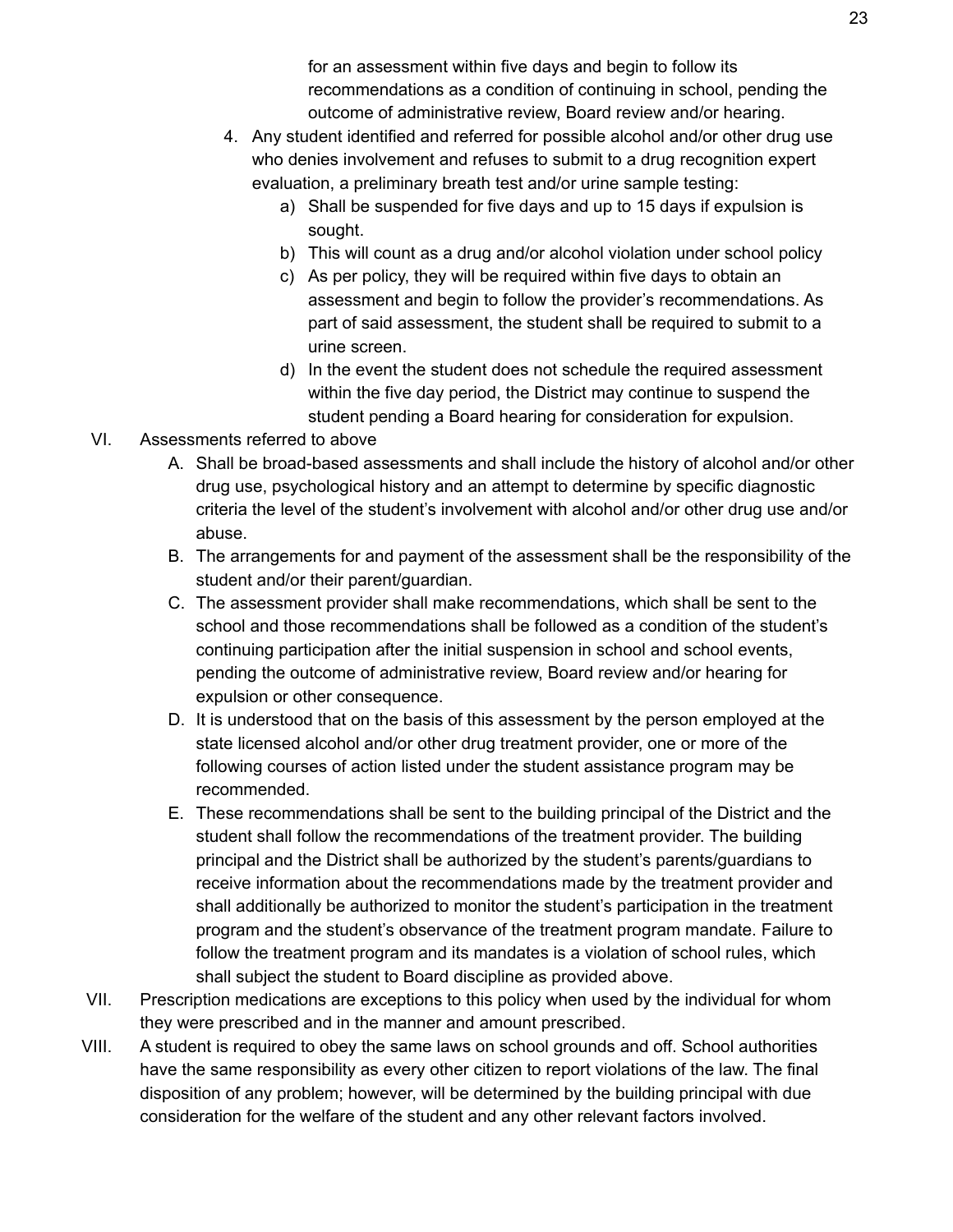IX. A record of a student's involvement with the alcohol and/or other drug policy as well as any sanctions employed as a result of a violation to this policy will become a part of the student's behavioral record.

## **Gangs**

The School District of Edgerton recognizes that a school must create and maintain a safe and orderly environment in which learning can take place. The presence of gangs, gang affiliation and gang related activities within a school disrupts the learning environment by threatening the safety of the students, staff, and visitors in the school building and causing disruption to and interference with the academic process. As a result of those beliefs, the School District of Edgerton hereby bans all gangs, gang affiliation and gang-related activities from school buildings, school related activities and on school property at all times.

#### Definition:

A gang is any identifiable group or club which exists without the sponsorship of the school or the sponsorship of any recognized adult community or civic organization and which engages in criminal behavior or activity.

#### Insignia-Clothing:

No gang insignia or gang colors may be worn, possessed, used, distributed, displayed, carried or sold by any students on school grounds or at school related activities at any time. This includes:

- 1. Hats, caps, jackets, headbands, shirts or other clothing that have come to be identified with a gang.
- 2. Tattoos or other materials imprinted on the body which are either intended to be permanent or are easily removed.
- 3. Medallions or other jewelry which identify gang members or gang affiliation or which have come to represent a gang.

#### Graffiti:

Any student discovered to have been responsible for gang graffiti on school buildings or property will be suspended from school and/or recommended for expulsion. Any student discovered to be in the presence of the student while the graffiti is applied may also be suspended.

Any students suspected of applying gang graffiti will be prosecuted to the fullest extent of the law. Parents/guardians and students will be held liable for the damage and are responsible for paying any costs of having the damage professionally removed and/or repaired.

## **Littering**

Any form of littering is not allowed on school grounds.

## **Loitering on School Grounds**

Loitering is not permitted in the school parking lots or on school grounds. Students must enter the building or playground (as allowed by school staff) immediately after leaving their vehicle or bus. At no time should students enrolled at one school be on the property of another school during the school day without permission. Once a student is either dropped off by school bus or private vehicle on school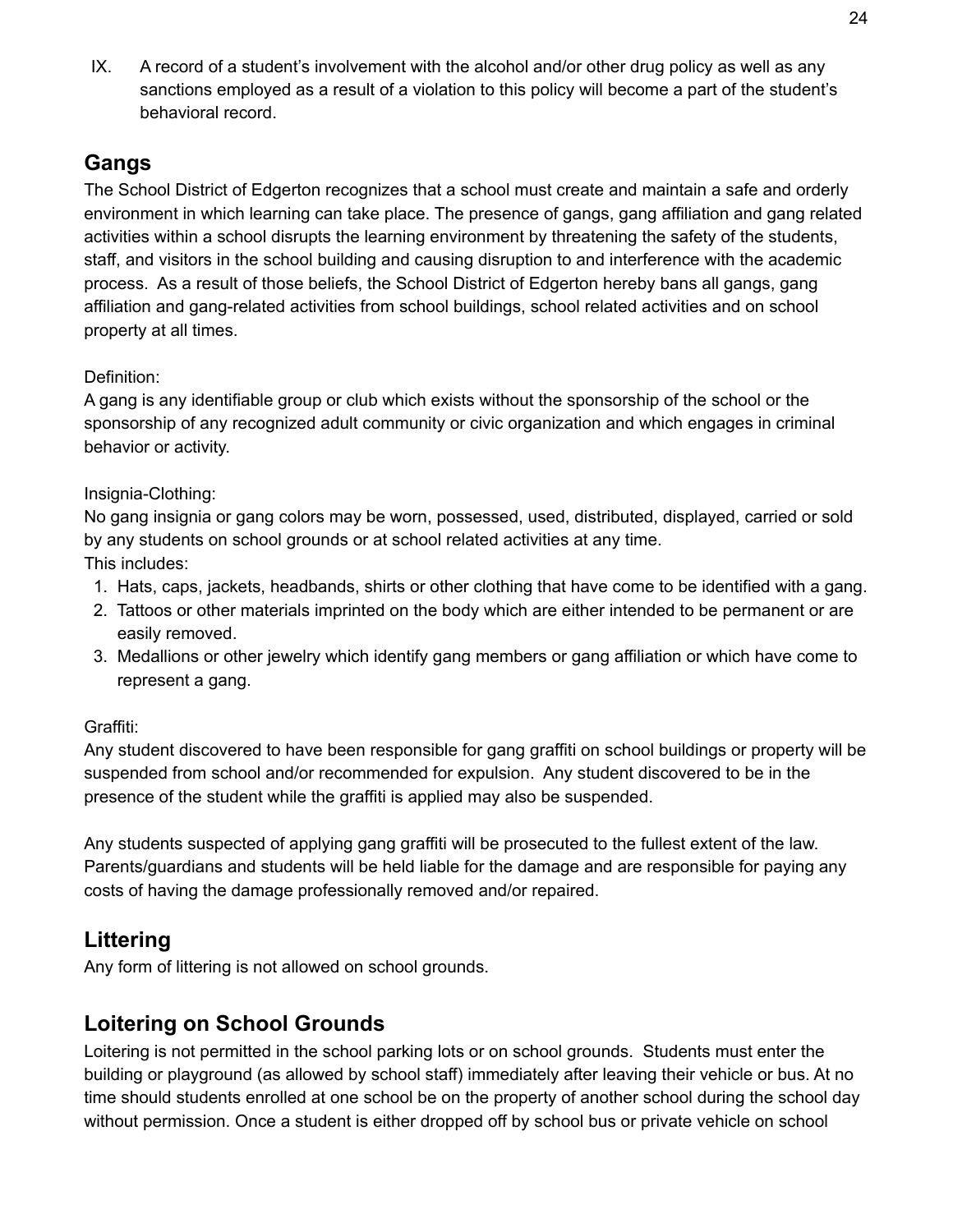property, their school day has begun.

Students at the high school are not allowed anywhere in the building after 3:45 p.m. unless they are under the direct supervision of a staff member.

#### **Possession or Use of Weapons**

(Board of Education [Policy](http://go.boarddocs.com/wi/edge/Board.nsf/goto?open&id=C8WK3Q4F67AA) 5772)

#### **Public Displays of Affection**

Public displays of affection are unacceptable and may be grounds for disciplinary action.

#### **Student Rights and Responsibilities**

(Board of Education [Policy](http://go.boarddocs.com/wi/edge/Board.nsf/goto?open&id=BFXLDY5484C6) 5780)

#### **Suspension and Expulsion**

(Board of Education [Policy](http://go.boarddocs.com/wi/edge/Board.nsf/goto?open&id=BFXLDN548488) 5610)

## **Technology Use**

#### (Board of Education Policy [7540.03](http://go.boarddocs.com/wi/edge/Board.nsf/goto?open&id=C3ZLUM53CCD9))

In-school use of the internet and technology is intended to further student learning in the Edgerton School District. Students and staff have a responsibility to use the internet, other software, and hardware in a responsible and informed way, which conforms to network etiquette, customs and courtesies. Failure to adhere to these guidelines will result in disciplinary action, including referrals and suspension of privileges. Edgerton School District is not responsible for damages to personal digital technologies or electronic communication devices.

#### **Expectations**

Be Safe

- Report threatening or offensive materials to a teacher or administrator.
- Protect personal identity and the identity of others online.
- Follow school district guidelines for web publishing and social media.
- Use all equipment and systems carefully, following instructions.
- Keep passwords secret.

#### Be Respectful

- Respect and protect your privacy and the privacy of others.
	- o Use only your assigned accounts.
	- o Protect personal information, such as full name, address, phone number, etc., on public websites.
	- o Represent yourself truthfully.
- Respect and protect the integrity, availability, and security of all electronic resources.
	- o Observe all network security practices.
	- o Conserve, protect, and share these resources with other students and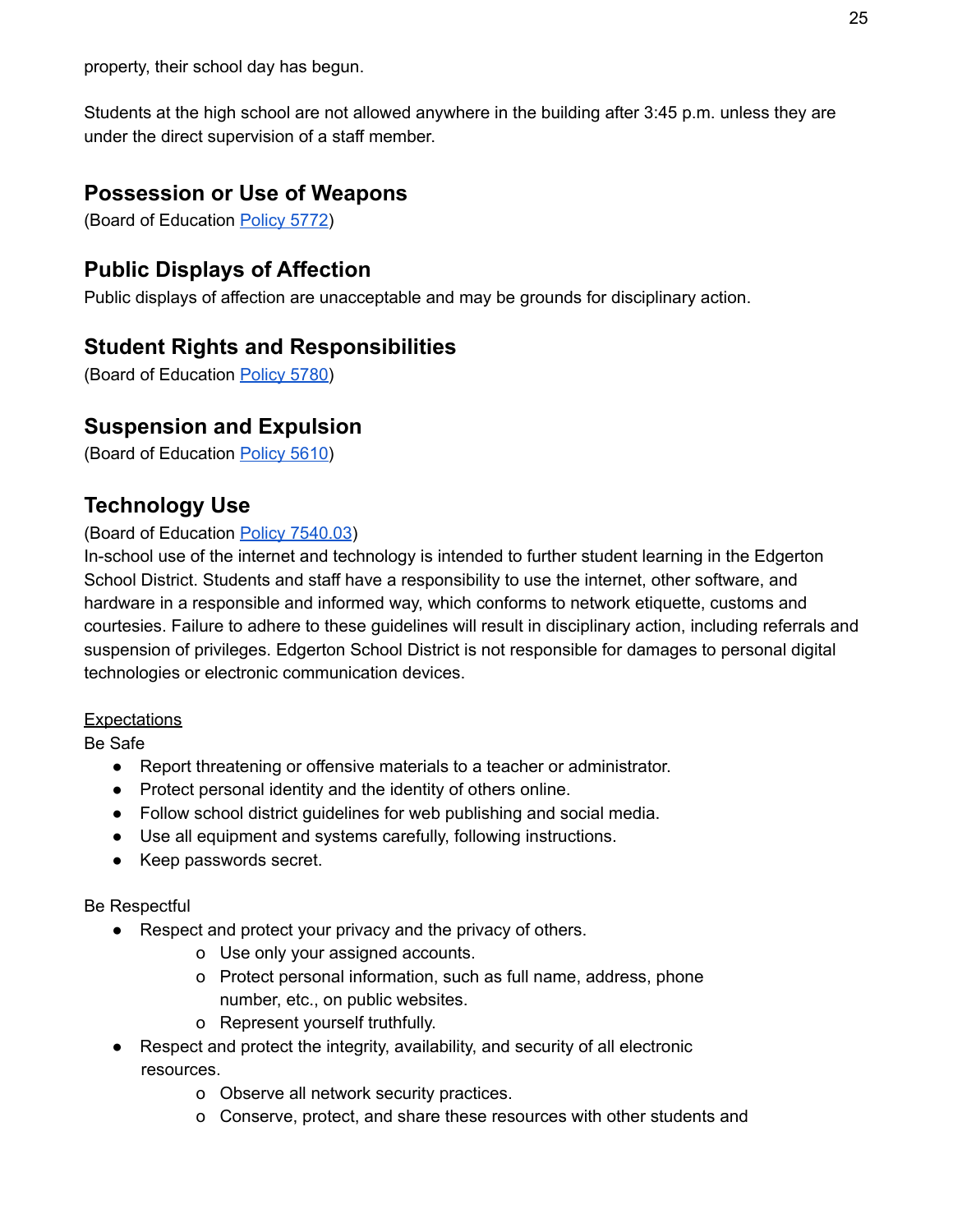internet users.

- o Treat digital technologies with care; Report any damages, security risks or violations to a teacher or administrator.
- Respect and protect the copyrighted/intellectual property of others.
	- o Cite all sources appropriately.
	- o Follow all copyright laws.
- Respect and practice the principles of community.
	- o Communicate only in ways that are kind, responsible, respectful, safe and lawful.
	- o Obtain permission before taking/using photos, videos or images of other people.
	- o Use only school-appropriate web content, language, images and videos.

Be Responsible

- Use the internet and school network for classroom-related activities only.
- Use email, chat rooms and social networks as part of class curriculum only and with teacher approval.
- Use personal electronic devices in compliance with individual building policies.
- Handle all technology equipment with care.

## **Vandalism**

(Board of Education [Policy](http://go.boarddocs.com/wi/edge/Board.nsf/goto?open&id=C8WK3J4F678F) 5513)

## **Video Surveillance**

(Board of Education Policy [7440.01](http://go.boarddocs.com/wi/edge/Board.nsf/goto?open&id=C8WK444F67DE))

## **APPENDIX A: Edgerton High School**

## **Adding/Dropping Classes**

Students may change their original course requests for the following reasons:

- 1. The student has not completed the necessary prerequisites.
- 2. The student has failed a course after the original selection.
- 3. A course is necessary for high school graduation or college entry.
- 4. Teachers recommend that a student is inappropriately placed.
- 5. Any course changes should be taken care of before the start of the school year. Any exceptions must be addressed within the first five days of the semester.
- 6. A student may drop a course with a counselor's recommendation and administrator approval until the end of the 9<sup>th</sup> week and 27<sup>th</sup> week. The student will either receive a "W" (Withdrawn) or an "F" (Fail) on their transcript, based on administrative discretion. Students who are removed from a class due to behavior (Step 3) will receive an "F" on their transcript.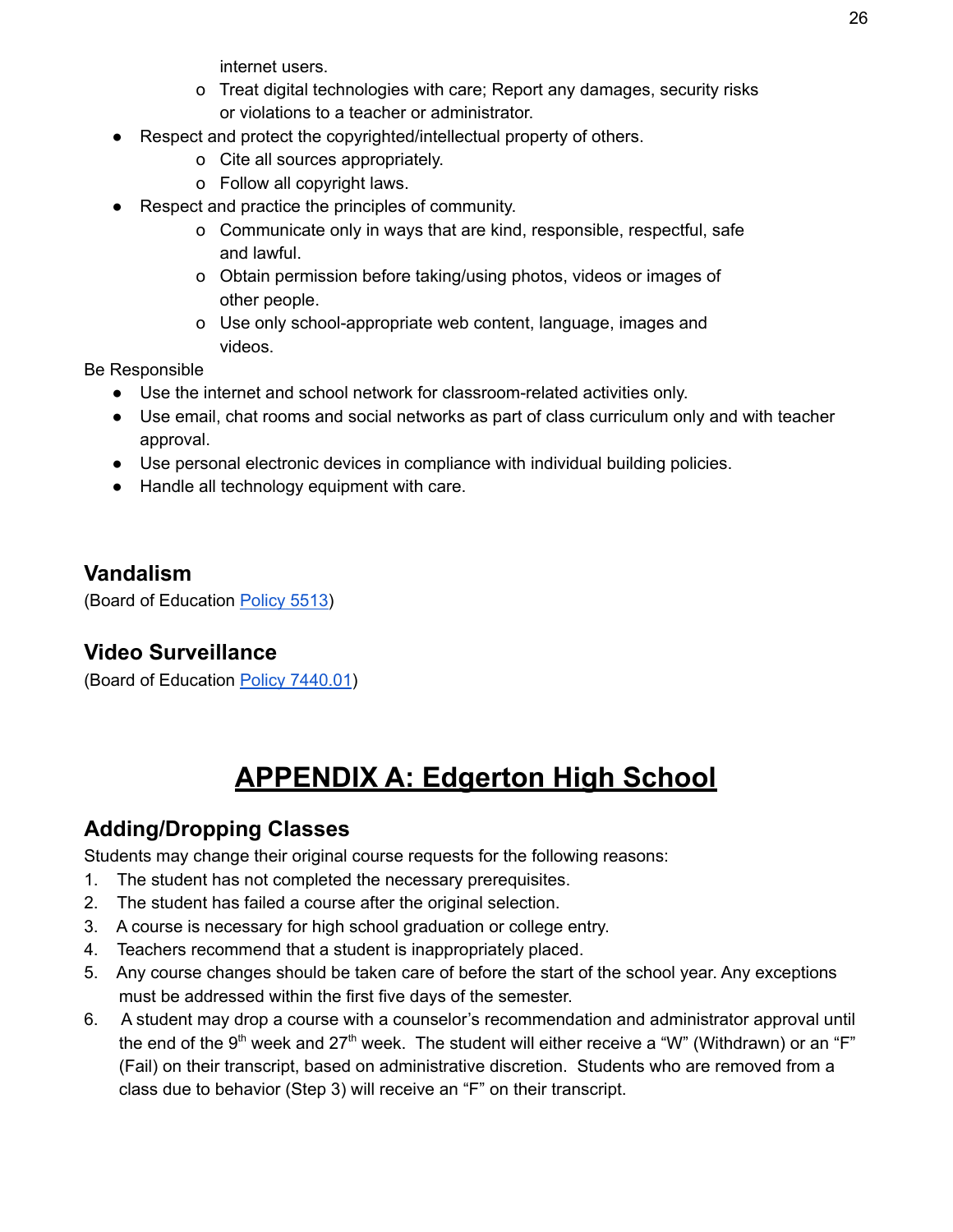Students may not change a course for these reasons:

- 1. Preferring one teacher over another
- 2. Desire to take a less rigorous schedule, a lighter load or to raise GPA
- 3. Dissatisfaction with a course
- 4. Social concerns (no friends in class, etc.)

Exceptions Policy

- 1. The principal must approve any exceptions to these guidelines.
- *2.* The principal will not consider exceptions without the recommendation of the counselor and/or teacher.

## **Admission to School Events/Activities**

An adult home athletic pass is available from the District for \$30.00. The pass admits the purchaser to most home athletic events. The pass is good only for the original purchaser and is not transferable. A family pass is available for \$90.00 and admits two adults and two school-aged students from the same family.

The prices for most athletic event tickets at the door are:

4K - Grade 8 & Visiting Students- \$2.00 EHS Students - free with student I.D. Adults - \$5.00

#### **Alternative Program**

(Board of Education [Policy](http://go.boarddocs.com/wi/edge/Board.nsf/goto?open&id=C3ZLTY53CC86) 5461)

## **Athletics**

An athlete is allowed to participate in only one Rock Valley Conference sport during each season. Many training policies are essential to the success of our athletic program, as well as overall desire, spirit and morale. Before the season begins in each sport, the coach will give the participant training rules that must be followed as long as they are a member of the team. Payment and online registration must be completed before practice begins for each sport.

## **Cheating**

A student caught cheating will be given a grade of zero (0) on the assignment, quiz or test. This grade will be averaged with the other grades. There will be no opportunity to make up the work. After being given due process, further cheating on any assignment, quiz or test in the class will result in an "F" for the semester.

#### **Class Rank**

(Board of Education [Policy](http://go.boarddocs.com/wi/edge/Board.nsf/goto?open&id=BFXLCZ54842A) 5430)

#### **Class Schedules**

| Monday through Friday Schedule |                 | Early Release Schedule |                 |  |
|--------------------------------|-----------------|------------------------|-----------------|--|
| 1st Hour                       | $7:50 - 8:39$   | 1st Hour               | $7:50-8:17$     |  |
| 2nd Hour                       | $8:43 - 9:27$   | 2nd Hour               | $8:21 - 8:45$   |  |
| 3rd Hour                       | $9:35 - 10:19$  | 3rd Hour               | $8:49 - 9:13$   |  |
| 4th Hour                       | $10:23 - 11:07$ | 4th Hour               | $9:17 - 9:41$   |  |
| 5th A                          | $11:11 - 11:55$ | 5th Hour               | $9:49 - 10:13$  |  |
| Lunch                          | $11:55 - 12:26$ | 6th Hour               | $10:17 - 10:41$ |  |

| <b>Early Release Schedule</b> |                |  |
|-------------------------------|----------------|--|
| 1st Hour                      | 7:50-8:17      |  |
| 2nd Hour                      | $8:21 - 8:45$  |  |
| 3rd Hour                      | $8:49 - 9:13$  |  |
| 4th Hour                      | $9:17 - 9:41$  |  |
| 5th Hour                      | $9:49 - 10:13$ |  |
| 6th Hour                      | 10:17 - 10:41  |  |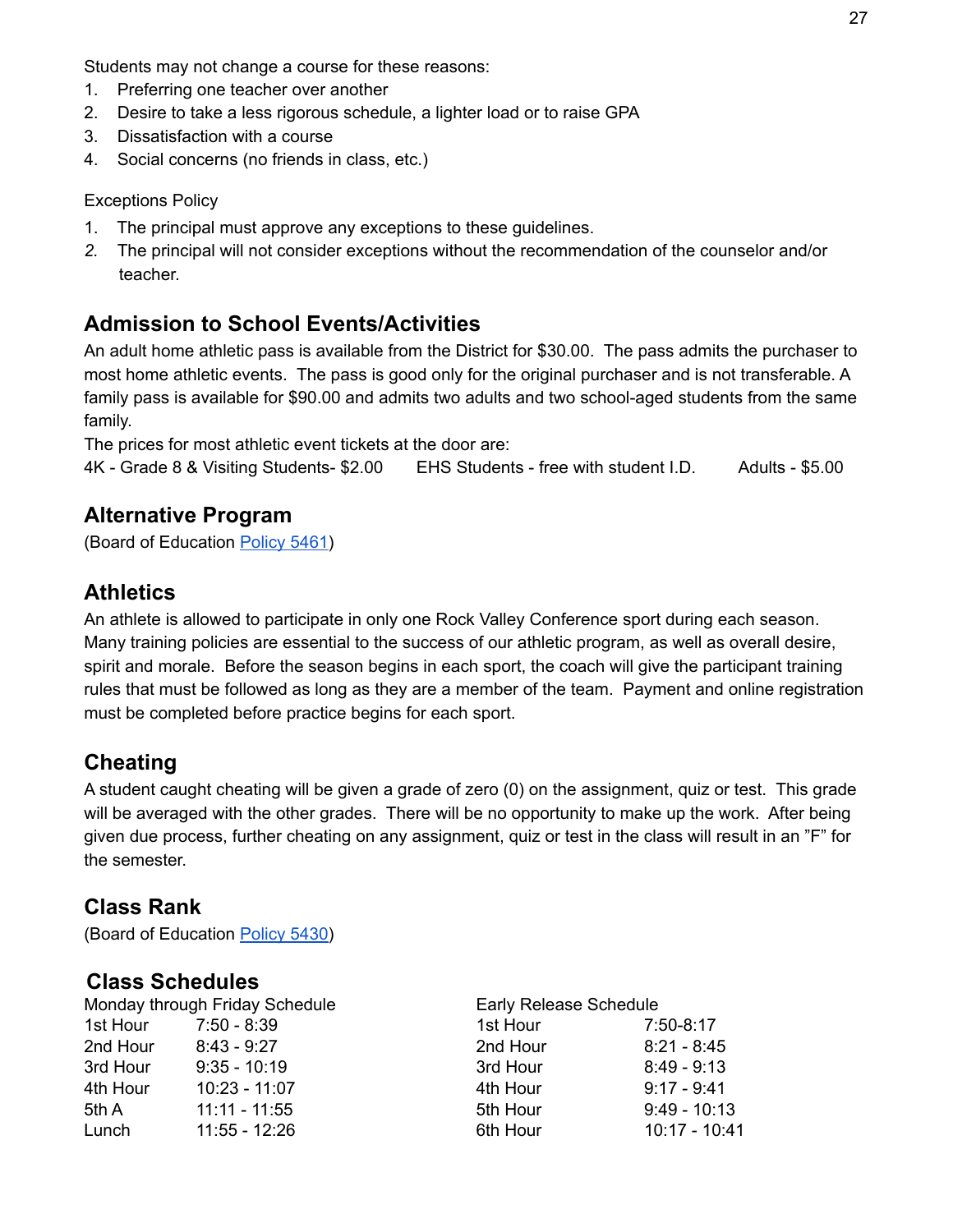| Lunch    | 11:07 - 11:38 |
|----------|---------------|
| 5th B    | 11:38 - 12:22 |
| 6th Hour | 12:26 - 1:10  |
| 7th Hour | $1:14 - 1:58$ |
| 8th Hour | $2:02 - 2:46$ |
| Homebase | $2:50 - 3:05$ |

7th Hour 10:45 - 11:09 8th Hour 11:13 - 11:37

\*\*Freshmen are not allowed to leave school grounds during lunch periods

#### **Dances**

Any student attending school sponsored dances must attend all regularly scheduled classes on the day of the activity. In the event of a weekend dance, students are required to attend all regularly scheduled classes on the school day preceding the dance. Students classified as habitually truant, suspended from school or not in good standing will not be allowed to participate in school sponsored dances. A student must serve all detentions to be considered in good standing.

Middle school students may not attend high school dances. Current students from other high schools are permitted to attend with a completed Dance Guest Permission Form. Graduated students from other high schools are not permitted to attend. Edgerton High School graduates from the previous year only may attend with a current student if both are in good standing.

## **Detentions**

Detentions will be assigned by a principal and/or designee for violation of school rules. Detentions are 45 minutes in length. Detentions will be served with the assigning teacher whenever possible and are to be made up as soon as possible at the discretion of the teacher or a principal. Students may make up a detention before or after school. Students may also make-up detentions through a pre-approved plan with an administrator or designee.

## **Early College Credit and Start College Now**

State law allows qualified students to enroll in college level courses at a combined expense between the School District and the student. The following stipulations apply:

- Completed applications must be submitted for the School Board approval by: October 1 for spring enrollment March 1 for fall enrollment
- Students must meet college admission requirements
- Only courses that do not substantially duplicate an offering in the high school qualify
- Any student who seeks to take comparable courses must pay the entire cost and seek permission for release time from the District
- Courses may be taken on a space available basis
- An application form is available in the Counseling Office
- If a student receives a failing grade in a college course, the District may seek reimbursement for the cost of the course from the student's parent/guardian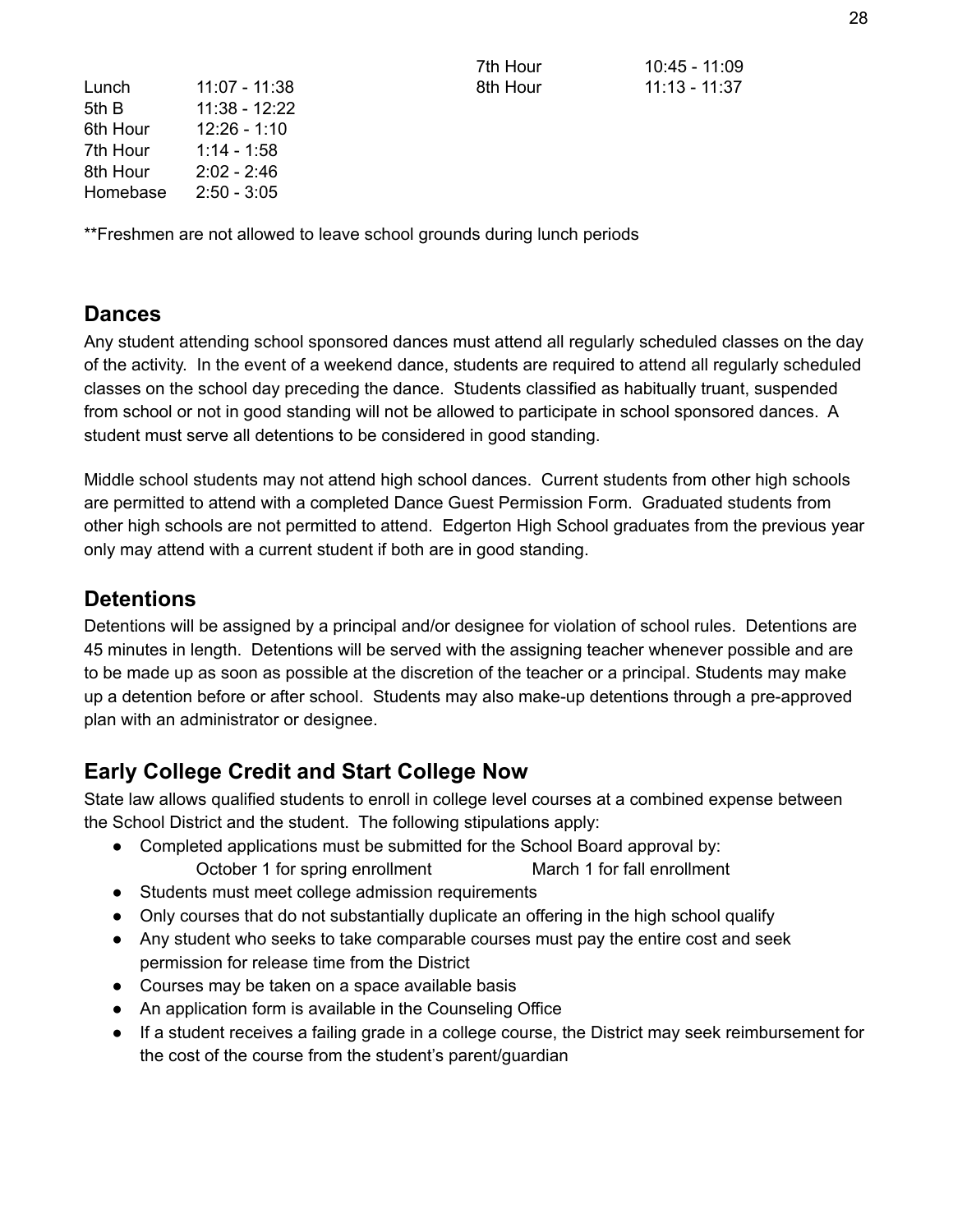## **Co-curricular Participation**

Any student participating in after school activities must attend all regularly scheduled classes on the day of the activity. Students classified as habitually truant will not be allowed to participate in Co-curricular activities. Exceptions will be considered only if the absence has been previously excused.

## **Final Exams**

Final exams/culminating evaluations will be conducted at the end of each semester. If any of the final days is a snow day, the exam schedule will continue on the next scheduled school day. Teachers have the discretion to determine the weight of the exam/evaluation. It should be understood by students and parents/guardians that there may not be sufficient time to provide a failure notice for a student who does very poorly on a final exam.

| Exam Schedule |                 |
|---------------|-----------------|
| Day One       |                 |
| 1st Hour Exam | $8:00 - 9:00$   |
| 2nd Hour Exam | $9:45 - 11:15$  |
| Lunch         | 11:15 - 11:50   |
| 3rd Hour Exam | $11:50 - 1:20$  |
| Make Up Exam  | $1:35 - 3:05$   |
| Day Two       |                 |
| 4th Hour Exam | $8:00 - 9:00$   |
| 5th Hour Exam | $9:45 - 11:15$  |
| Lunch         | $11:15 - 11:50$ |
| 6th Hour Exam | 11:50 - 1:20    |
| Make Up Exam  | $1:35 - 3:05$   |
| Day Three     |                 |
| 7th Hour Exam | $8:00 - 9:30$   |
| 8th Hour Exam | 10:00 - 11:30   |
|               |                 |

#### **Food in Halls or Classrooms**

Students may not have food or beverages (except water) in classrooms unless they have permission from the teacher.

## **Full/Part-time Student**

A full-time student is required to take a minimum of six courses or meet the expectations of their educational programming, as determined by administration. To participate in athletics or other co-curricular activities, a student must have full-time status.

## **Grading and Credits**

After successful completion of a semester course, as determined by the teacher based on achievement of defined standards, 0.5 credit will be granted. The principal will determine the credit values for special courses of study.

An incomplete will be given to a student who has been unable to complete the minimum standards due to circumstances beyond their control, such as illness or family emergency. All incomplete semester grades must be made up within two weeks of that grading period or they will be regarded as failing grades. Extensions of this time may be granted by the principal.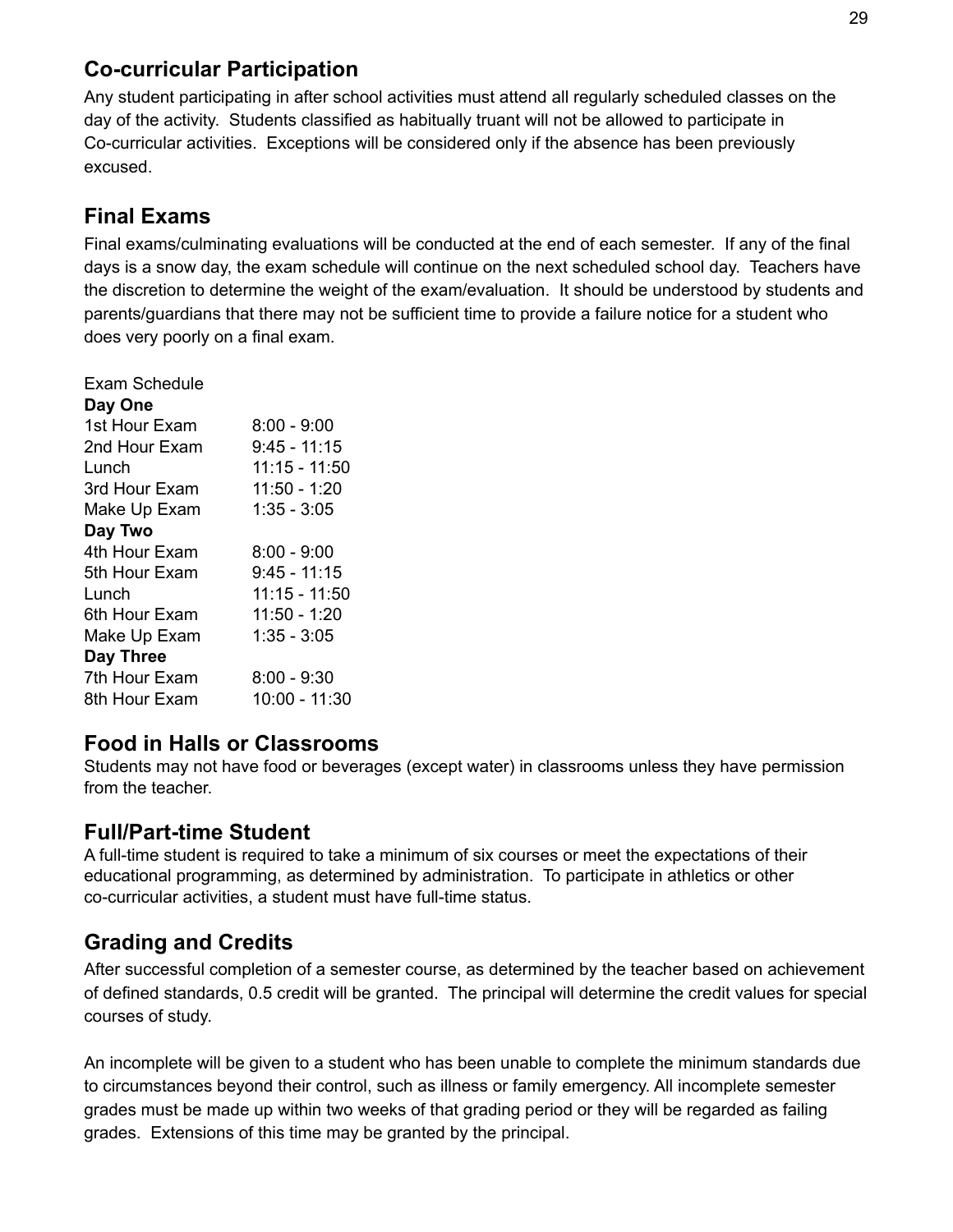Students are allowed to repeat failed courses or participate in summer school for credit recovery.

One math and one science credit may be earned through equivalency courses.

## **Graduation/Granting of a Diploma**

#### **Credit Requirements**

A student will be granted a diploma signifying the completion of the required course of study at Edgerton High School by earning 24 credits. The student is required to complete the following course of study:

| Total                     | 24 credits  |
|---------------------------|-------------|
| <b>Electives</b>          | 8.5 credits |
| <b>Healthy Living</b>     | 1 credit    |
| <b>Physical Education</b> | 1.5 credits |
| Science                   | 3 credits   |
| Math                      | 3 credits   |
| <b>Social Studies</b>     | 3 credits   |
| English                   | 4 credits   |
|                           |             |

It should be understood that the student is responsible for their status toward graduation at any time. A senior with a credit deficiency at risk of not graduating will meet with their counselor to discuss a plan to meet requirements.

#### **Ceremony**

In order to participate in the commencement ceremony a student must have completed all requirements for receiving a high school diploma five school days prior to the scheduled day of the graduation ceremony. This includes serving all detentions and payment of all fees/fines. Students are also responsible for ordering a graduation cap and gown prior to the ceremony.

AFS students will be granted an honorary diploma, and may participate in the graduation ceremony if in good standing. If an AFS student provides grades from their homeschool and is able to meet all EHS graduation requirements they will receive a regular diploma.

The graduation ceremony will be held at the high school beginning at 2:00 p.m. and is open to the public. Tickets are not necessary. Student speakers are chosen by the senior class and approved by the administration based on the following criteria:

- The student is a good representative of the class.
- The student has a meaningful and appropriate message.
- The student is capable of speaking to a large group of people.

#### **Civics Assessment**

Per state statute, a student must take and successfully complete the required civics exam in order to graduate. Students with an IEP may have this requirement modified or waived to the extent provided by the IEP and/or applicable law. WI [118.33](https://docs.legis.wisconsin.gov/statutes/statutes/118/33/1)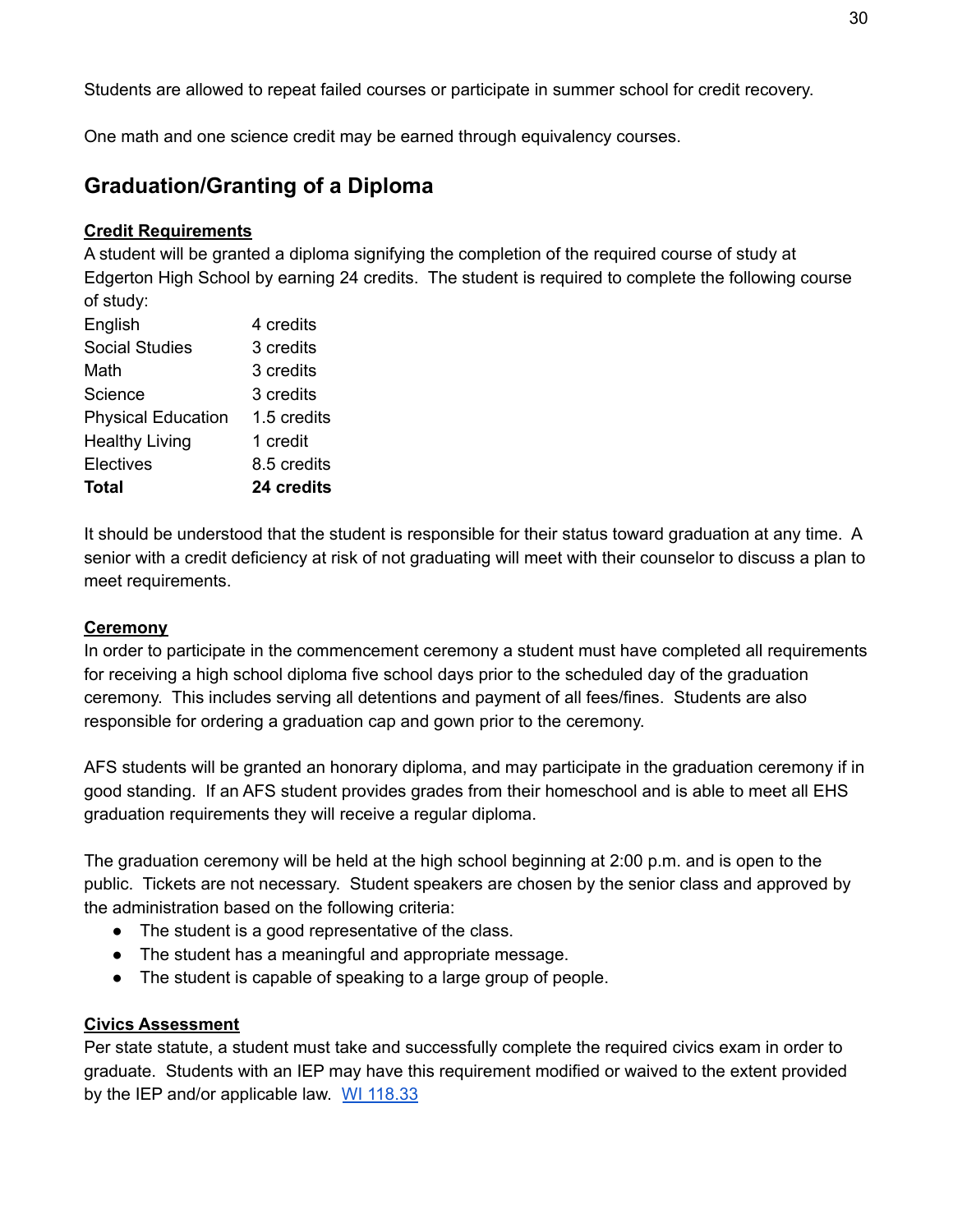#### **Early Graduation**

A student will be allowed to graduate early if they have completed all requirements to receive a diploma and have filled out the Early Graduation and Withdrawal forms that are available in the Counseling Office.

#### **Physical Education Exemption**:

(Board of Education [Policy](http://go.boarddocs.com/wi/edge/Board.nsf/goto?open&id=C3ZLTX53CC82) 5460)

## **Hallways**

Any student in the halls during class time must possess a hall pass to signify permission to travel to another destination.

## **Honors**

#### **Academic Awards**

A student will earn an academic award each time they accumulate 3 points based on the semester honor roll (through 7 semesters). Points are earned for semester grades as follows:

| 3 points | <b>High Honors</b>       |
|----------|--------------------------|
| 2 points | <b>Honors</b>            |
| 1 point  | <b>Honorable Mention</b> |

Awards are issued as follows:

Letter = 3 points 1st Gold Bar = 6 points 2nd Gold Bar = 9 points 3rd Gold Bar = 12 points 4th Gold Bar = 15 points Large Gold Bar = 18 points Gold Lamp of Knowledge Pin = 21 points

#### **Activity Letters**

Activity letters, bars and pins can be earned in some clubs. Students should speak to club advisors regarding these opportunities.

#### **Distinguished Service Graduate**

The designation of "Distinguished Service Graduate*"* is awarded to students who qualify. Distinguished Service Graduates are recognized at Senior Awards Night and will wear white honor cords at the graduation ceremony. Such designation is awarded to a student who meets the following criteria:

- 1. Two hundred volunteer hours must be recorded during a student's four years of high school.
- 2. Only actual hours of service may be recorded. Travel time, required meetings and miscellaneous time may not be recorded.
- 3. Students must fill out a timesheet and have a supervising (non-parent/guardian) adult sign it before the hours will be recorded. Time sheets may be obtained in the Counseling Office.
- 4. It is recommended that the student turn in timesheets on a monthly basis, and it is strongly encouraged to do so at least once a year.
- 5. All hours are due by May 1 of the senior year (if a student is applying for Edgerton Local Scholarships - hours need to be in prior to the scholarship deadline [mid-February] in order to state they have received the award on their application.)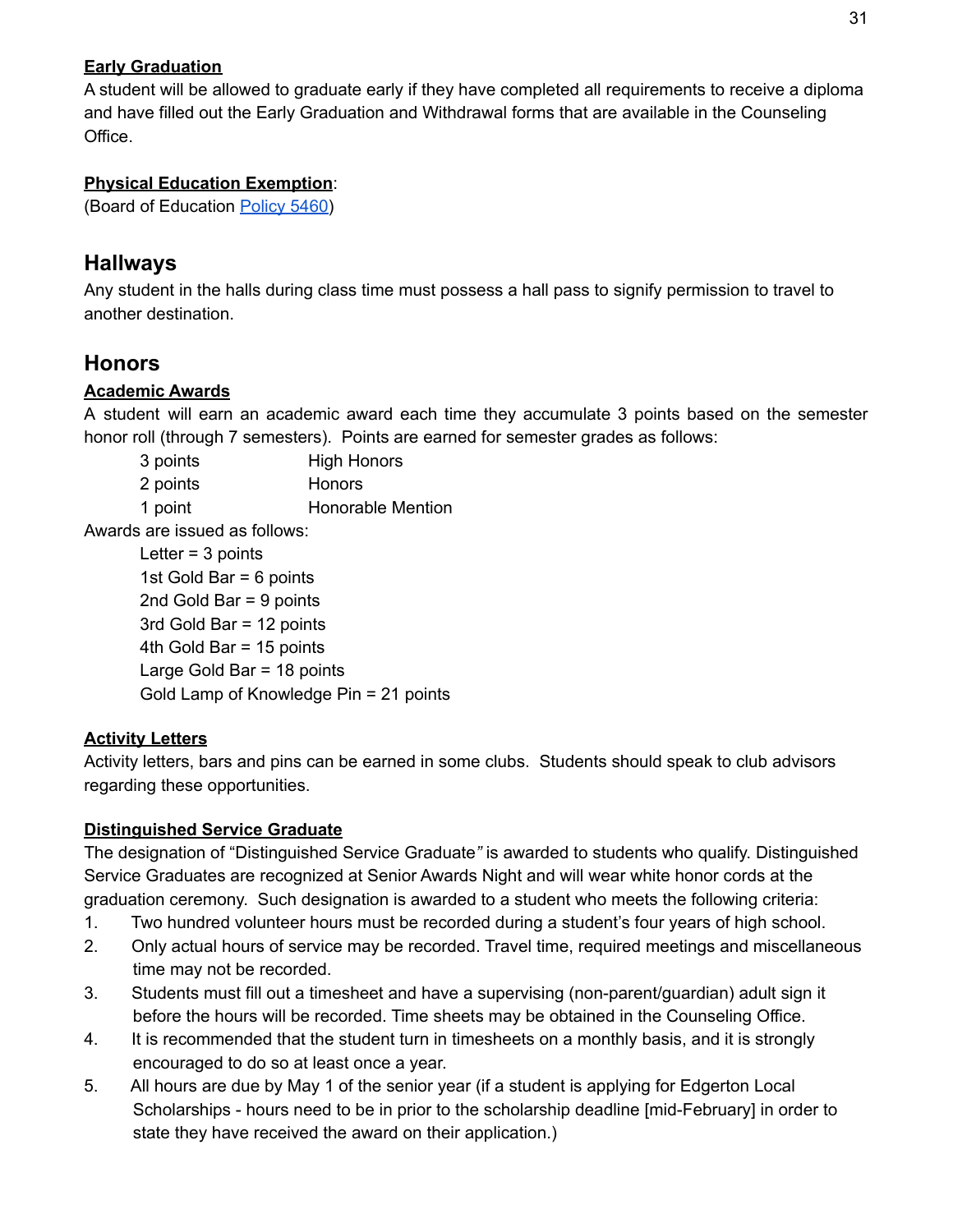6. A reflection sheet must be filled out upon completion of all hours.

#### **Honor Roll**

A student's overall grade point average is used to determine eligibility for the honor roll. To be eligible for the honor roll a student must:

- 1. Be enrolled full-time
- 2. Earn at least 3.0 credits per semester.

| <b>High Honors</b> |  | $3.85 - 4.000$ |
|--------------------|--|----------------|
| <b>Honors</b>      |  | $3.50 - 3.849$ |
| Honorable Mention  |  | $3.00 - 3.490$ |

The honor roll will be published in The Edgerton Reporter and The Janesville Gazette each semester. A name may be removed from the honor roll upon a student's or parent/guardian request.

#### **Honors Program**

An Honors Program exists to recognize those students who strive to do more than is required while achieving at a high level in academic performance. Students will receive their honor cords at the Senior Awards Ceremony practice.

1. Academic Honors

Students earning academic honors will wear gold honor cords at the graduation ceremony. To earn academic honors a student must:

- a. Have a cumulative GPA of at least 3.5.
- b. The above will be based on seven (7) semesters.
- 2. Fine Arts Honors

Students earning fine arts honors will wear blue honor cords at the graduation ceremony. To earn fine arts honors a student must:

- a. Have at least a 3.75 GPA in band, choir or art.
- b. Have a cumulative GPA of at least 2.5.
- c. Have completed a minimum of 3.5 credits in art (art courses in the 8th semester will be considered) **OR** have completed a minimum of 3.5 credits of band or choir and enrolled in the 8th semester of band or choir.

#### 3. Career and Technical Education (CTE) Honors

Students earning CTE honors will wear black honor cords at the graduation ceremony. To earn CTE honors a student must:

- a. Have at least a 3.5 GPA in agriculture, business marketing education, computer science, family and consumer education and/or technology education courses.
- b. Have a cumulative GPA of at least 2.5.
- c. Have completed a minimum of three credits in the CTE areas. Courses In the 8th semester will be considered.
- d. The above will be based on (7) semesters.
- e. Only online courses that are not offered face-to-face at Edgerton High School may be counted in the minimum credits required.
- f. Credits earned through the Start College Now and Early College Credit Program in the CTE areas will count.

#### **National Honor Society**

The Edgerton Chapter of the National Honor Society inducts new members annually. Membership is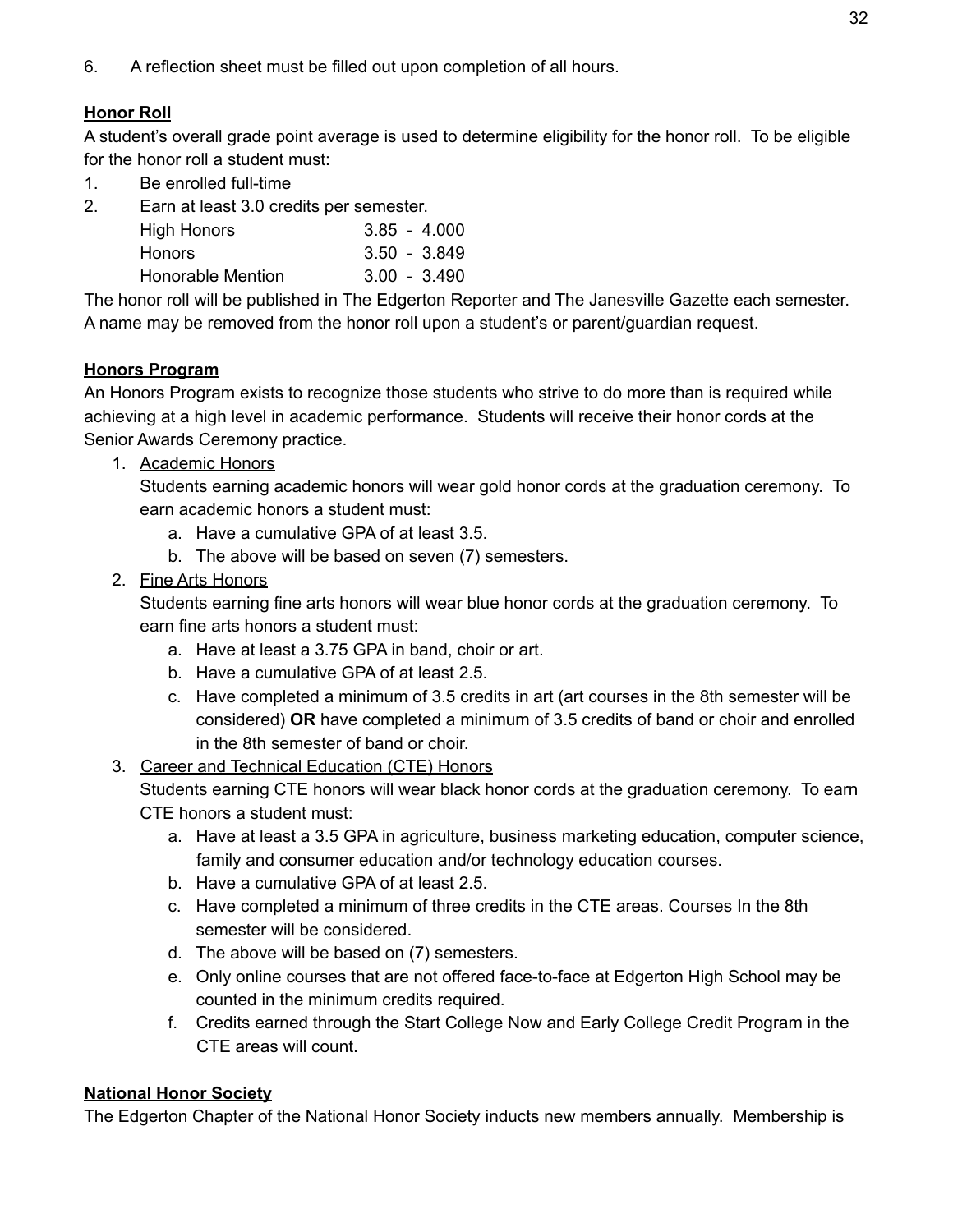limited to juniors and seniors and is based on excellence in four areas: scholarship, leadership, service and character.

| Scholarship: 3.5 GPA |                                         |
|----------------------|-----------------------------------------|
|                      | Leadership: 4 letters of recommendation |
| Service:             | 12 school and or community activities   |
| Character:           | By vote of the EHS faculty              |

More details about the purpose of the National Honor Society and the selection process can be found at [https://www.edgerton.k12.wi.us/Page/1295.](https://www.edgerton.k12.wi.us/Page/1295)

## **Open Period**

Seniors may have up to one open period per semester when they are not scheduled for a class. This will appear on the schedule as "Senior Open." Students with an open period may not be on school property unless they are in the commons area or are under the direct supervision of a staff member. Seniors with open periods must sign out when leaving the building. No student will be allowed an open period until their 4th year of high school. Seniors must be making appropriate academic progress (Cor better) in every class to earn senior open periods. Seniors with detentions will have open periods revoked until served.

#### **Pre-Arranged Absences**

#### [Pre-Arranged](https://www.edgerton.k12.wi.us/site/handlers/filedownload.ashx?moduleinstanceid=2440&dataid=8054&FileName=EHS-Pre-Arranged%20Absence%20Form.pdf) Absence Form

A student may be pre-excused for not more than ten days during the school year. In order to be counted as excused, the absence must be pre-approved and the work arranged in advance. This is done via a Pre-Arranged Absence From that is available in the high school office. This form must be completed and signed by a parent/guardian and all of the student's teachers in advance of the absence.

## **Promotion Policy**

Students are promoted to the next grade each year, regardless of the number of credits earned. Seniors who do not complete the 24 required credits for graduation will remain in senior status until completion.

## **Sign Out Procedure**

Students must check in at the office when arriving or leaving at a time when the student is scheduled to be in a class. In the event a student does not sign out, detentions may be assigned.

## **Senior Class Trip Information**

(Board of Education Policy [2340.01](http://go.boarddocs.com/wi/edge/Board.nsf/goto?open&id=BFXL8T5481B5))

## **Sportsmanship**

Sportsmanship is a very important part of student life at EHS. Attendance as a participant or spectator in any co-curricular activity is a privilege that can be revoked for improper behavior.

## **Student Organizations**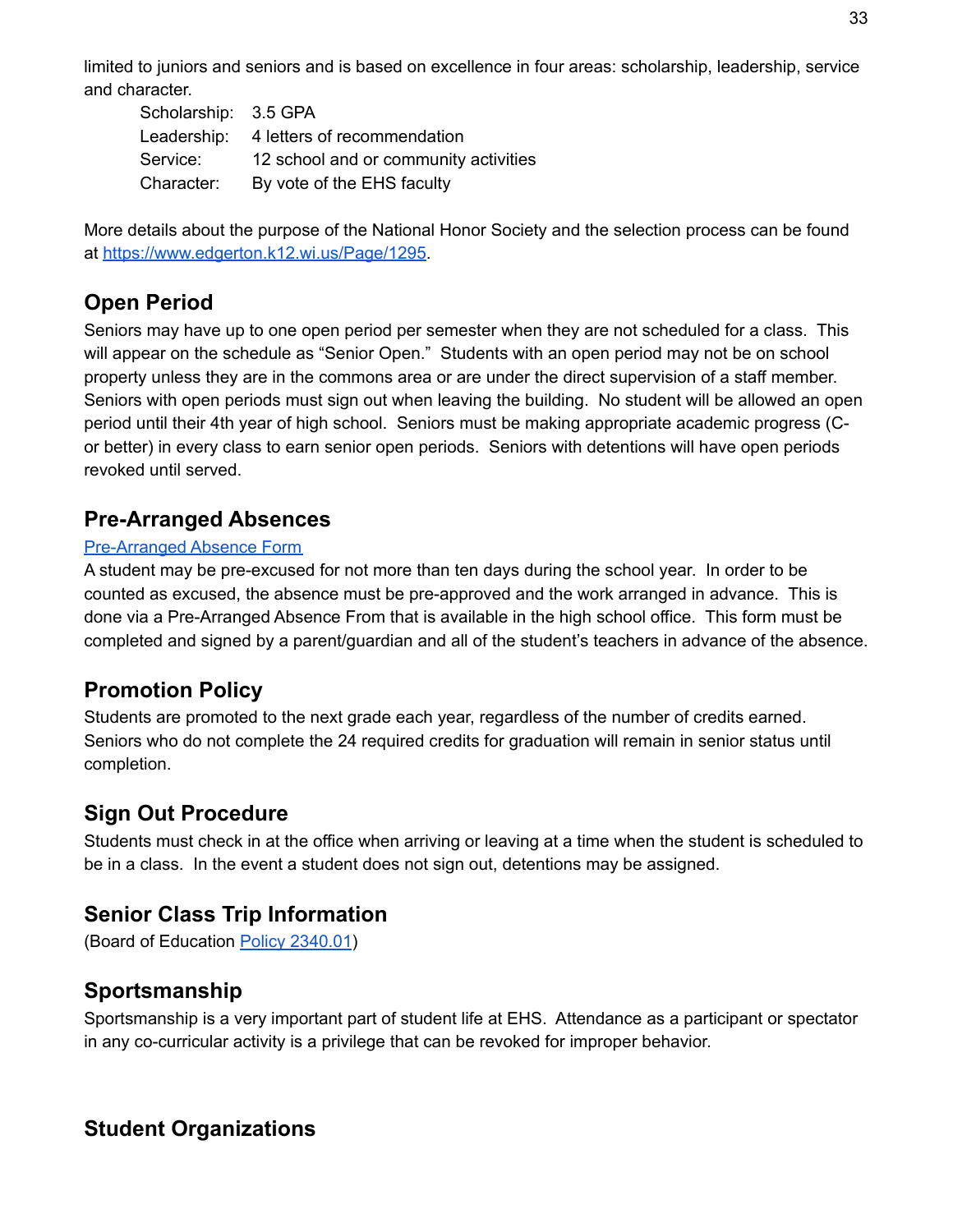Edgerton High School offers a wide variety of clubs. Refer to this link for more information: <https://www.edgerton.k12.wi.us/domain/271>

## **Tardiness**

Students who are tardy by more than five minutes without an acceptable excuse will be assigned one detention. This does not preclude assigning detentions or other consequences for tardies of less than five minutes. The three-step discipline process will begin with three tardies per semester.

## **Textbooks**

Textbooks are loaned without cost and must be protected. Books that are lost or damaged will result in a fine that is assessed by the teacher and paid at the end of the semester. For lost books, the fines are: Entire cost if new, 80% if one year old, 60% if two years old, and 50% if more than two years old.

## **Three-Step Discipline Process**

The classroom teacher will handle the majority of behavioral problems. Teachers will contact a student's parent/guardian when the student is not complying with behavioral standards. If a teacher needs further help in solving a discipline problem, the following procedures will be followed:

- 1. Step One A conference will be held with the teacher, a principal or designee and the student. If this conference fails to yield positive results, the teacher may recommend a Step Two conference.
- 2. Step Two The classroom teacher will notify the administration of the continuing problem and will arrange for a conference with the teacher, student and their parent/guardian and an administrator or designee. The student may be placed in an alternate location until this conference is held.
- 3. Step Three After the Step Two conference, the student will be expected to conform to proper classroom behavioral standards. If undesirable behavior is still not modified, the teacher shall again notify the administration and file a written report explaining the incident. At that time, the student may be removed from class and given an "F" for the semester. The student will be allowed to return to the class at the commencement of the next semester.

## **APPENDIX B: Edgerton Middle School**

## **Arrival and Departure**

Walkers may enter through the back door by the Commons area or the front door of the Middle School and **shouldn't arrive before 7:15 a.m.** Bike racks are located on the sidewalk behind the school and by the front door. The school is not responsible for lost or stolen items, so students are expected to lock their bikes. Students will be in the Commons or gym area until 7:45 a.m.

Students are to be in the classroom when the 7:50 bell rings or they will be marked tardy.

Students need to be under the supervision of an adult after 3:10 p.m. and should leave school as soon as school or the activity in which they are involved in is over. Students are to wait for rides or buses in front of the school or in the Commons area.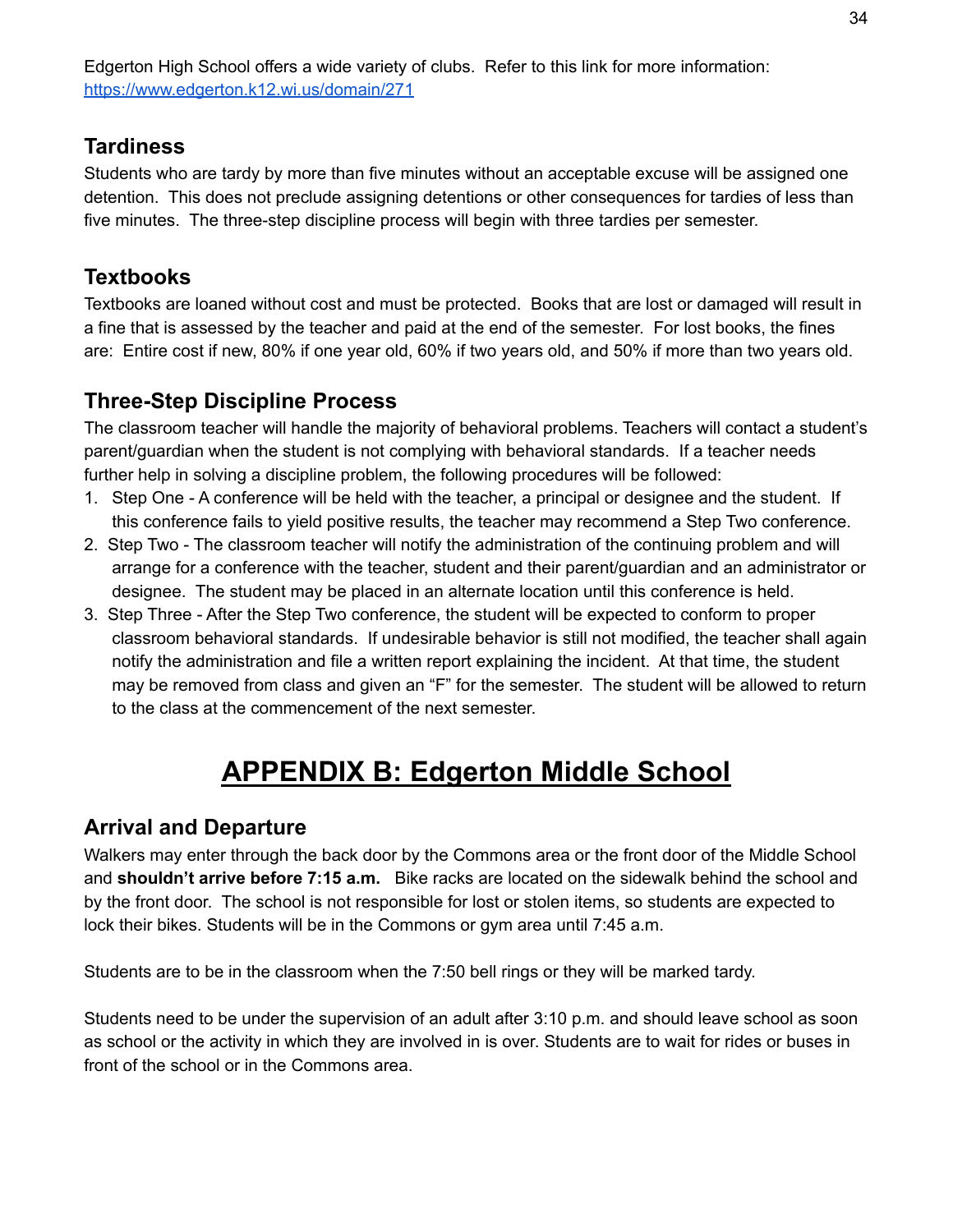Students may not visit other Edgerton school buildings without pre-approval.

### **Awards**

#### Attendance Award

An attendance award is given when students meet these requirements:

- The student must be present in school every day that there is a face-to-face teaching day.
- This award allows three tardies. After the third tardy the student is disqualified.
- The students may still qualify if they are present at least one-half day, provided that the other half of the day is an excused absence. Up to five half days may be missed. An unlimited number of medical absences for up to two periods at a time is allowed.

#### Perfect Attendance Award

A perfect attendance award is given when students meet these requirements:

- The student must be present in school every day that there is a face-to-face teaching day.
- The student must have no tardiness or absences. The attendance record must be completely clean.

#### Academic Achievement/Honor Roll

Academic achievement is recognized when students meet these requirements:

- The student's grade point average for all subjects in the grading period is 3.5 to 4.0.
- No students will qualify for this award with a D, F, or Incomplete on that grading periods report card.
- An alphabetically compiled list will be published in *The Edgerton Reporter* at the end of each trimester.
- An academic achievement medal is awarded to students who maintain a 4.0 average throughout the year,

## **Daily Class Schedule**

|                  | M, T, TH, F     | W               |          | <b>Early Release</b> |  |
|------------------|-----------------|-----------------|----------|----------------------|--|
| 1st Hour         | $7:50 - 8:47$   | $7:50 - 8:44$   | 1st Hour | $7:50 - 8:22$        |  |
| 2nd Hour         | $8:50 - 9:44$   | $8:47 - 9:30$   | 2nd Hour | $8:25 - 8:55$        |  |
| 3rd Hour         | $9:50 - 10:44$  | $9:44 - 10:35$  | 3rd Hour | $8:58 - 9:28$        |  |
| 6th Grade Lunch  | 10:44 - 11:14   | $10:35 - 11:05$ | 4th Hour | $9:31 - 10:01$       |  |
| 6th Grade 4th Hr | $11:17 - 12:11$ | 11:08 - 11:59   | 5th Hour | 10:04 - 10:34        |  |
| 6th Grade 5th Hr | $12:14 - 1:08$  | $12:02 - 12:53$ | 6th Hour | 10:37 - 11:07        |  |
| 7th Grade 4th Hr | 10:47 - 11:41   | 10:38 - 11:29   | 7th Hour | $11:10 - 11:40$      |  |
| 7th Grade Lunch  | 11:41 - 12:11   | 11:29 - 11:59   |          |                      |  |
| 7th Grade 5th Hr | $12:14 - 1:08$  | $12:02 - 12:53$ |          |                      |  |
| 8th Grade 4th Hr | 10:47 - 11:41   | 10:38 - 11:29   |          |                      |  |
| 8th Grade 5th Hr | 11:44 - 12:38   | $11:32 - 12:23$ |          |                      |  |
| 8th Grade Lunch  | $12:38 - 1:08$  | $12:23 - 12:53$ |          |                      |  |
| 6th Hour         | $1:14 - 2:08$   | $12:59 - 1:50$  |          |                      |  |
| 7th Hour         | $2:11 - 3:05$   | $1:53 - 2:44$   |          |                      |  |
| Homeroom         |                 | $2:47 - 3:05$   |          |                      |  |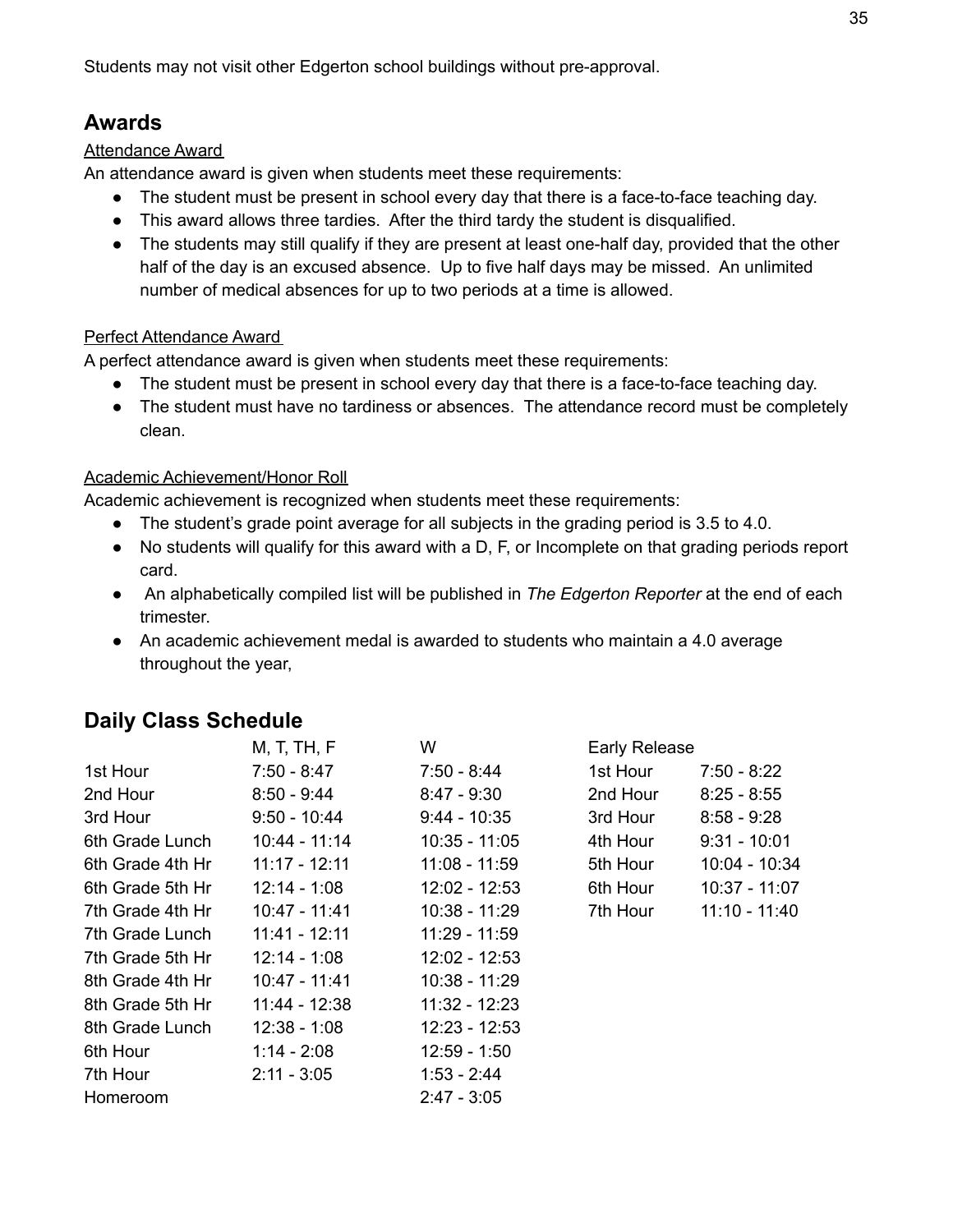## **Distinguished Service Hours**

The designation of "Distinguished Service Graduate*"* is awarded to high school students who have completed 200 hours of community service. Such designation is awarded to a student who meets the following criteria:

- 1. Middle school students can earn up to 50 hours of community service, which will go toward the total number of hours required for the Distinguished Service Graduate award received in high school
- 2. Only actual hours of service may be recorded. Travel time, required meetings and miscellaneous time may not be recorded.
- 3. Students must fill out a timesheet and have a supervising (non-parent/guardian) adult sign it before the hours will be recorded. Time sheets may be obtained in the Main Office.
- 4. A middle school student can transfer 50% of their total hours of community service, not to exceed 50 hours, while at the middle school towards the 200 hours required at the high school to be eligible for the Distinguished Service Graduate award.

## **Co-curricular/School Activities**

Edgerton Middle School offers many activities in which the students may participate. School activities include but are not limited to athletics, student council, fun nights, dances, dramatics, forensics, quiz bowl, math 24, etc.

An athletic handbook governing conduct, eligibility, and requirements for participation in interscholastic sports will be provided to participants. Participants in interscholastic sports need a physical exam.

A student who participates in any school activity must be a student in good standing.

Good standing includes:

- Academics: The student must be passing or making appropriate progress in all classes.
- Attendance: The student must have full-time status and not be a habitual truant.
- Behavior: The student must take care of any discipline problems which includes detentions, suspensions, community service hours, or any other assigned consequences. A student who is suspended because of behavior or attendance is not considered in good standing.
- Obligations: Students must also take care of any fines and fees or other obligations before participation.

## **Failure Notices**

At the mid-term of a grading period, a "D" or "F" notice will be sent to the parent/guardian of any student who is failing, falling behind or in danger of failing a course. A failure notice will be sent as soon as teachers notice a potential problem. No term "F's" may be given unless a parent/guardian has been notified. This notice can happen at any time the student drops below a passing grade. (Example: If a student has a 62% but fails a final exam or fails to turn in a final project, a phone call to the parent/guardian would be sufficient notice.)

The three methods of notification are the following:

- 1. A written failure notice sent by mail.
- 2. Verbal communication with a parent/guardian.
- 3. Email communication with a parent/guardian.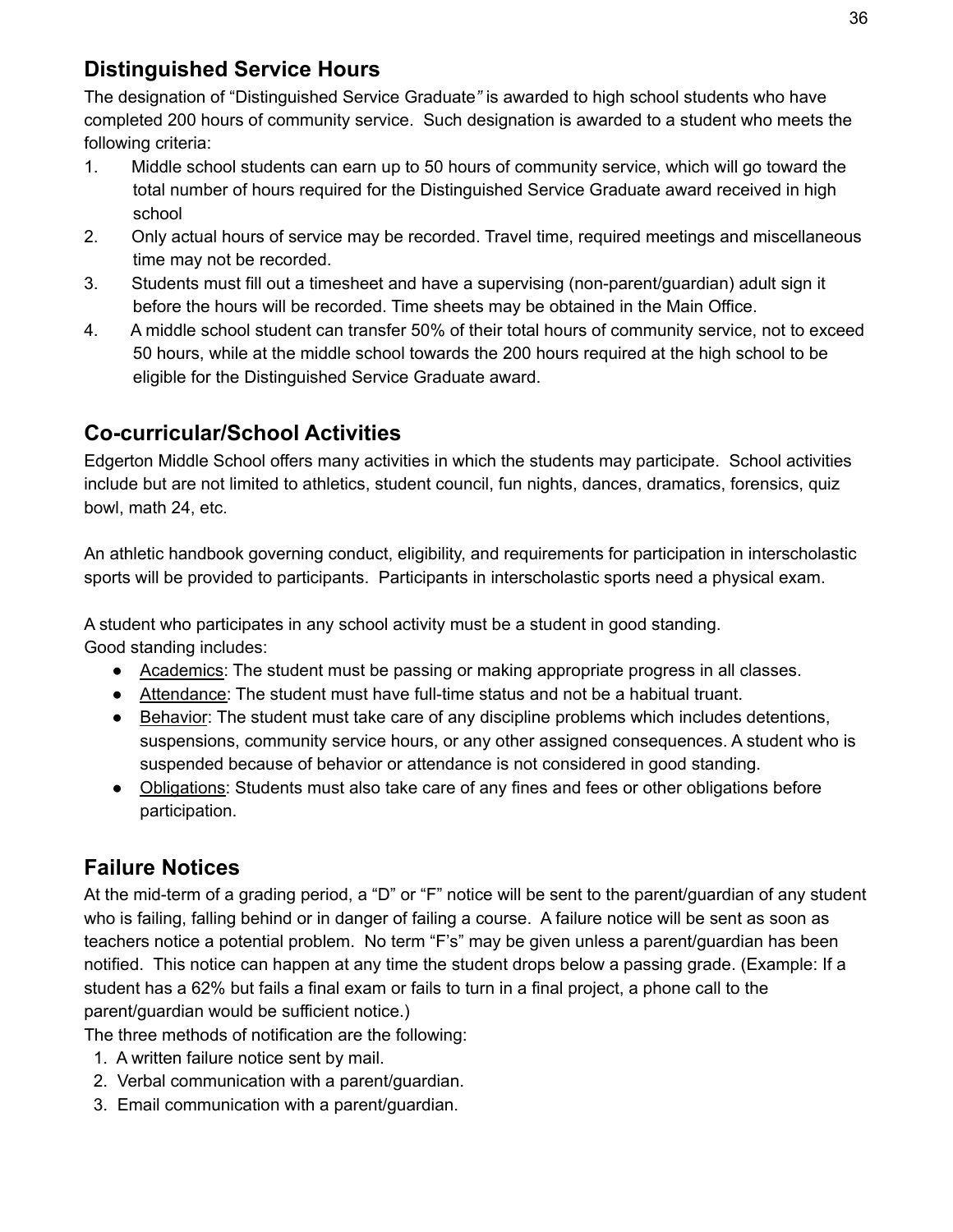Whichever method is used, the teacher will save a copy of any written failure notice communication and/or keep a written log of any personal conference or telephone notification with guardians.

## **Learning Lab**

When students are in Learning Lab, they are expected to have the proper books and materials, including a silent reading book with them. Students may be excused from Learning Lab if they have a signed pass from a teacher. They are to go directly to their destination with no stops.

## **Library Media Center**

Books may be checked out for two weeks. Reference materials may be checked out for three days. All materials may be renewed.

Students with overdue materials may not check out other materials until the overdue items are returned. Students are not fined for overdue materials but will be charged for any lost or damaged items. Students with items overdue for more than five school days may have their locker inspected.

## **Pre-Arranged Absences**

#### [Pre-Arranged](https://www.edgerton.k12.wi.us/site/handlers/filedownload.ashx?moduleinstanceid=2440&dataid=8053&FileName=EMS-Pre-Arranged%20Absence%20Form.pdf) Absence Form

A student may be pre-excused for not more than ten days during the school year. In order to be counted as excused, the absence must be pre-approved and the work arranged in advance. This is done via a Pre-Arranged Absence From that is available in the middle school office. This form must be completed and signed by a parent/guardian and all of the student's teachers in advance of the absence.

## **APPENDIX C: Community Elementary Primary School, Community Elementary Intermediate School & Yahara Valley Elementary Schools**

#### **Absences**

Absence from school for any reason requires a call to the school at 561-6100. Please follow the voicemail prompts to report an absence.

## **Bus Transportation**

Bus students are assigned numbered buses by the company contracted by the District. Teachers will help direct students to buses for the first five days of school.

For students in Kindergarten, it is required that a parent/guardian be present at the student's drop-off location in order for the company contracted by the District to let the student off of the bus. This is not required for students in 1st through 5th grades.

## **Clothing for Seasonal Weather**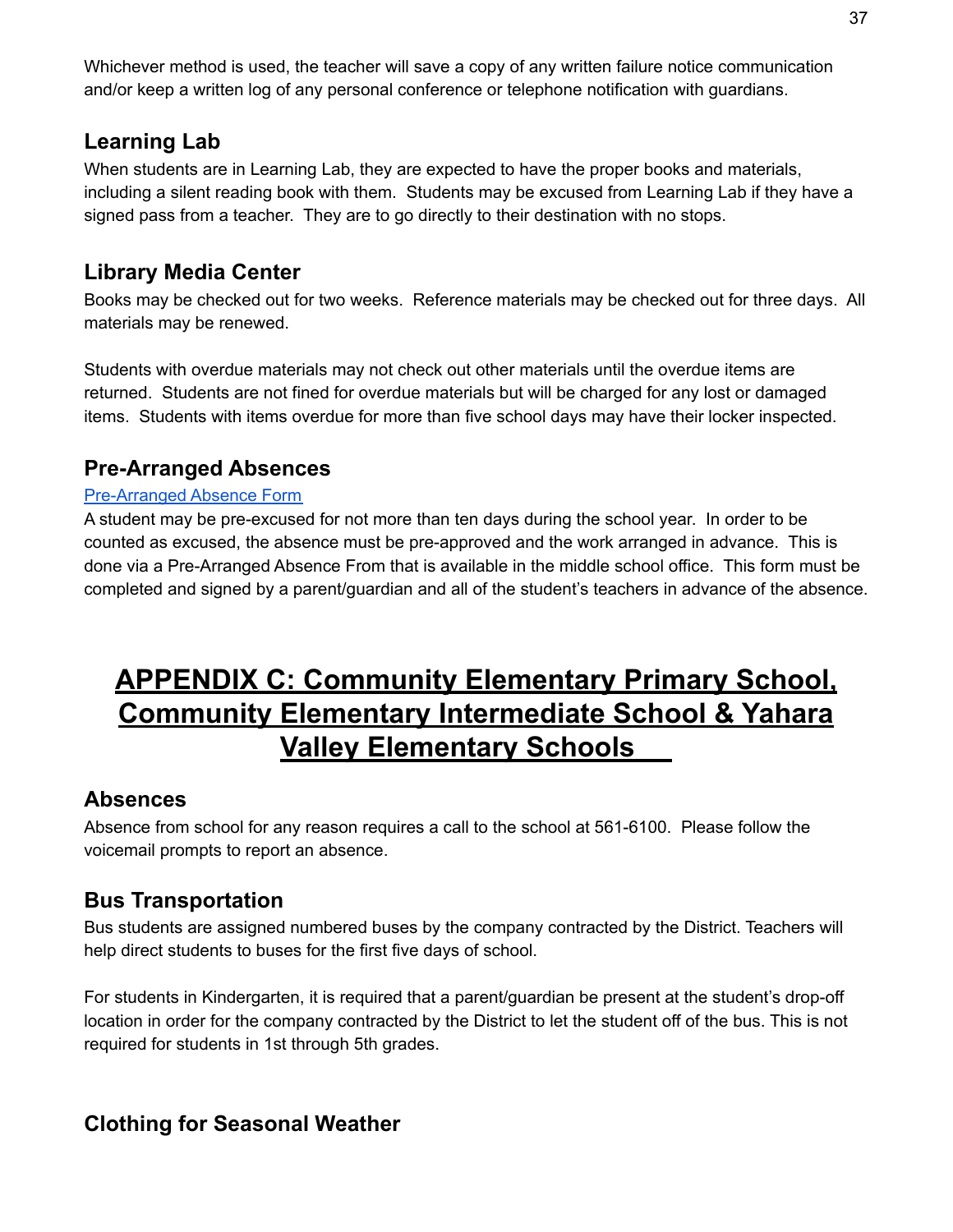Students should come to school properly dressed for the elements; particularly hats, boots and mittens for cold, wet weather and snow in the wintertime. These items should be properly labeled with the student's name for easy identification.

Outside play on cold weather days is encouraged. Decisions to restrict outdoor recess time will be based on circumstances such as how wet/cold the conditions are and the length of time the students will be outdoors. The general guideline is that we will not have outdoor play/recess when the temperature (with wind chill calculations) is lower than 0 degrees.

## **Disciplinary Measures**

A student who violates any of the rules or behavioral standards set forth herein or any other school rules may be subject to any or all of the following disciplines. The school is not required to impose discipline in the order set forth below, but may impose whatever discipline the school believes is warranted by the student's conduct.

- Completion of a Fix It Plan
- Loss of Privilege
- In-School Suspension
- Out-of-School Suspension
- **•** Expulsion

## **Drop-Off Procedures for Students**

Parents/Guardians are asked to assure that students are not arriving at school prior to the time that school-provided supervision begins.

At both Community Elementary Primary and Community Elementary Intermediate Schools, supervision begins at 7:15 a.m. When dropping off your students before school in the morning, please have them enter the building at the main entrance. Students should then proceed through the nearest hallway to the gym or the back playground area.

At Yahara Valley Elementary School, supervision begins at 7:30 a.m. Students should proceed to the playground or come into the building for breakfast.

## **Early Entrance to Five-Year-Old Kindergarten**

(Board of Education [Policy](http://go.boarddocs.com/wi/edge/Board.nsf/goto?open&id=C8WK3D4F677B) 5112)

## **Student Placement**

Homeroom groups are created each spring for the following school year. Prior to recommending student placements for the next school year, each homeroom teacher considers the following factors: academic achievement and performance levels, work habits, study behaviors, student learning styles, possible personality conflicts, and parent/guardian concerns. To ensure heterogeneous classrooms, students of varying abilities are placed in each homeroom at every grade level. Even though academic performance is considered when placing a student in a homeroom for the following school year, students will not be grouped for instruction solely by ability or achievement. The philosophy at the elementary level states that in order to achieve a classroom environment conducive to learning, flexible grouping should be incorporated.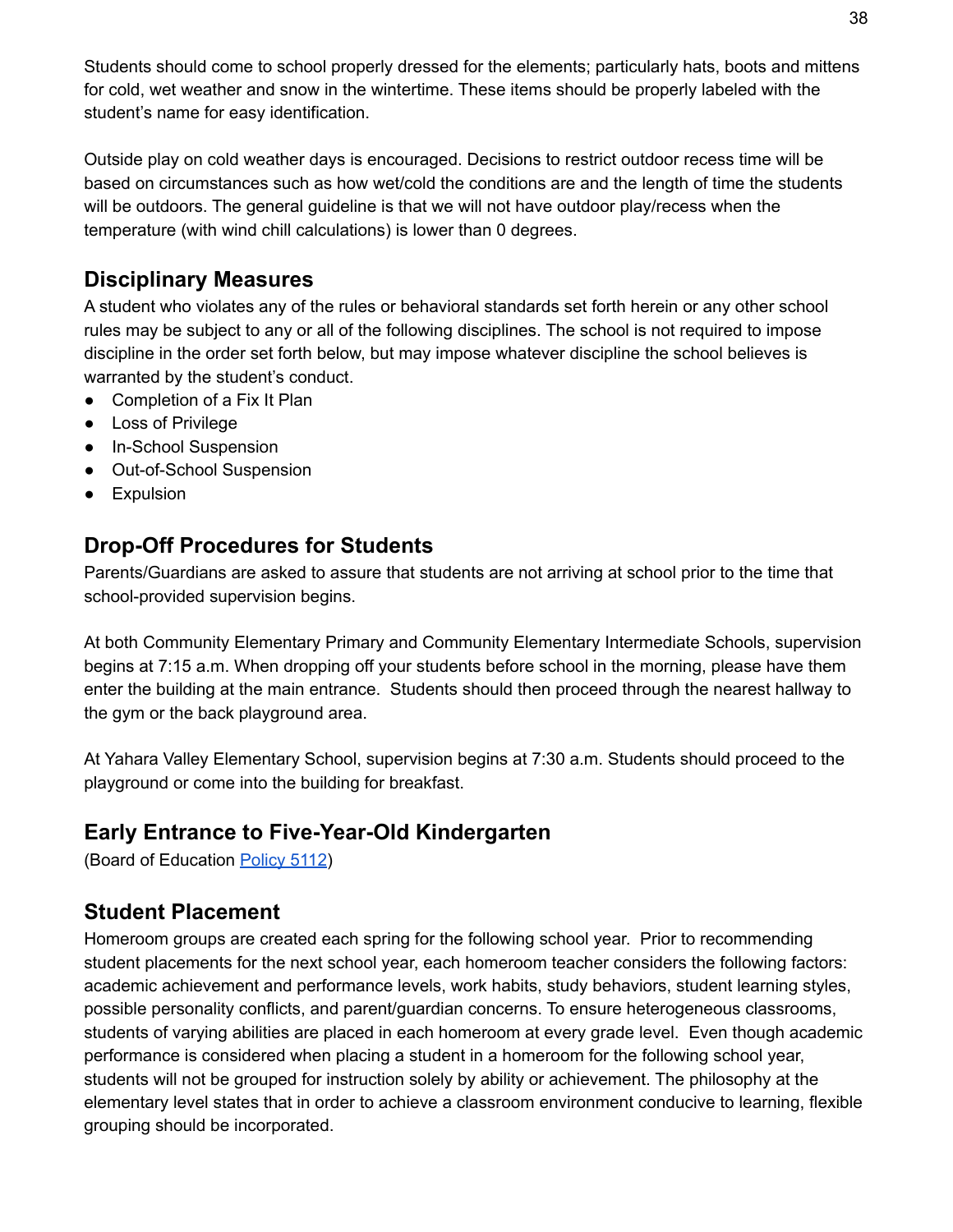Over the course of the summer and during the first ten days of school, class lists may need to be changed to allow for student transitions in and out of the district. Therefore, class lists are only tentative and may require changes.

## **Student Safety - Five-Year-Old Kindergarten**

Five-Year-Old Kindergarten students are not allowed to walk to/from school unless accompanied by a parent/guardian or designee. Special accommodations (e.g., older sibling) for accompanying a 5K student to/from school must be requested in writing to the building administrator. The administrator responsible for the student is authorized to approve or deny such special accommodation requests made by the parent/guardian. Written notification of the decision will be provided to the parent/guardian within five business days of the receipt of the written request.

## **APPENDIX D: Four-Year-Old Kindergarten Program**

#### **Vision Statement**

The purpose of our Edgerton Four-Year-Old Kindergarten collaborative effort is to prepare all students socially, emotionally, academically, and physically for success in school and life in an atmosphere that is nurturing, play-based and developmentally appropriate.

#### **Guiding Principles**

The Edgerton Four-Year-Old Kindergarten collaborative will provide a developmentally appropriate program using the Wisconsin Model Early Learning Standards as a framework.

- Nurturing Learning Environment/How Children Learn
- What Children Learn/Need
- Parents/Guardians as Partners
- Teachers as Facilitators

#### **Nurturing Learning Environment**

Based on How Children Learn Best

- Play-based environment where knowledge is constructed rather than information that is handed out.
- Nurturing environment that is rich in opportunities to explore, make choices, and have hands-on activities.
- Independent as well as small and large group cooperative activities that emphasize process rather than product.
- Diversity is celebrated and the talents and strengths of all children are nourished.
- Clear classroom expectations which students will help create. These classroom expectations are modeled for and practiced by the students.

#### **What Children Learn/Need**

● Developmentally appropriate literacy-based program. This includes providing a literacy/print rich environment, exposure to literature and vocabulary, opportunities for dialogue, learning through social interaction, and opportunities for dramatic play, listening, writing, and other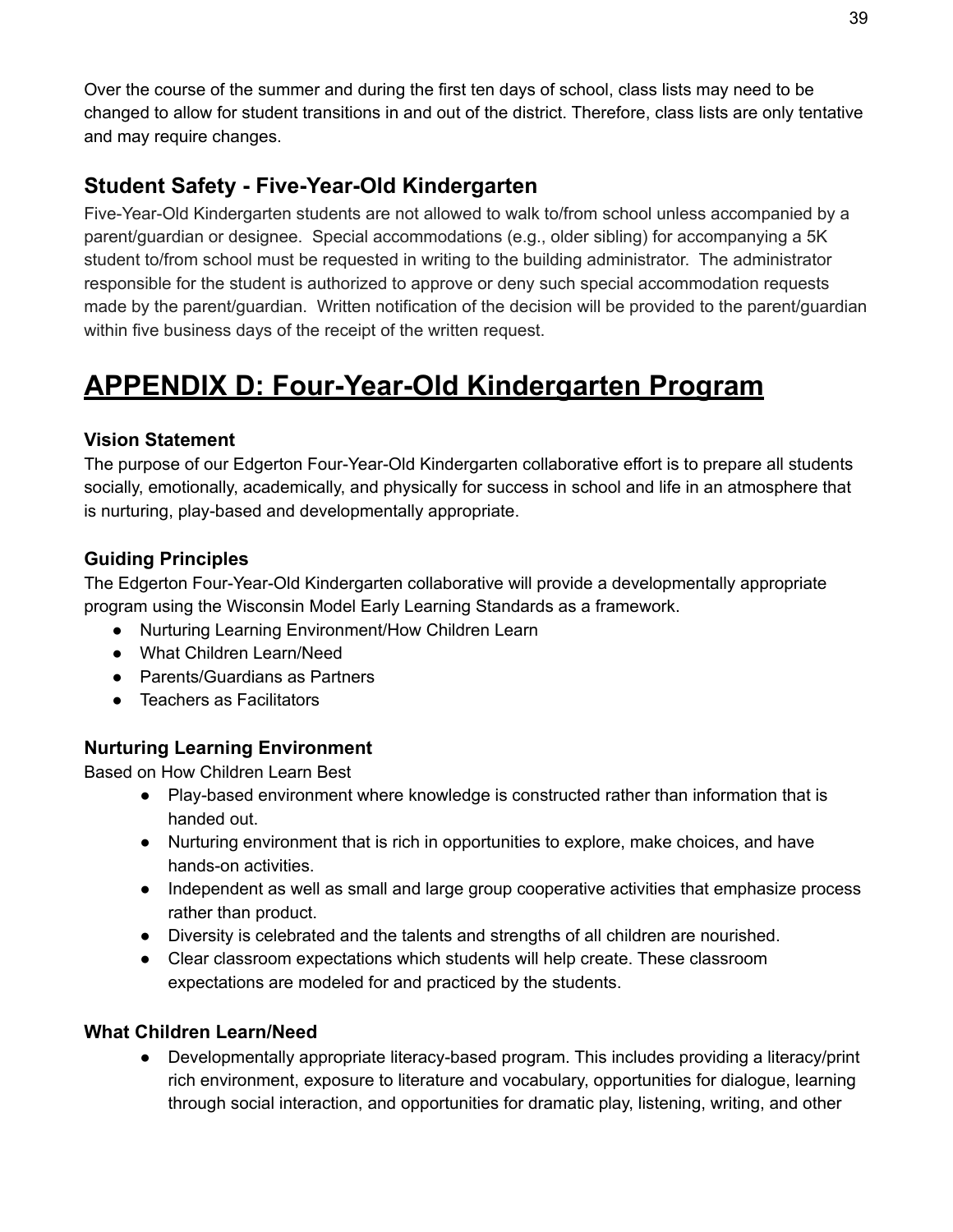literature rich opportunities. Children will be exposed to art, music, science, math, and other subjects within the play-based environment.

- Activities that meet the varied developmental levels of students.
- Experiences that will stimulate curiosity, leading to understanding as a basis for future learning.
- Appropriate socioemotional skills development, including positive social interactions, problem-solving, and conflict resolution.

#### **Parents/Guardians as Partners**

- Four-Year-Old Kindergarten will provide a variety of opportunities for parents/guardians to get involved. Communication will be frequent and through multiple means such as newsletters, volunteer opportunities, conferences, field trips, etc.
- A daily schedule/routine will be followed and communicated to children and parents/guardians.
- Parents/guardians and teachers will work together to support positive character development.
- Four-Year-Old Kindergarten will provide educational opportunities to parents/guardians to support the socioemotional, academic, and physical growth of their children.

#### **Teachers as Facilitators**

- Teachers will utilize the Creative Curriculum as a basis for teaching, which includes teachers actively interacting with students.
- Teachers will follow the curricular guidelines, program and student assessment structures, professional development activities, and site agreement guidelines.
- Teachers will provide a classroom with a variety of materials that are accessible and appealing to four year olds.
- Teachers will involve community resources whenever available and appropriate.
- Teachers will model appropriate language and behaviors for students, and guide student choices.
- Teachers will be reflective in their planning and implementing of curriculum.

## **Four-Year-Old Kindergarten Staff**

Dr. Dennis Pauli District Administrator 561-6101

Alice Redalen 4K Administrator 561-6012

Central Lutheran Preschool 884-9418 Michelle Netzer , Director Emily Skeels, Teacher

Creative Arts Class, LLC 884-6162